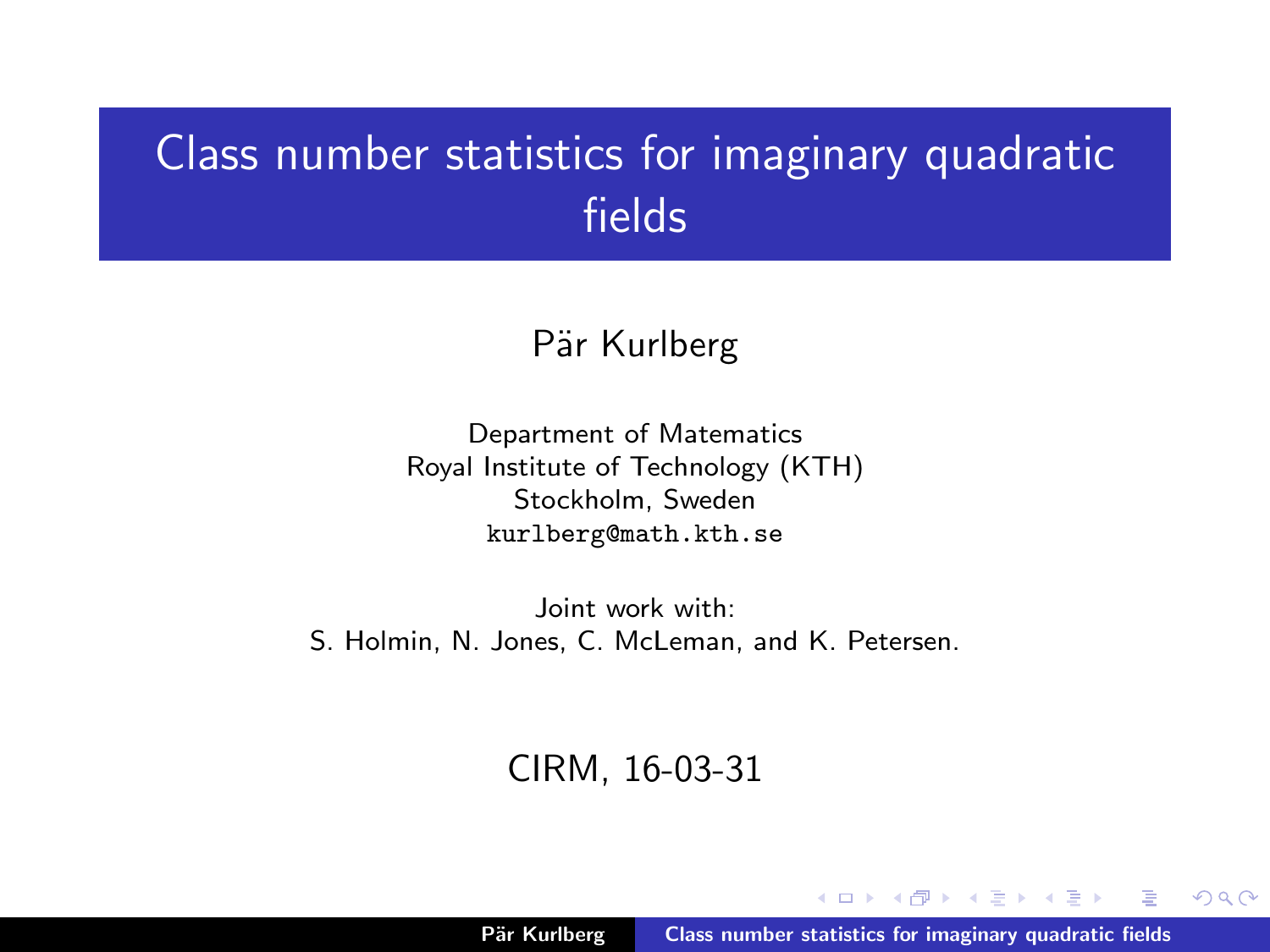Some notation:

- ▶ Q: binary quadratic form,  $Q(x, y) = ax^2 + bxy + cy^2$ .
- $\blacktriangleright$  D<sub>Q</sub>: discriminant of Q,

$$
D_Q:=b^2-4ac
$$

 $\sim$ 

 $\equiv$ 

 $\equiv$   $\rightarrow$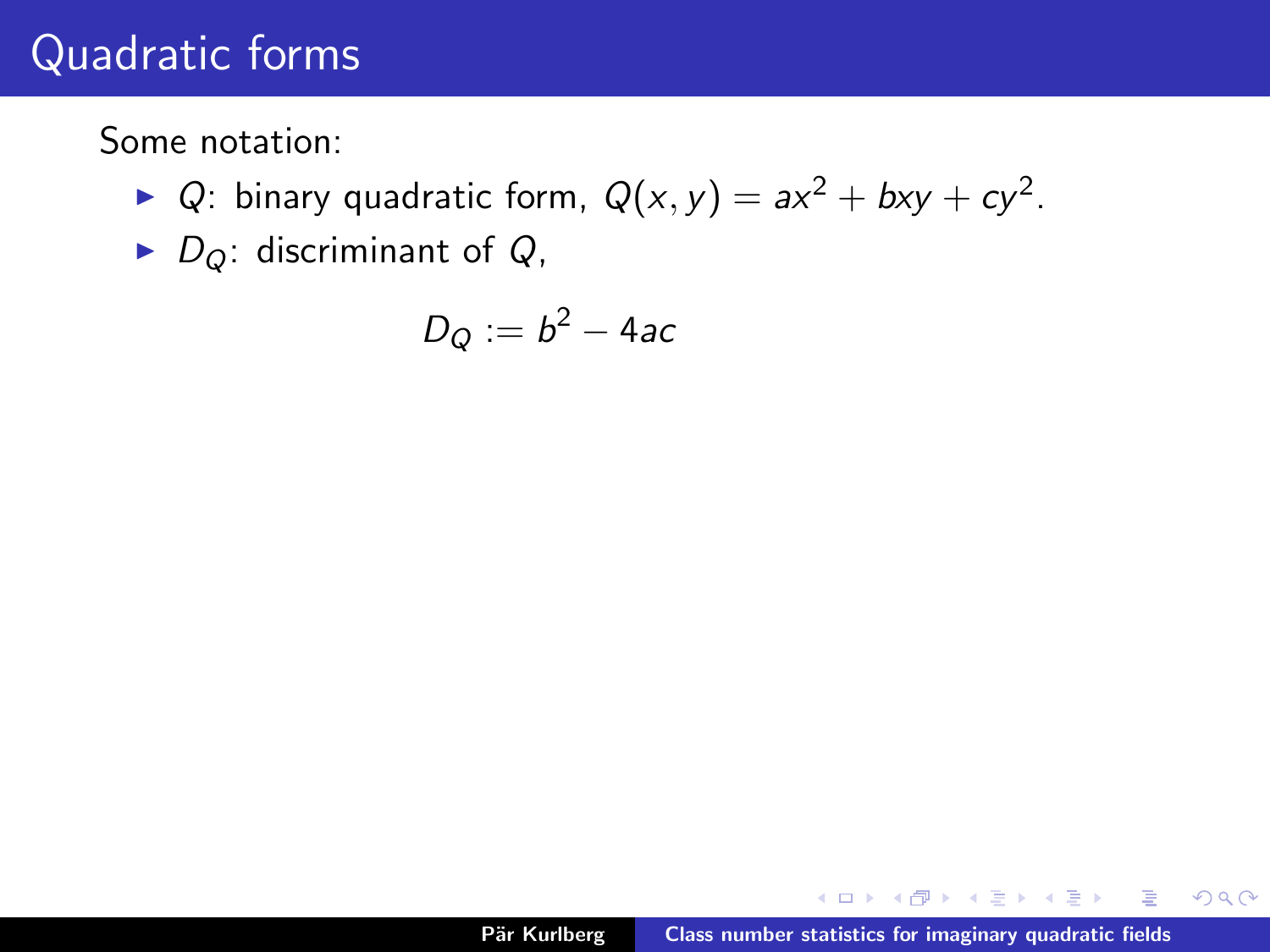Some notation:

- ▶ Q: binary quadratic form,  $Q(x, y) = ax^2 + bxy + cy^2$ .
- $\blacktriangleright$  D<sub>Q</sub>: discriminant of Q,

$$
D_Q:=b^2-4ac\equiv 0,1\mod 4
$$

A + + = +

重

na ⊞is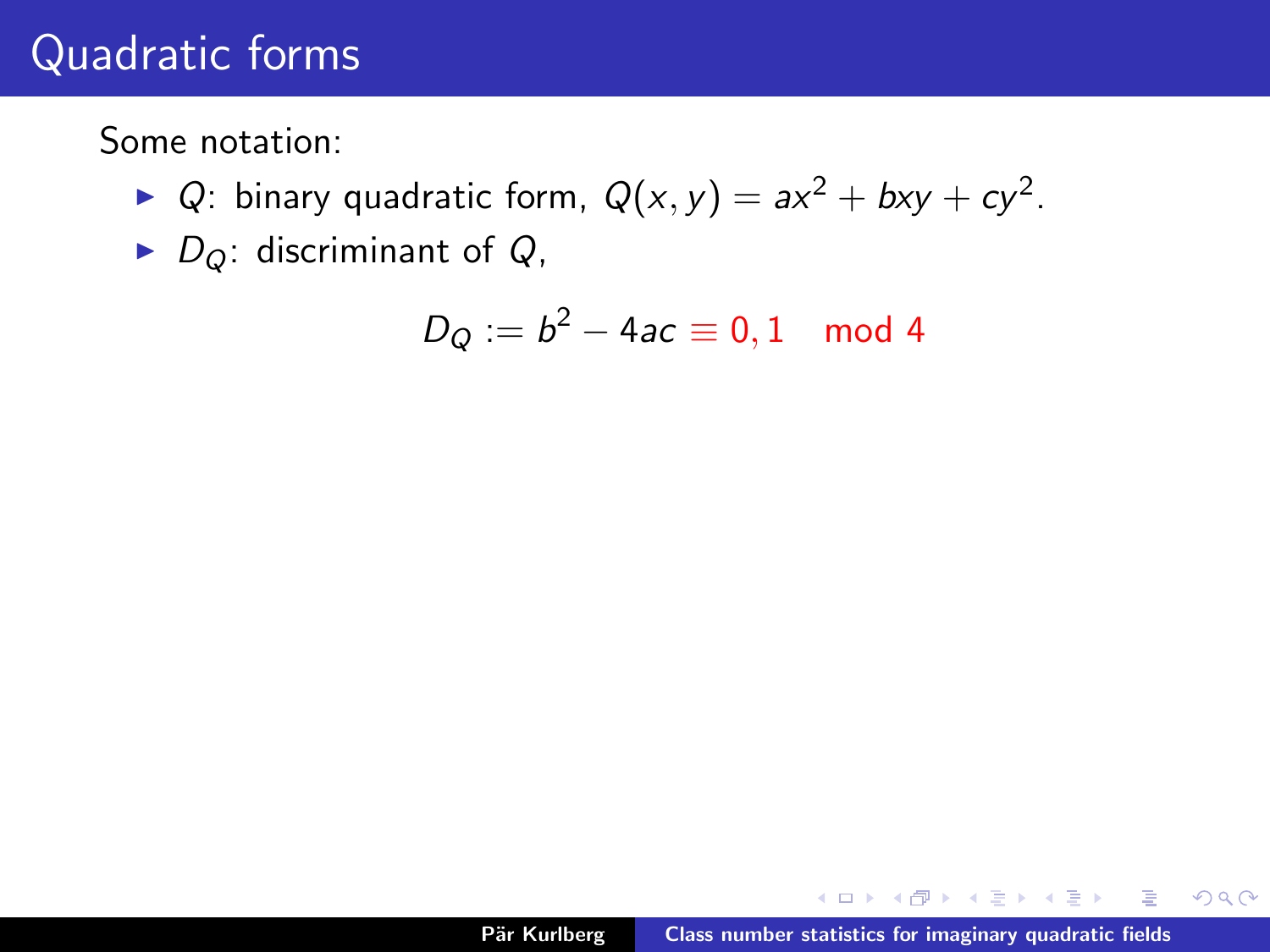Some notation:

- ▶ Q: binary quadratic form,  $Q(x, y) = ax^2 + bxy + cy^2$ .
- $\triangleright$  D<sub>Q</sub>: discriminant of Q,

$$
D_Q:=b^2-4ac\equiv 0,1\mod 4
$$

Say that two forms  $Q, Q'$  are equivalent if related by linear change of variables, i.e.,

$$
Q'(x, y) = Q(\alpha x + \beta y, \gamma x + \delta y), \quad \alpha \delta - \beta \gamma \neq 0
$$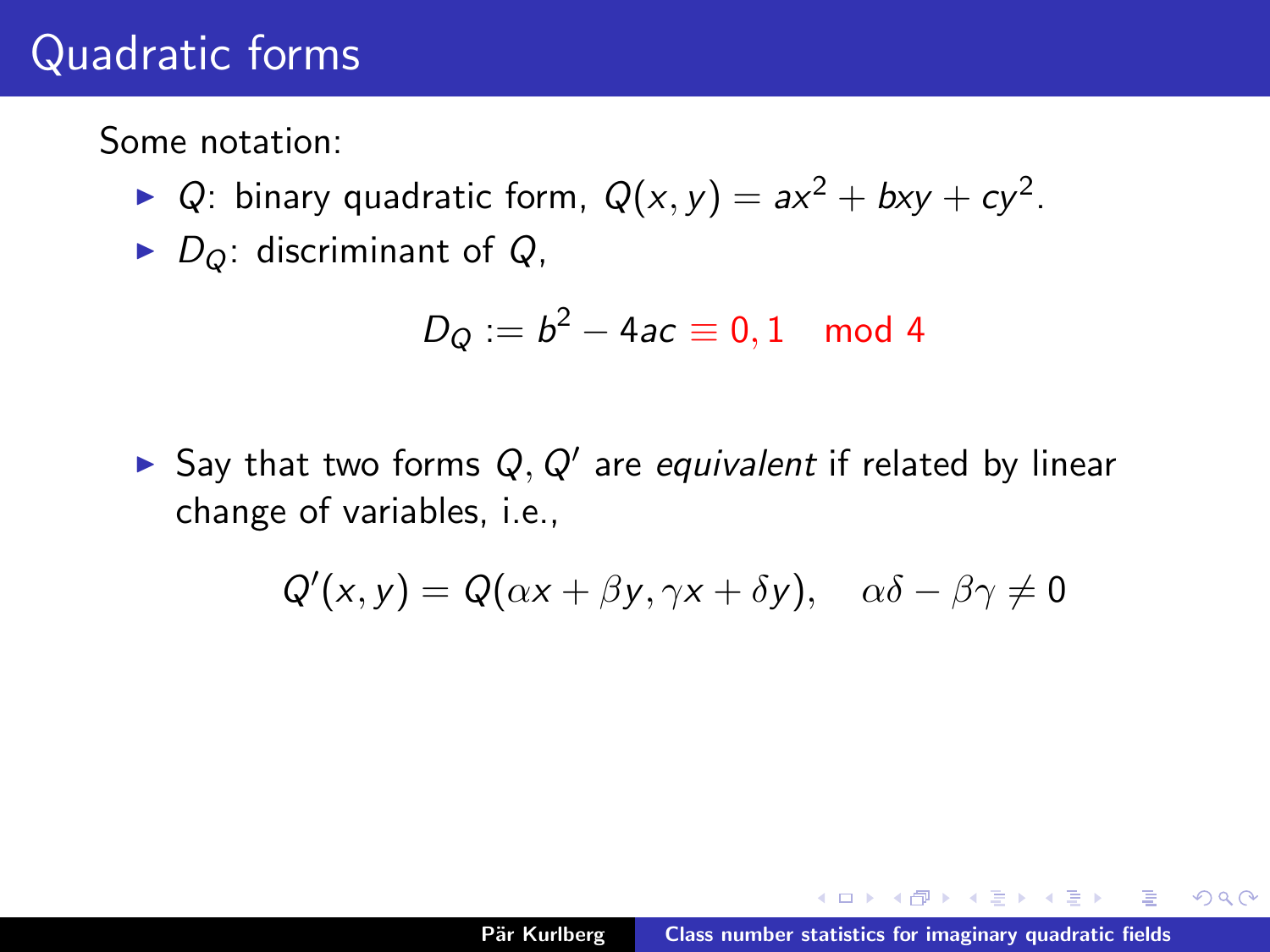Some notation:

- ▶ Q: binary quadratic form,  $Q(x, y) = ax^2 + bxy + cy^2$ .
- $\triangleright$  D<sub>Q</sub>: discriminant of Q,

$$
D_Q:=b^2-4ac\equiv 0,1\mod 4
$$

Say that two forms  $Q, Q'$  are equivalent if related by linear change of variables, i.e.,

$$
Q'(x,y) = Q(\alpha x + \beta y, \gamma x + \delta y), \quad \alpha \delta - \beta \gamma \neq 0
$$

Examples (linear algebra):

$$
\begin{aligned}\n &\quad \sum_{k=1}^{\infty} \{ax^2 + bxy + cy^2 : a, b, c \in \mathbb{R}, D_Q \neq 0\} / GL_2(\mathbb{R}) = \{ \pm x^2 + \pm y^2 \}\n\end{aligned}
$$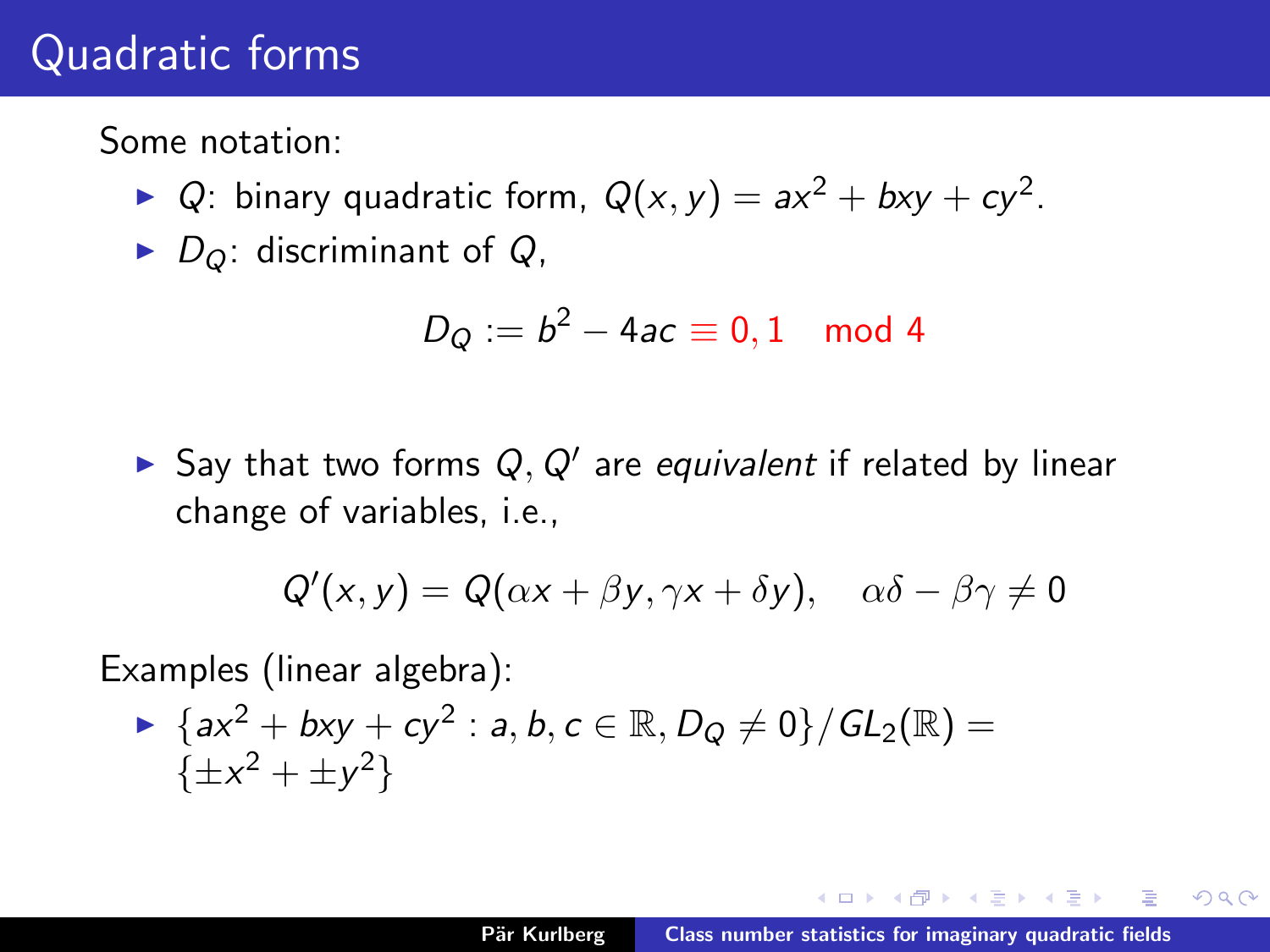Some notation:

- ▶ Q: binary quadratic form,  $Q(x, y) = ax^2 + bxy + cy^2$ .
- $\triangleright$  D<sub>Q</sub>: discriminant of Q,

$$
D_Q:=b^2-4ac\equiv 0,1\mod 4
$$

Say that two forms  $Q, Q'$  are equivalent if related by linear change of variables, i.e.,

$$
Q'(x,y) = Q(\alpha x + \beta y, \gamma x + \delta y), \quad \alpha \delta - \beta \gamma \neq 0
$$

Examples (linear algebra):

► {
$$
ax^2 + bxy + cy^2
$$
 :  $a, b, c \in \mathbb{R}, D_Q \neq 0$ }/ $GL_2(\mathbb{R})$  =  
{ $\pm x^2 + \pm y^2$ }  
▶ { $ax^2 + bxy + cy^2$  :  $a, b, c \in \mathbb{R}, D_Q \neq 0$ }/ $O_2(\mathbb{R})$  =  
{ $\lambda_1 x^2 + \lambda_2 y^2, \lambda_1, \lambda_2 \in \mathbb{R}$ }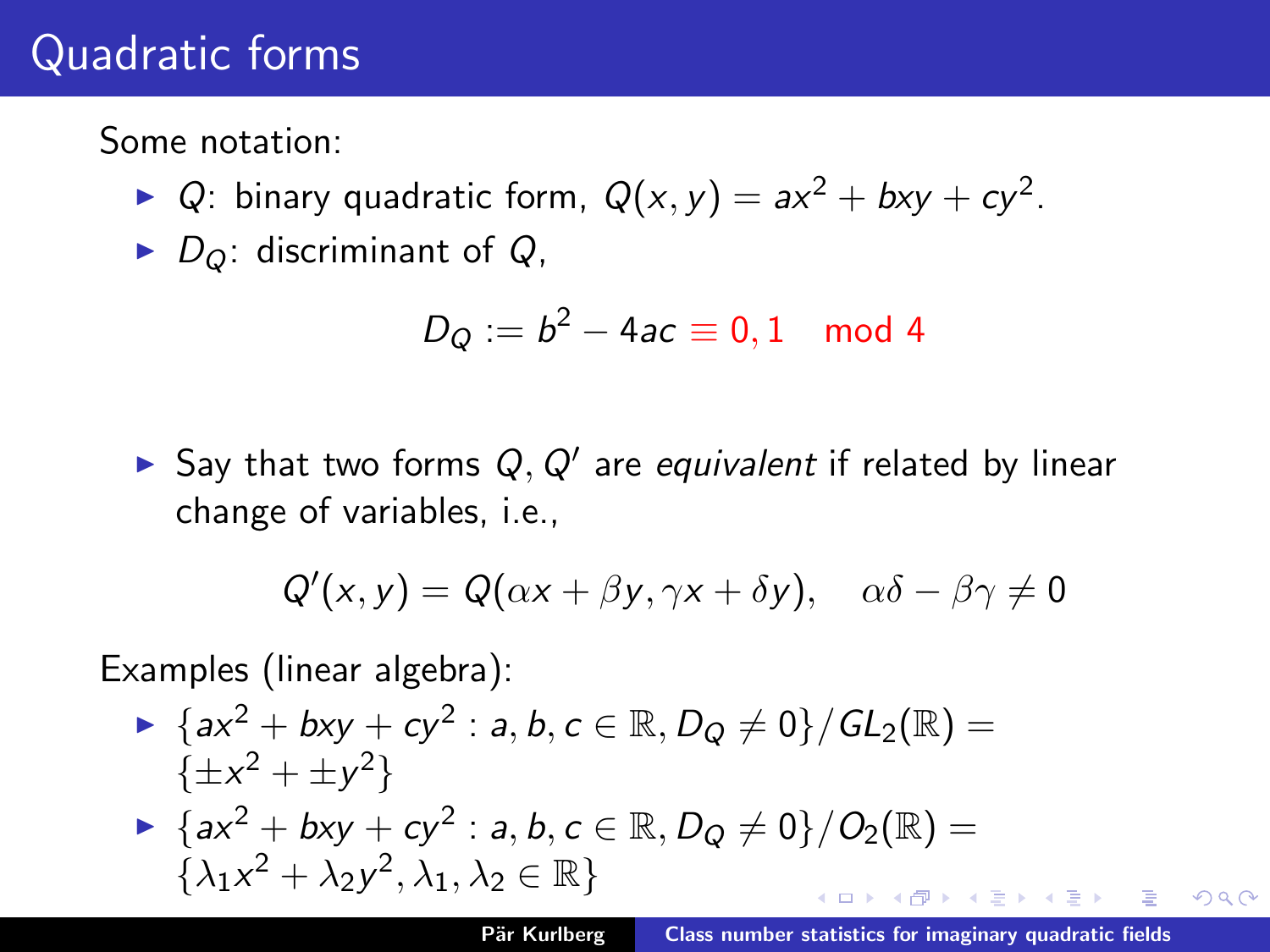$$
{ax2 + bxy + cy2 : a, b, c \in \mathbb{Z}, D_Q \neq 0}/GL_2(\mathbb{Z}) = ???
$$

 $298$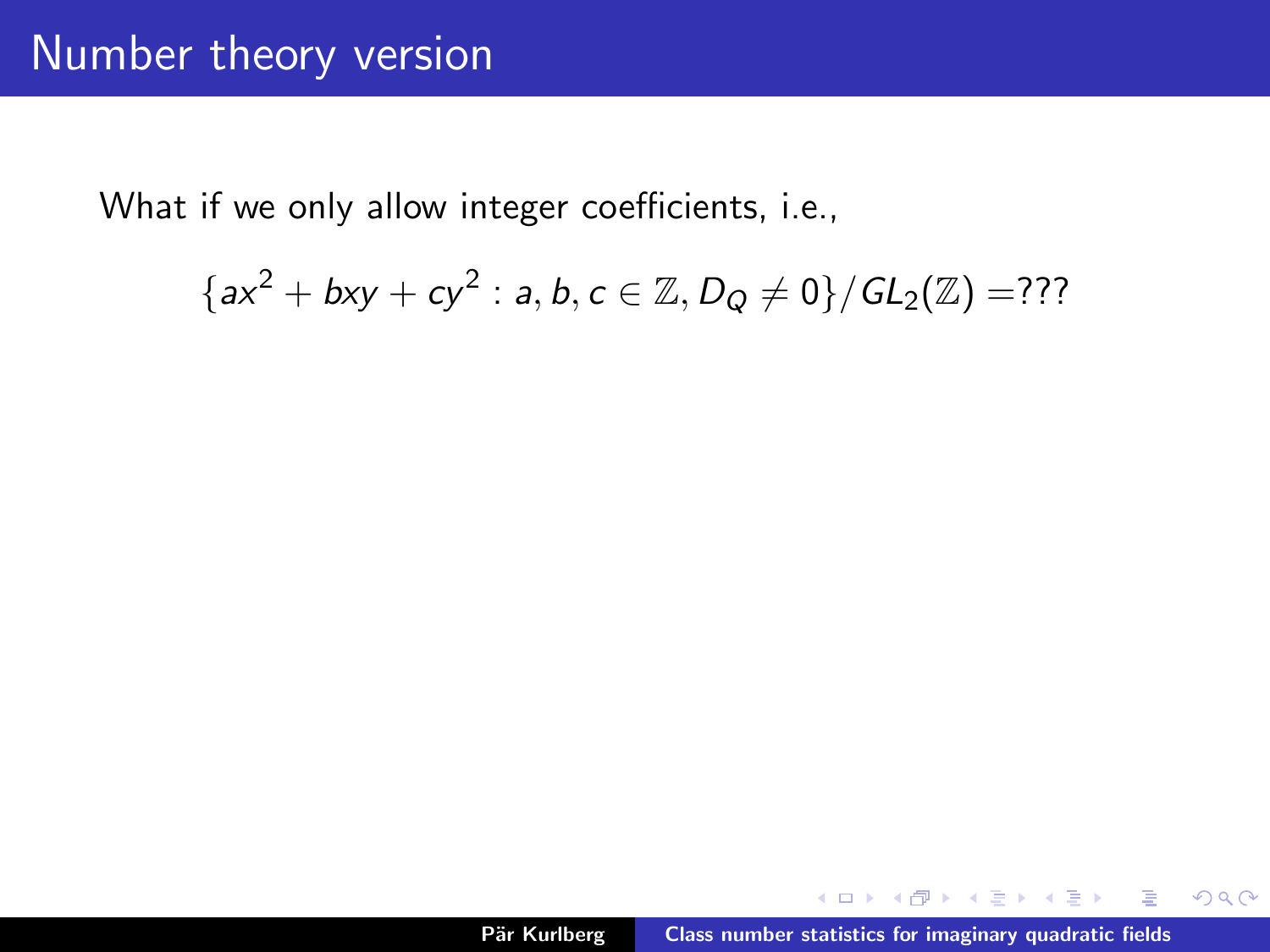$$
{ax2 + bxy + cy2 : a, b, c \in \mathbb{Z}, D_Q \neq 0}/GL_2(\mathbb{Z}) = ???
$$

Turns out:  $D_Q = D_{Q'}$  if  $Q'$  is  $GL_2(\mathbb{Z})$ -equivalent to  $Q$ . Thus natural to fix  $d < 0$  and consider:

$$
H(d) := \{ ax^2 + bxy + cy^2 : a, b, c \in \mathbb{Z}, D_Q = d \}/GL_2(\mathbb{Z})
$$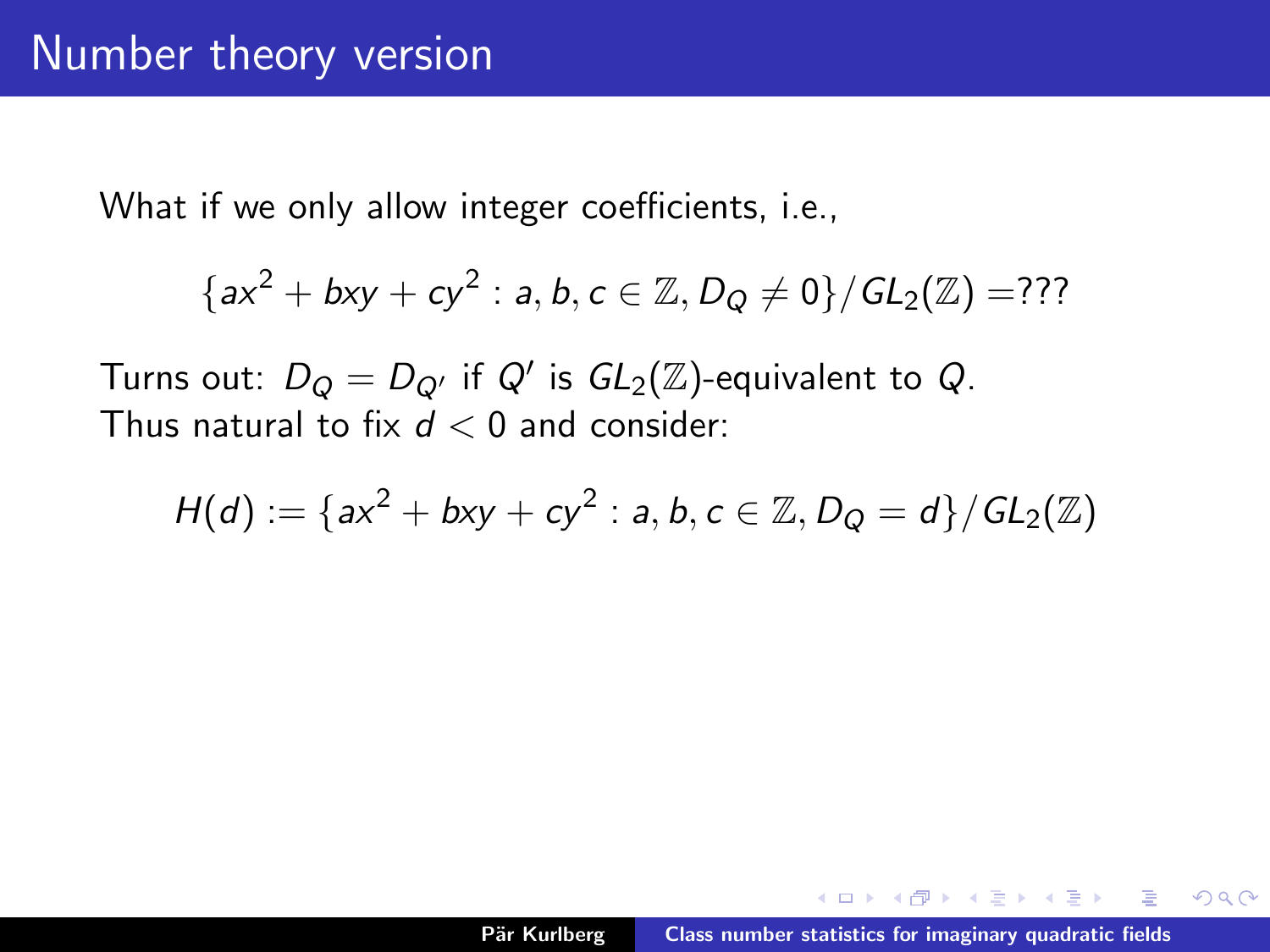$$
{ax2 + bxy + cy2 : a, b, c \in \mathbb{Z}, D_Q \neq 0}/GL_2(\mathbb{Z}) = ???
$$

Turns out:  $D_Q = D_{Q'}$  if  $Q'$  is  $GL_2(\mathbb{Z})$ -equivalent to  $Q$ . Thus natural to fix  $d < 0$  and consider:

$$
H(d) := \{ ax^2 + bxy + cy^2 : a, b, c \in \mathbb{Z}, D_Q = d \} / GL_2(\mathbb{Z})
$$

Fact 1: the class number  $h(d) := |H(d)|$  is finite. Fact 2: we can make  $H(d)$  into an abelian group.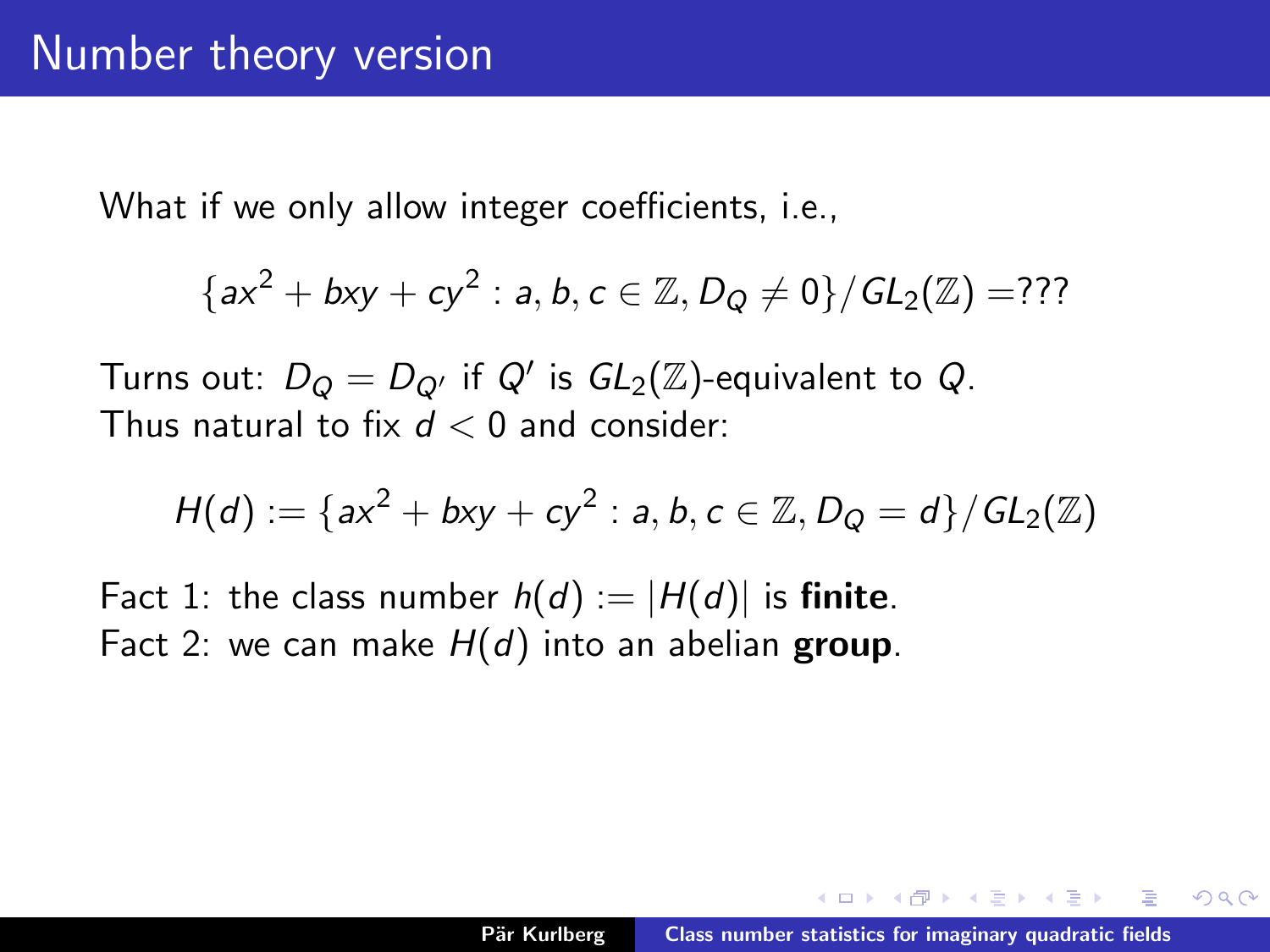$$
{ax2 + bxy + cy2 : a, b, c \in \mathbb{Z}, D_Q \neq 0}/GL_2(\mathbb{Z}) = ???
$$

Turns out:  $D_Q = D_{Q'}$  if  $Q'$  is  $GL_2(\mathbb{Z})$ -equivalent to  $Q$ . Thus natural to fix  $d < 0$  and consider:

$$
H(d) := \{ ax^2 + bxy + cy^2 : a, b, c \in \mathbb{Z}, D_Q = d \} / GL_2(\mathbb{Z})
$$

Fact 1: the class number  $h(d) := |H(d)|$  is finite. Fact 2: we can make  $H(d)$  into an abelian group. Fact 1: not so difficult. (Any  $Q$  is equivalent to "reduced form", only finite number of reduced ones.)

へのへ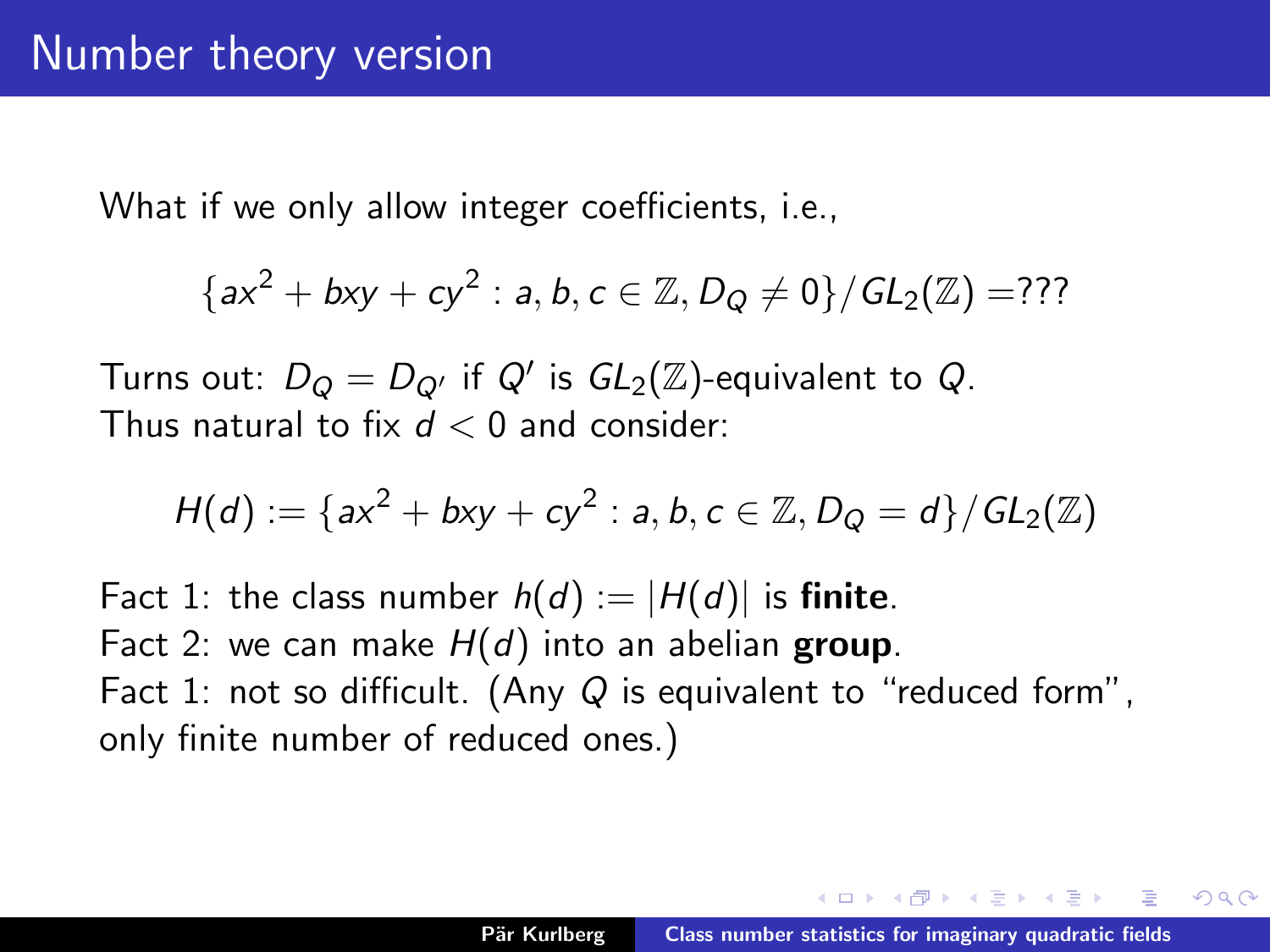$$
{ax2 + bxy + cy2 : a, b, c \in \mathbb{Z}, D_Q \neq 0}/GL_2(\mathbb{Z}) = ???
$$

Turns out:  $D_Q = D_{Q'}$  if  $Q'$  is  $GL_2(\mathbb{Z})$ -equivalent to  $Q$ . Thus natural to fix  $d < 0$  and consider:

$$
H(d) := \{ ax^2 + bxy + cy^2 : a, b, c \in \mathbb{Z}, D_Q = d \} / GL_2(\mathbb{Z})
$$

Fact 1: the class number  $h(d) := |H(d)|$  is finite. Fact 2: we can make  $H(d)$  into an abelian group. Fact 1: not so difficult. (Any  $Q$  is equivalent to "reduced form", only finite number of reduced ones.) Fact 2: Gauss was a genious!

へのへ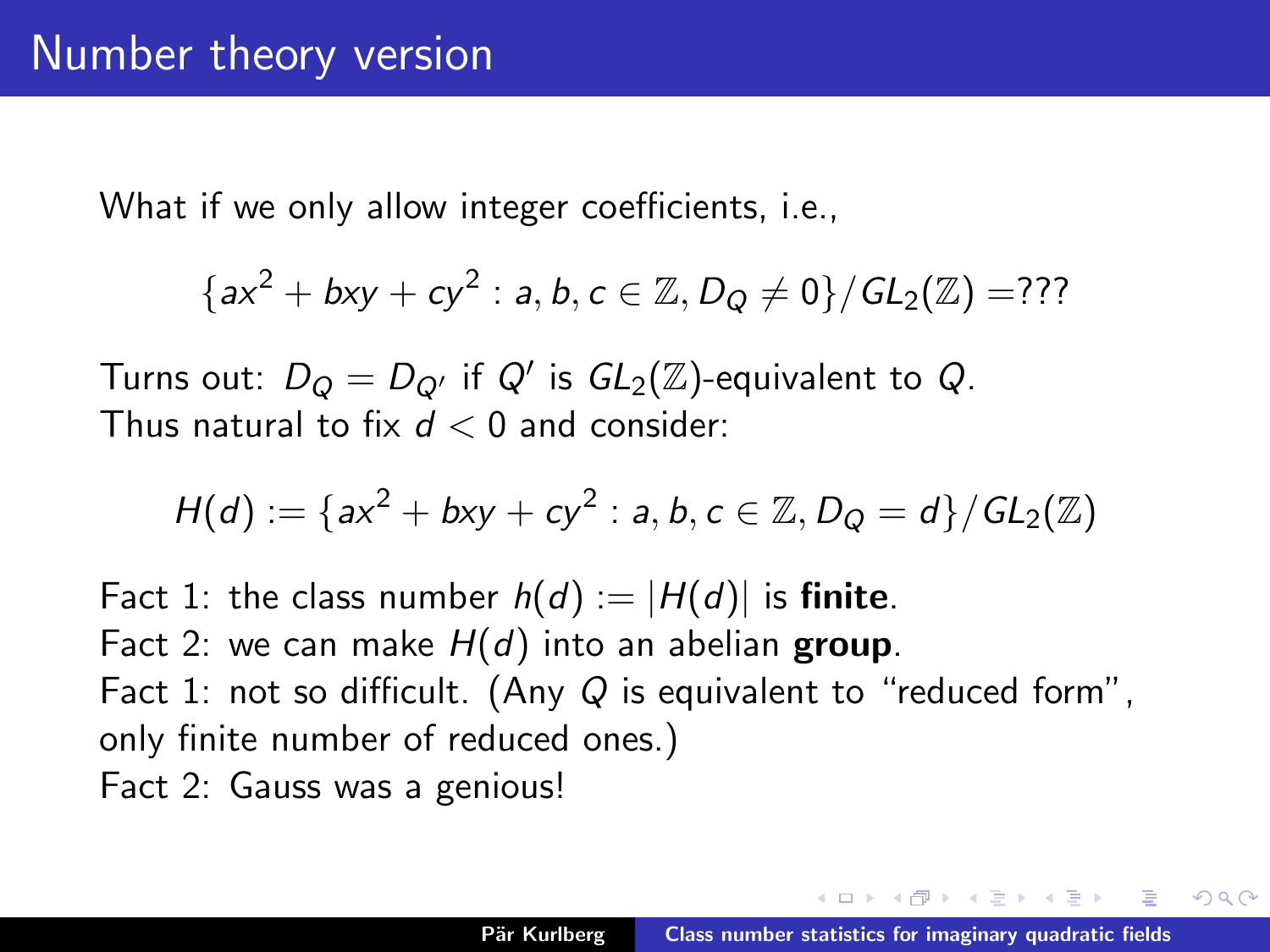$H(d) \simeq \{$ ideals in  $\mathbb{Z}_K \}/\{$ principal ideals in  $\mathbb{Z}_K \}$ 

where  $\mathbb{Z}_K$  is the ring of integers in  $K = \mathbb{Q}(\sqrt{2})$ d).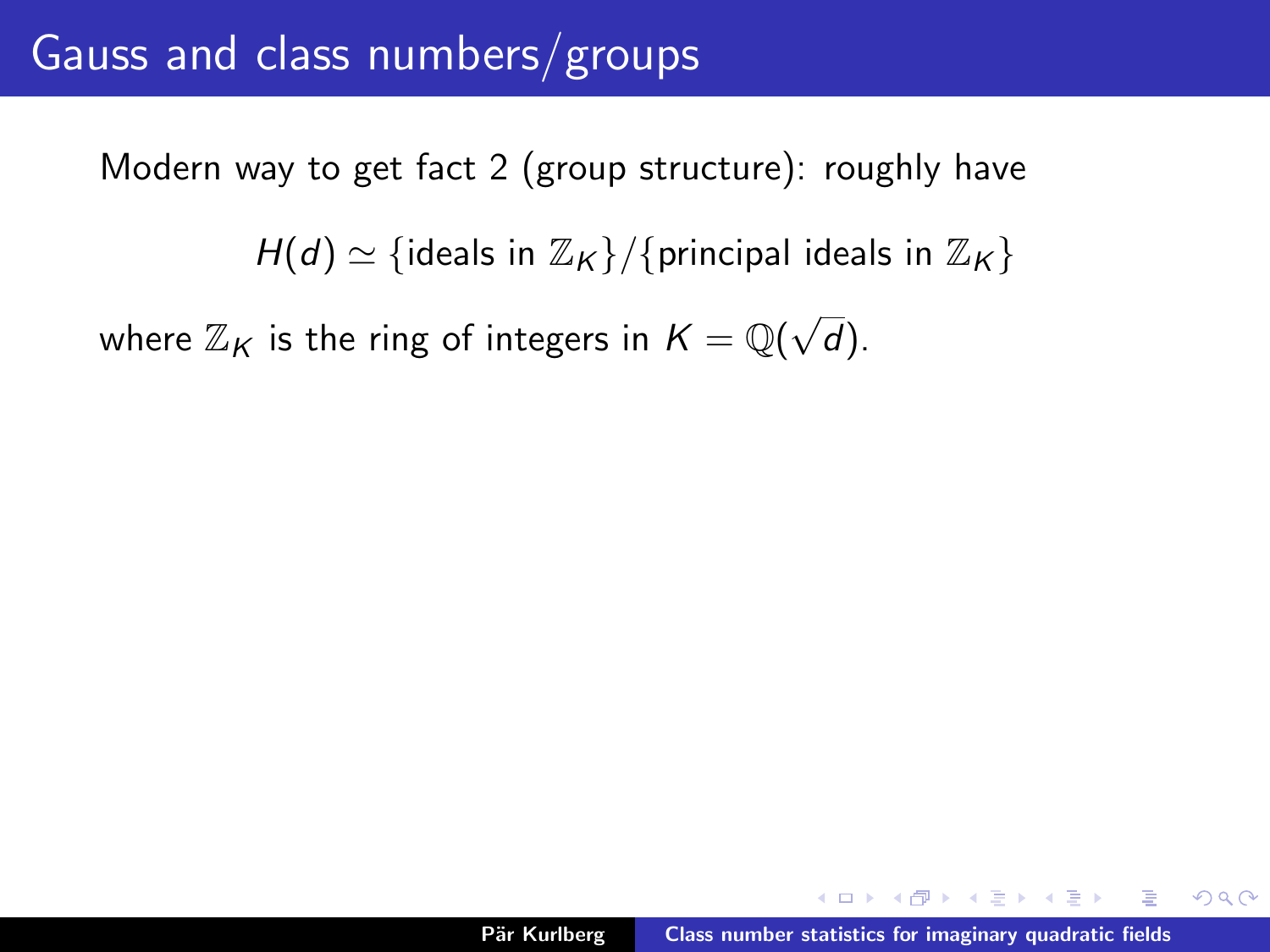$H(d) \simeq \{$  ideals in  $\mathbb{Z}_K \}/\{$  principal ideals in  $\mathbb{Z}_K \}$ 

where  $\mathbb{Z}_K$  is the ring of integers in  $K = \mathbb{Q}(\sqrt{2})$ d). In particular:  $h(d) = 1$  iff  $\mathbb{Z}_K$  is a PID.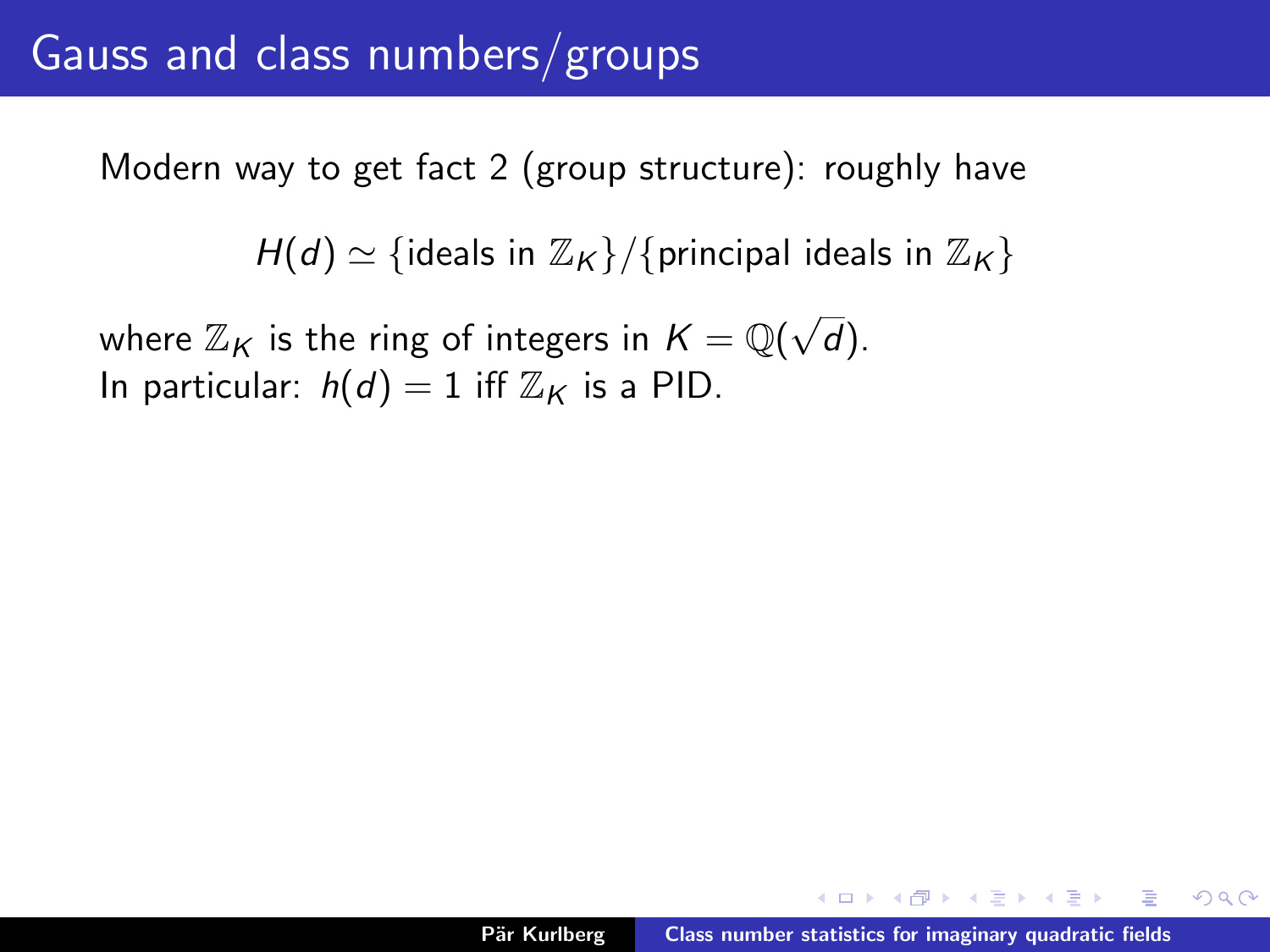$H(d) \simeq \{$ ideals in  $\mathbb{Z}_K \}/\{$ principal ideals in  $\mathbb{Z}_K \}$ 

where  $\mathbb{Z}_K$  is the ring of integers in  $K = \mathbb{Q}(\sqrt{2})$ d). In particular:  $h(d) = 1$  iff  $\mathbb{Z}_K$  is a PID. Some conjectures on  $h(d)$ :

 $\triangleright$  Gauss conjectured:  $h(d) \to \infty$  as  $d \to -\infty$ .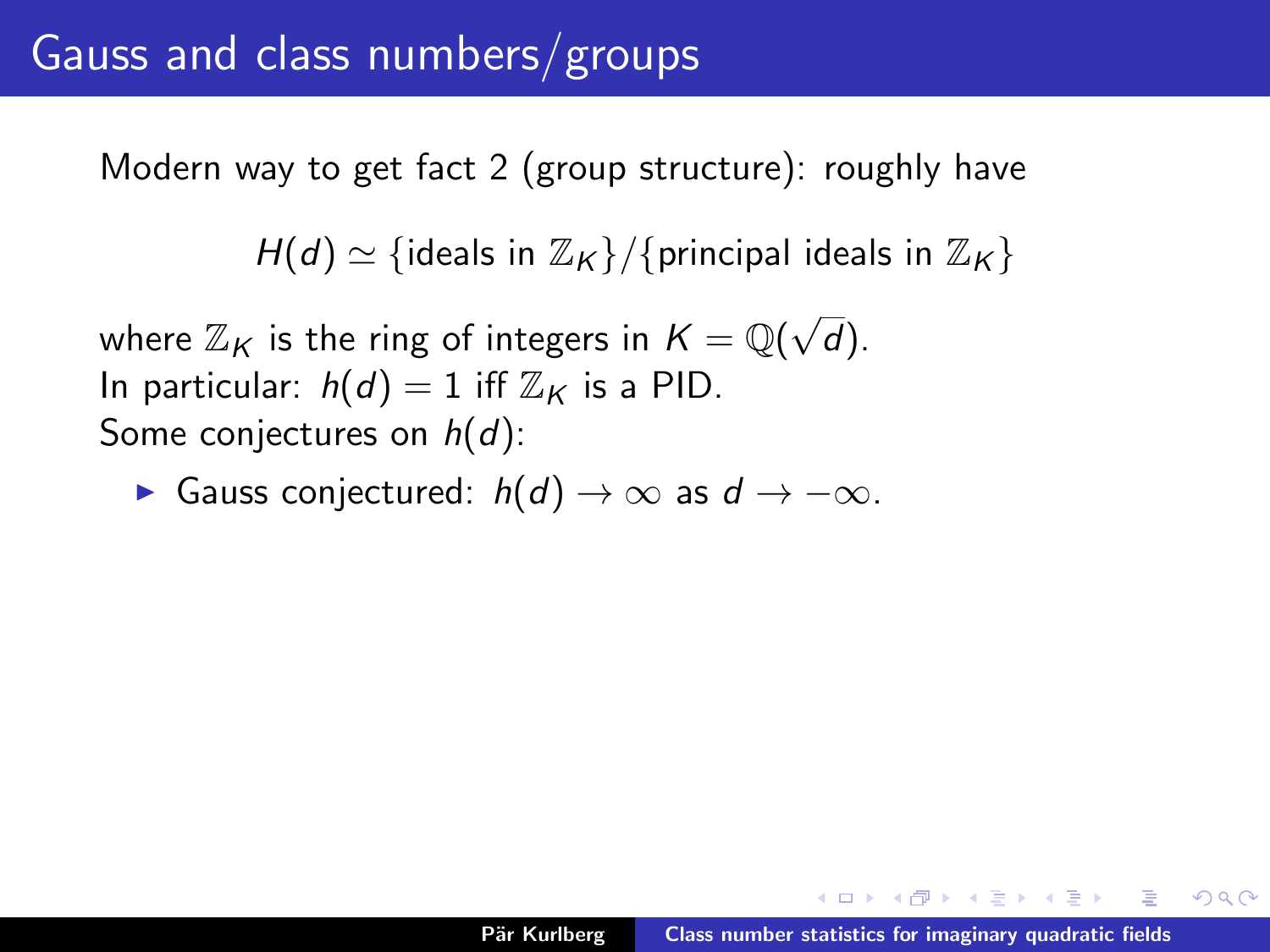$H(d) \simeq \{$ ideals in  $\mathbb{Z}_K \} / \{$ principal ideals in  $\mathbb{Z}_K \}$ 

where  $\mathbb{Z}_K$  is the ring of integers in  $K = \mathbb{Q}(\sqrt{2})$ d). In particular:  $h(d) = 1$  iff  $\mathbb{Z}_K$  is a PID. Some conjectures on  $h(d)$ :

- $\triangleright$  Gauss conjectured:  $h(d) \to \infty$  as  $d \to -\infty$ .
- Gauss) class number one problem:  $h(d) = 1$  iff  $d \in \{-3, -4, -7, -8, -11, -19, -43, -67, -163\}$  ∪  $\{-12, -16, -27, -28\}.$

AD - 4 E - 4 E -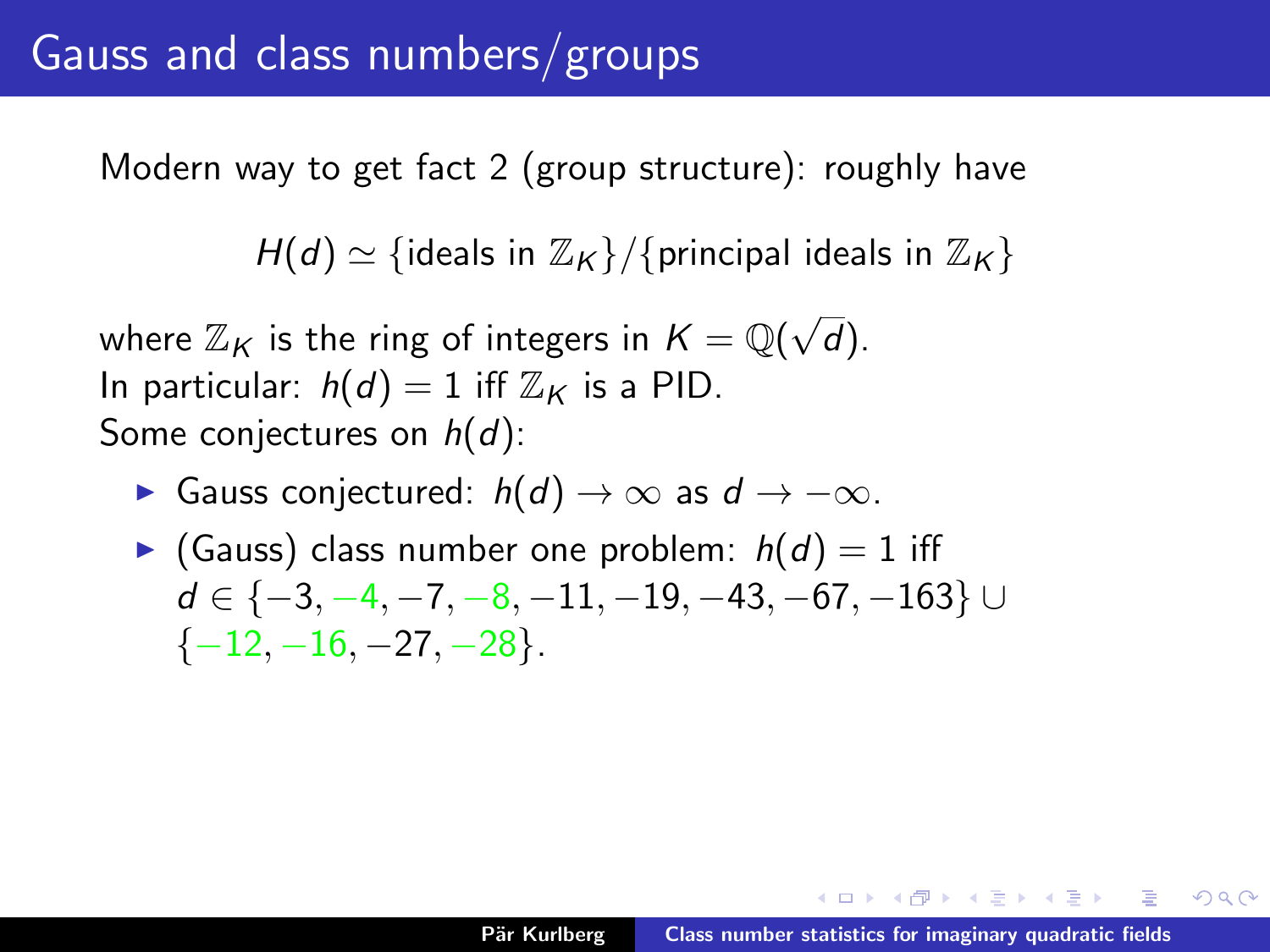$H(d) \simeq \{$ ideals in  $\mathbb{Z}_K \} / \{$ principal ideals in  $\mathbb{Z}_K \}$ 

where  $\mathbb{Z}_K$  is the ring of integers in  $K = \mathbb{Q}(\sqrt{2})$ d). In particular:  $h(d) = 1$  iff  $\mathbb{Z}_K$  is a PID. Some conjectures on  $h(d)$ :

 $\triangleright$  Gauss conjectured:  $h(d) \to \infty$  as  $d \to -\infty$ .

Gauss) class number one problem:  $h(d) = 1$  iff  $d \in \{-3, -4, -7, -8, -11, -19, -43, -67, -163\}$  ∪  $\{-12, -16, -27, -28\}.$ 

Remark: Gauss only treated  $Q(x, y) = ax^2 + 2bxy + cy^2$ , and allowed "non-fundamental discriminants".

イ押 トライモ トラモト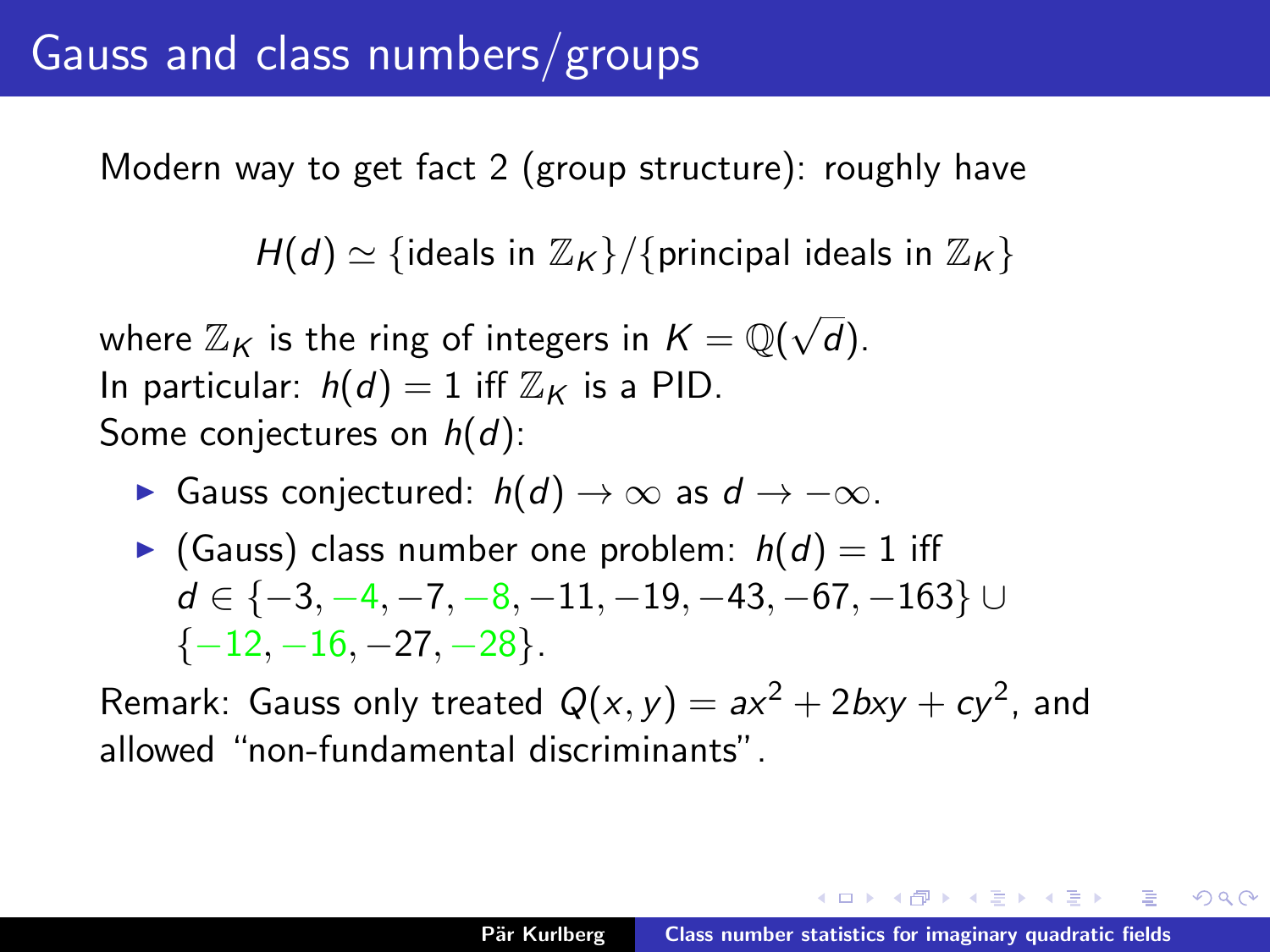$H(d) \simeq \{$  ideals in  $\mathbb{Z}_K \}/\{$  principal ideals in  $\mathbb{Z}_K \}$ 

where  $\mathbb{Z}_K$  is the ring of integers in  $K = \mathbb{Q}(\sqrt{2})$ d). In particular:  $h(d) = 1$  iff  $\mathbb{Z}_K$  is a PID. Some conjectures on  $h(d)$ :

 $\triangleright$  Gauss conjectured:  $h(d) \to \infty$  as  $d \to -\infty$ .

Gauss) class number one problem:  $h(d) = 1$  iff  $d \in \{-3, -4, -7, -8, -11, -19, -43, -67, -163\}$  ∪  $\{-12, -16, -27, -28\}.$ 

Remark: Gauss only treated  $Q(x, y) = ax^2 + 2bxy + cy^2$ , and allowed "non-fundamental discriminants". In what follows, will restrict to **fundamental discriminants**:

 $d \equiv 0, 1 \mod 4$  and  $d = d_0$  or  $d = 4d_0$  where  $d_0$  is square free.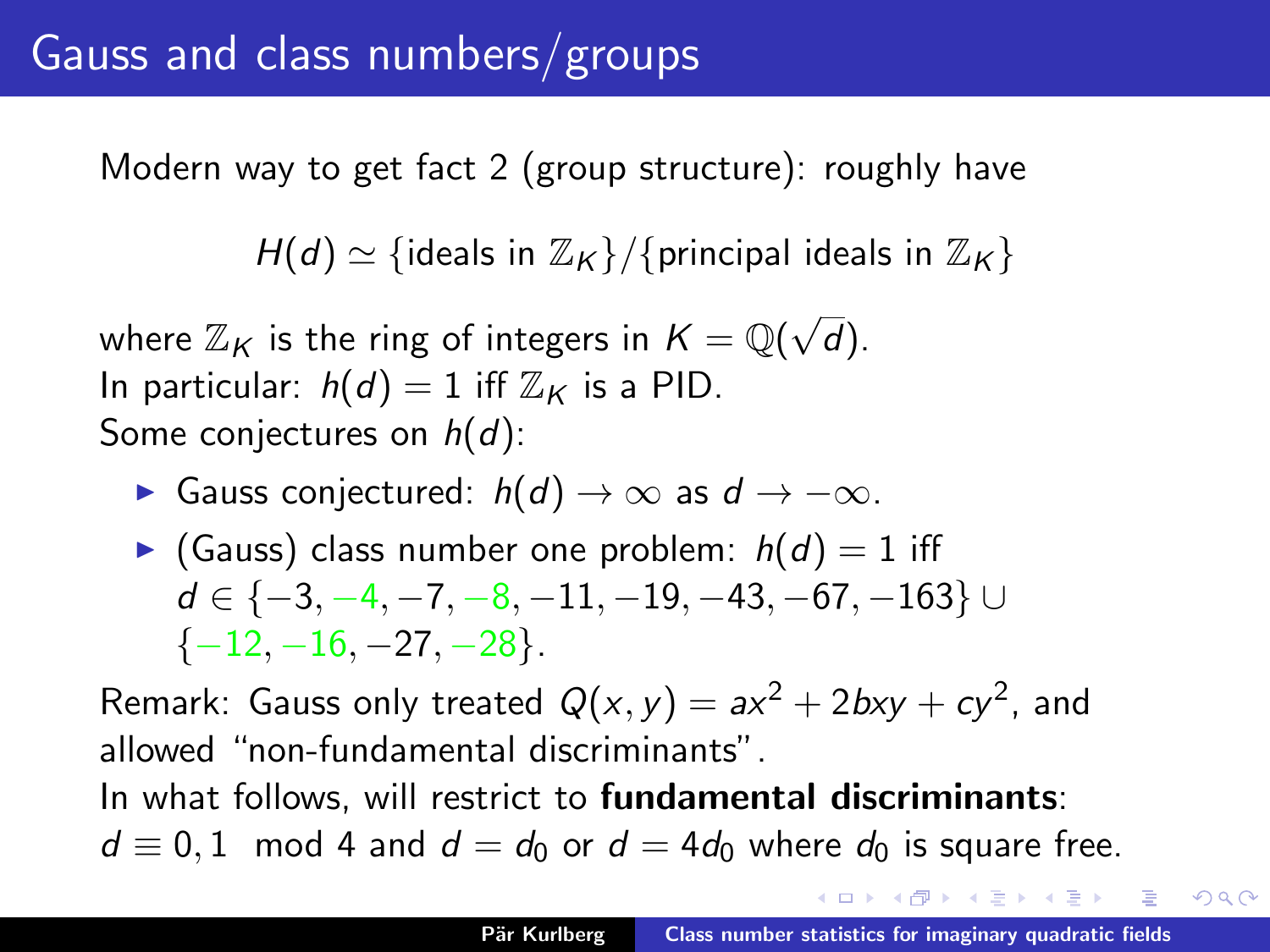► Hecke (unpublished): if GRH is true, then  $h(d) \rightarrow \infty$  as  $d \rightarrow -\infty$ .

 $\left\{ \begin{array}{c} 1 \end{array} \right.$ 

 $\left\{ \begin{array}{c} 1 \end{array} \right.$ 

 $298$ 

重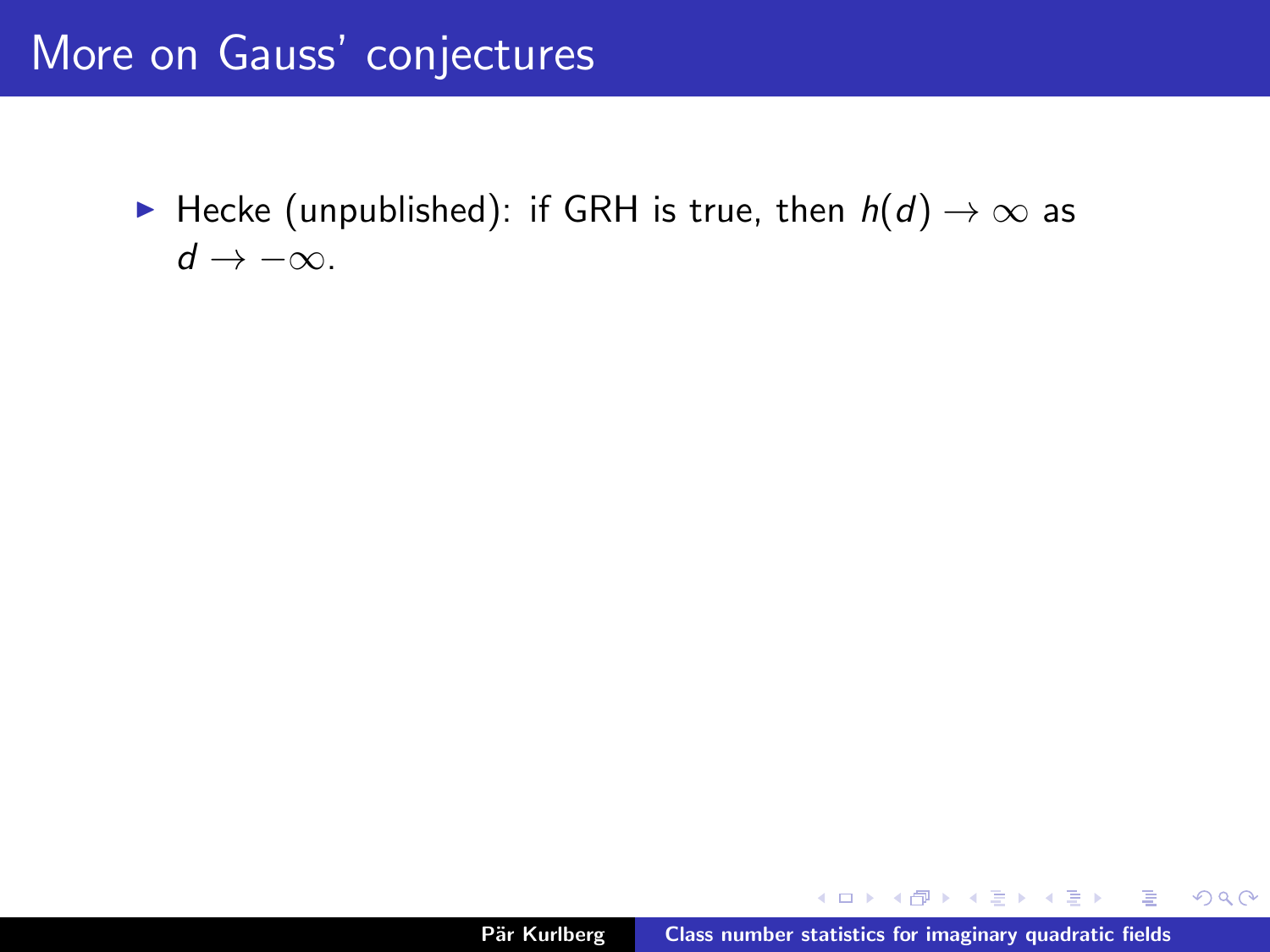### More on Gauss' conjectures

- ► Hecke (unpublished): if GRH is true, then  $h(d) \rightarrow \infty$  as  $d \rightarrow -\infty$ .
- ► Heilbronn: if GRH is false(!!), then  $h(d) \to \infty$  as  $d \to -\infty$ .

in a month of the same that

 $298$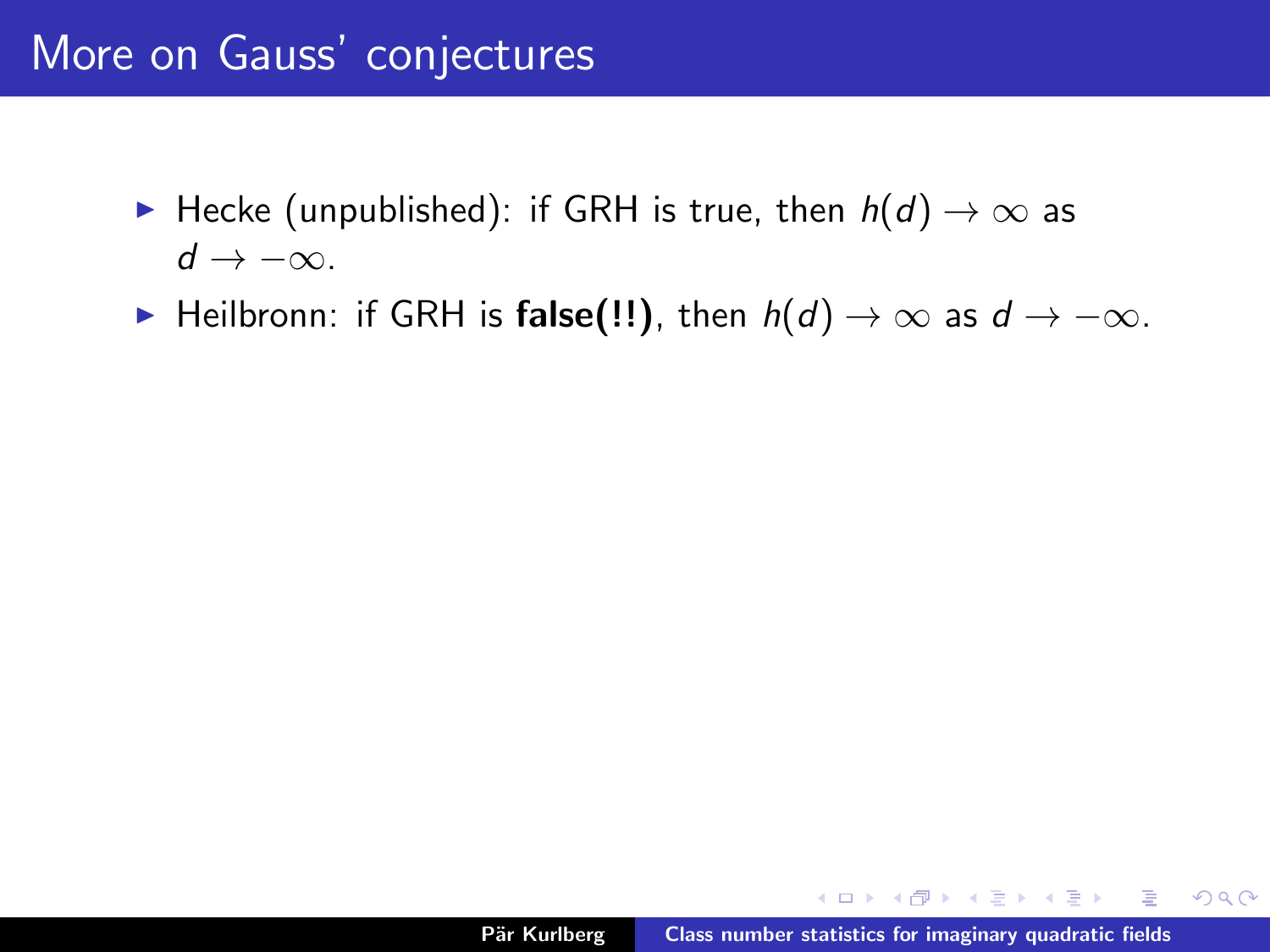### More on Gauss' conjectures

- $\blacktriangleright$  Hecke (unpublished): if GRH is true, then  $h(d) \rightarrow \infty$  as  $d \rightarrow -\infty$ .
- ► Heilbronn: if GRH is false(!!), then  $h(d) \to \infty$  as  $d \to -\infty$ .
- ► Siegel:  $h(d) \gg_{\epsilon} |d|^{1/2-\epsilon}$  for all  $\epsilon > 0$ . PROBLEM: "horribly ineffective".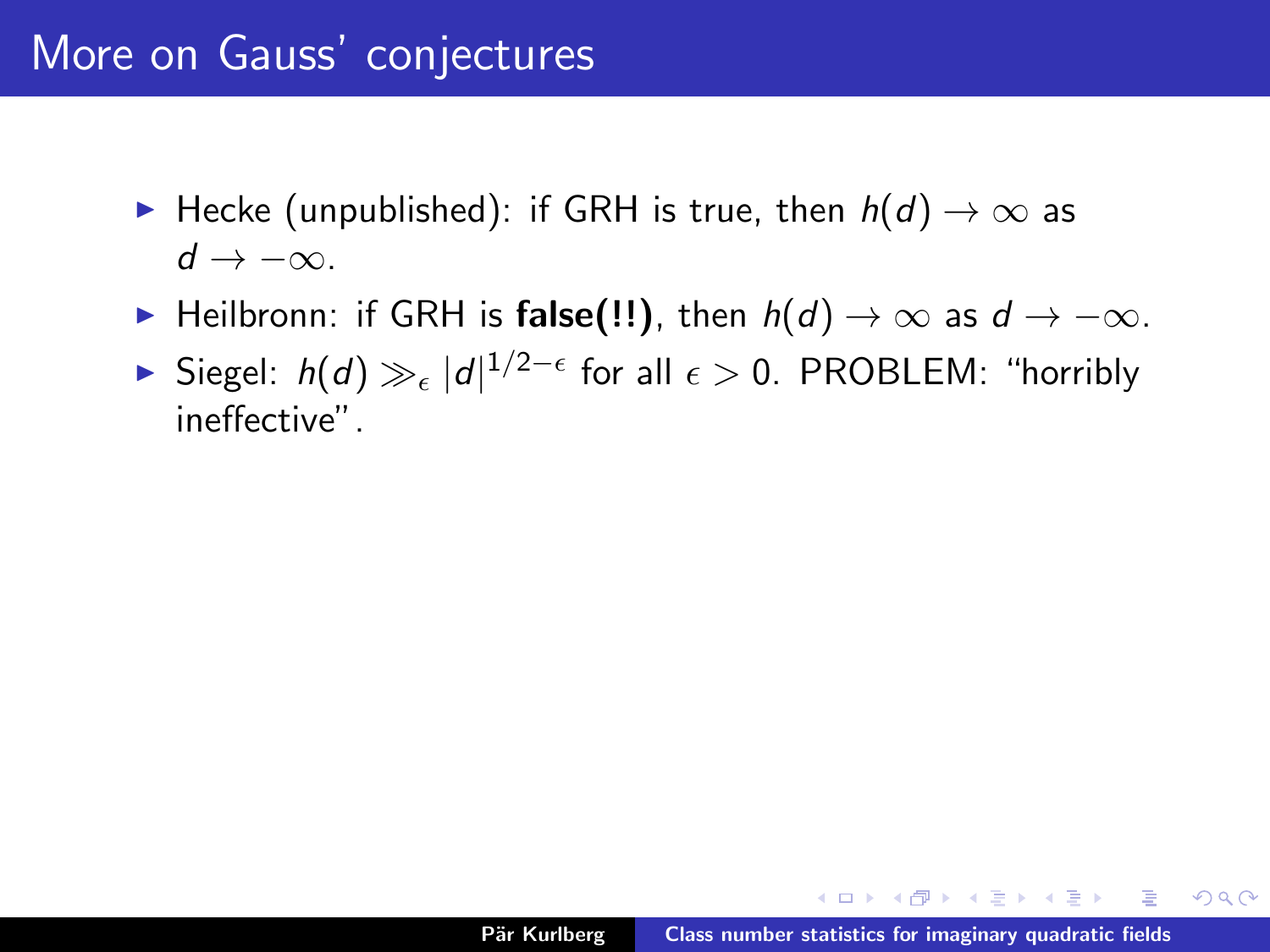- ► Hecke (unpublished): if GRH is true, then  $h(d) \rightarrow \infty$  as  $d \rightarrow -\infty$ .
- ► Heilbronn: if GRH is false(!!), then  $h(d) \to \infty$  as  $d \to -\infty$ .
- ► Siegel:  $h(d) \gg_{\epsilon} |d|^{1/2-\epsilon}$  for all  $\epsilon > 0$ . PROBLEM: "horribly ineffective".

Issue: by Dirichlet's class number formula,

$$
h(d) \gg L(1, \chi_d) |d|^{1/2}
$$

so ok if  $L(1, \chi_d)$  not small. Problem: "Siegel zeros", i.e.,  $L(\sigma, \chi_d) = 0$  for  $\sigma$  very near 1.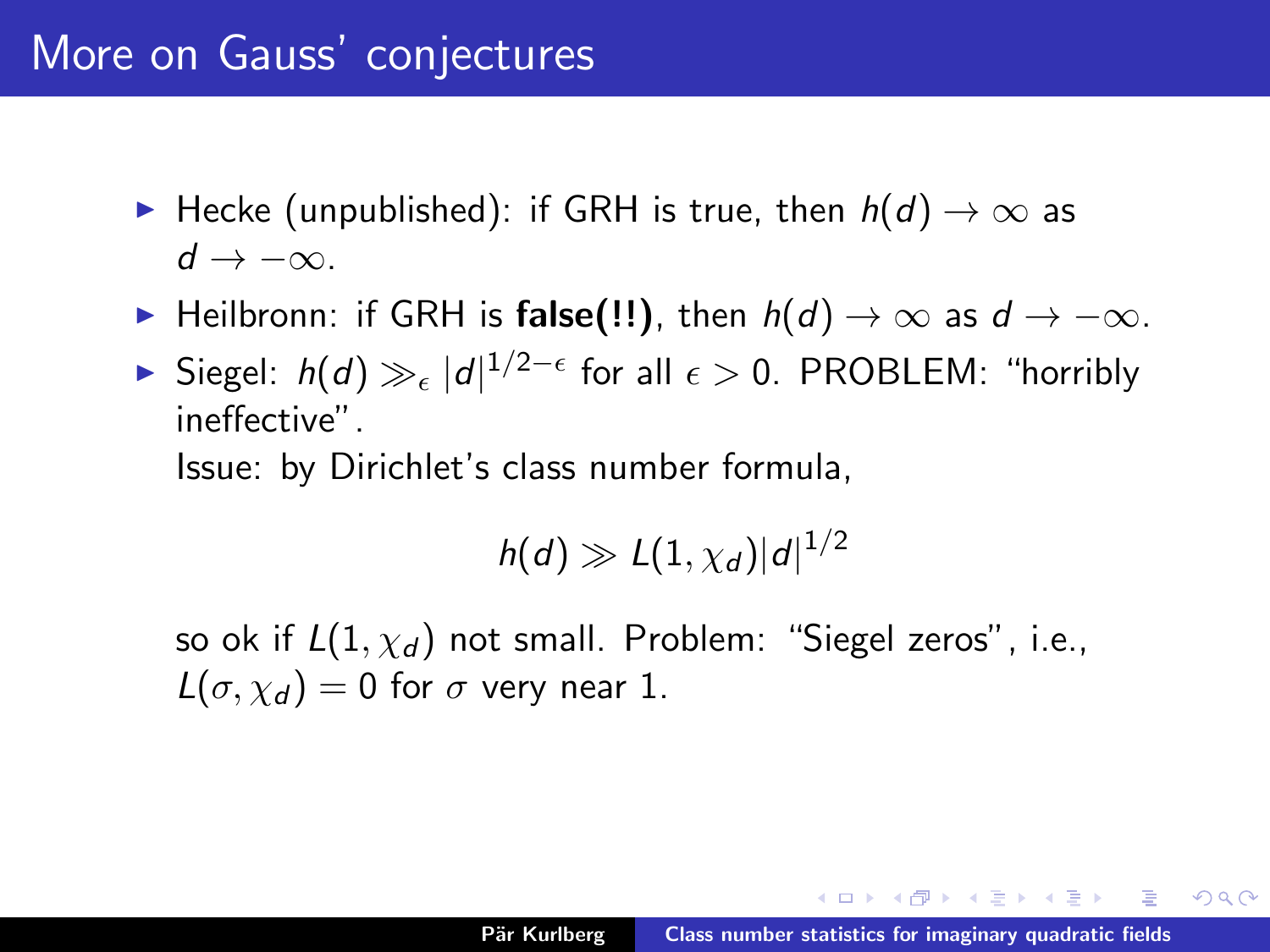- $\blacktriangleright$  Hecke (unpublished): if GRH is true, then  $h(d) \rightarrow \infty$  as  $d \rightarrow -\infty$ .
- ► Heilbronn: if GRH is false(!!), then  $h(d) \to \infty$  as  $d \to -\infty$ .
- ► Siegel:  $h(d) \gg_{\epsilon} |d|^{1/2-\epsilon}$  for all  $\epsilon > 0$ . PROBLEM: "horribly ineffective".

Issue: by Dirichlet's class number formula,

$$
h(d) \gg L(1, \chi_d) |d|^{1/2}
$$

so ok if  $L(1, \chi_d)$  not small. Problem: "Siegel zeros", i.e.,  $L(\sigma, \chi_d) = 0$  for  $\sigma$  very near 1.

► Even though we know  $h(d) \rightarrow \infty$ , ineffectivity means we can't solve the class number one problem.

 $4.50 \times 4.70 \times 4.70 \times$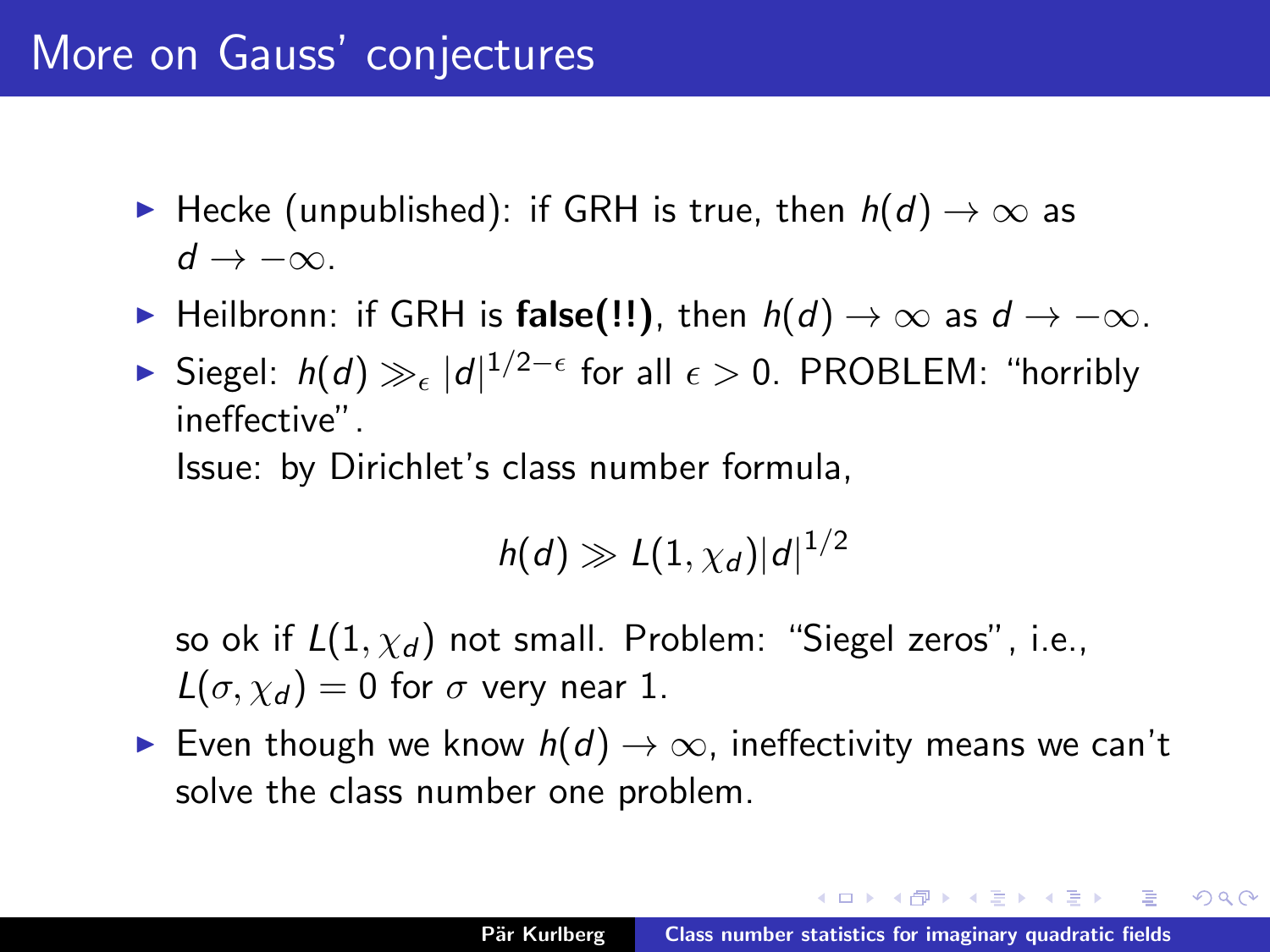$\blacktriangleright$  (Heegner)/Baker/Stark: class number one problem is solved by different methods. (Baker/Stark can also treat  $h(d) = 2$ .)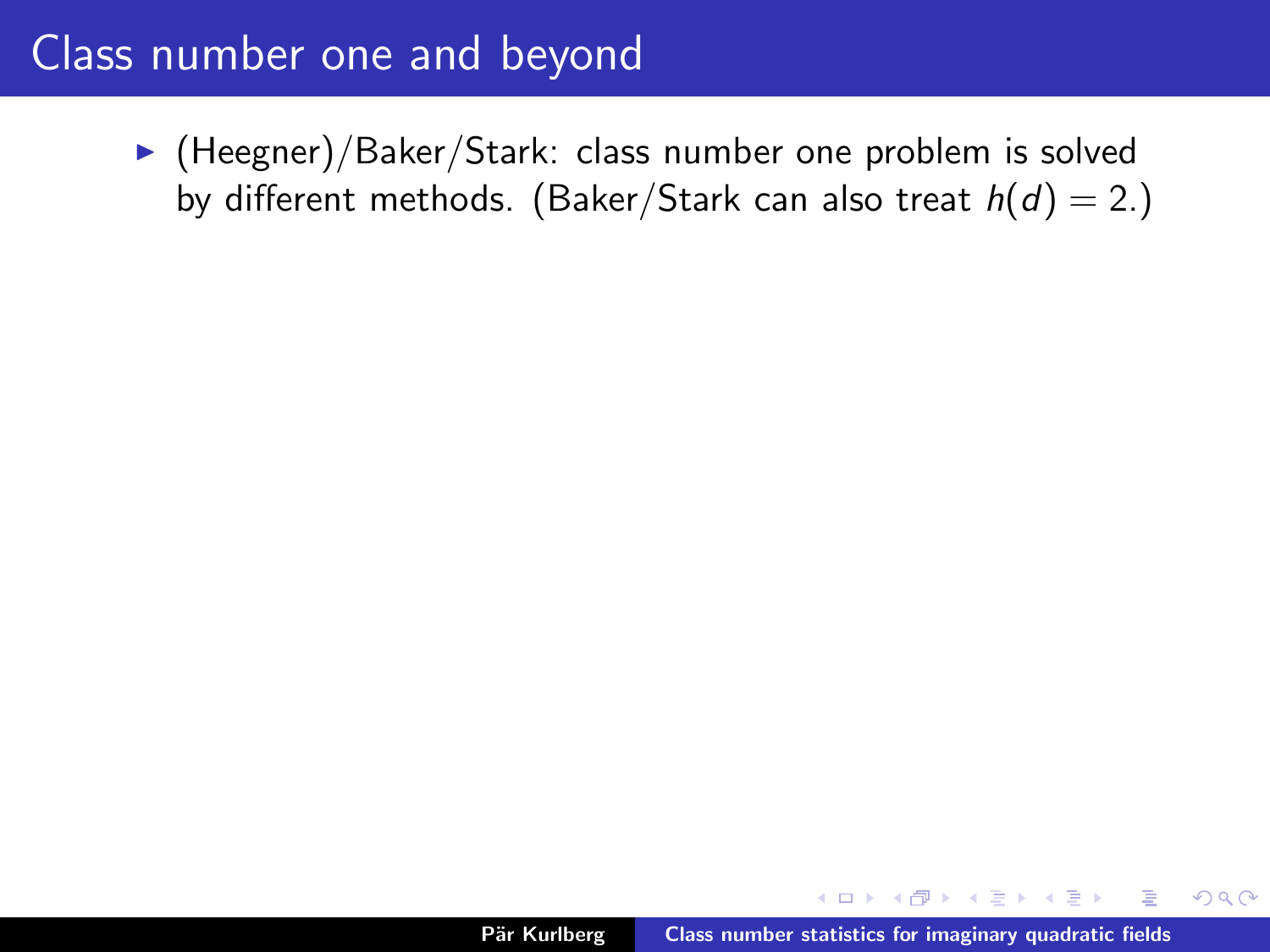- $\blacktriangleright$  (Heegner)/Baker/Stark: class number one problem is solved by different methods. (Baker/Stark can also treat  $h(d) = 2$ .)
- $\triangleright$  Breakthrough by Goldfeld: if there is elliptic curve E such that  $L_F(s)$  has high order of vanishing at  $s = 1$ , then have effective lower bound on  $h(d)$ .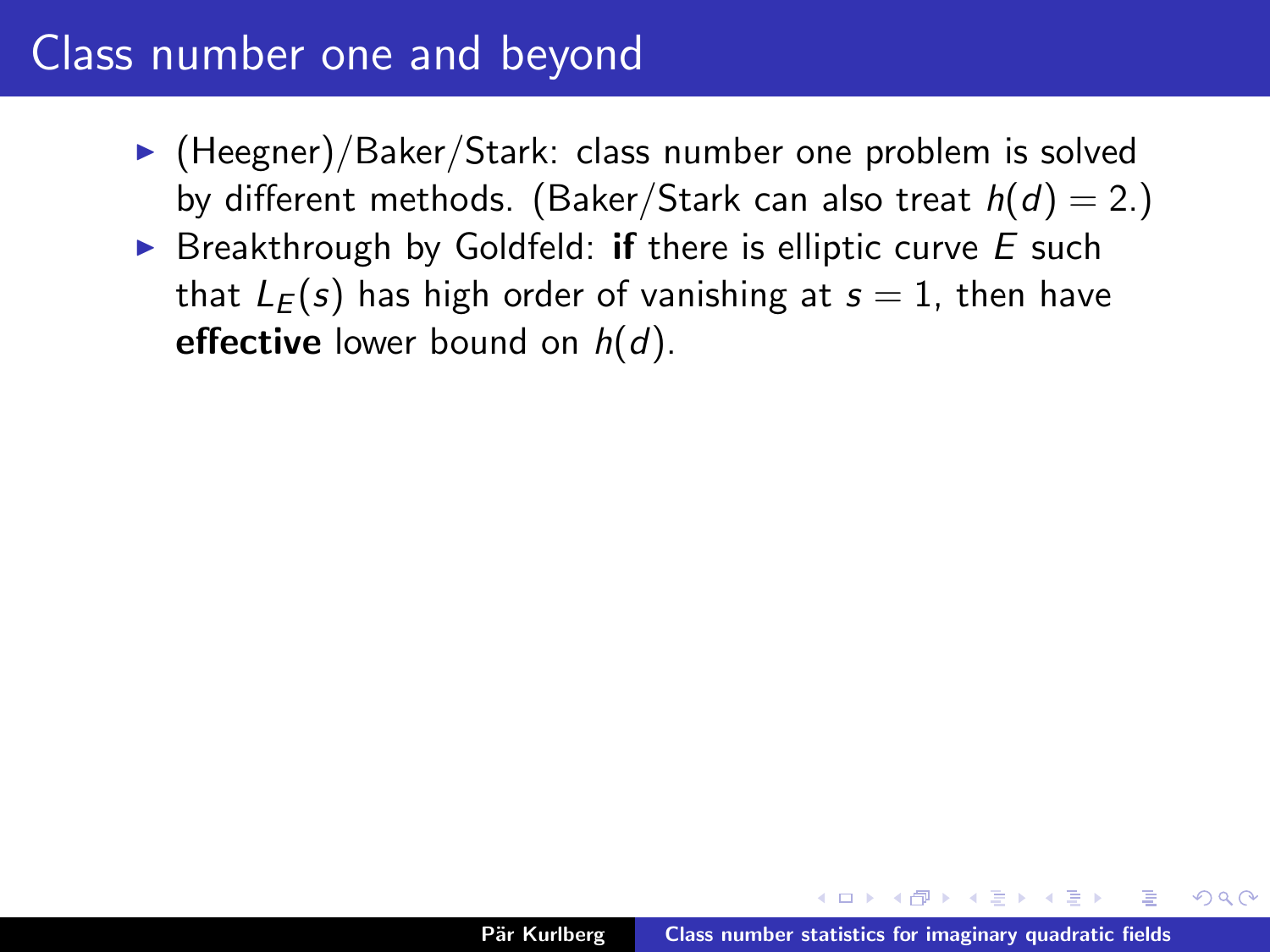- $\blacktriangleright$  (Heegner)/Baker/Stark: class number one problem is solved by different methods. (Baker/Stark can also treat  $h(d) = 2$ .)
- $\triangleright$  Breakthrough by Goldfeld: if there is elliptic curve E such that  $L_F(s)$  has high order of vanishing at  $s = 1$ , then have effective lower bound on  $h(d)$ .
- $\triangleright$  Gross-Zagier: Such a curve exists!
- $\triangleright$  Oesterlé proved the explicit bound

$$
h(d) > \frac{\log(|d|)}{7000} \prod_{p|d, p \neq d} \left(1 - \frac{[2\sqrt{p}]}{p+1}\right),
$$

and used this to find all d with  $h(d) = 3$ .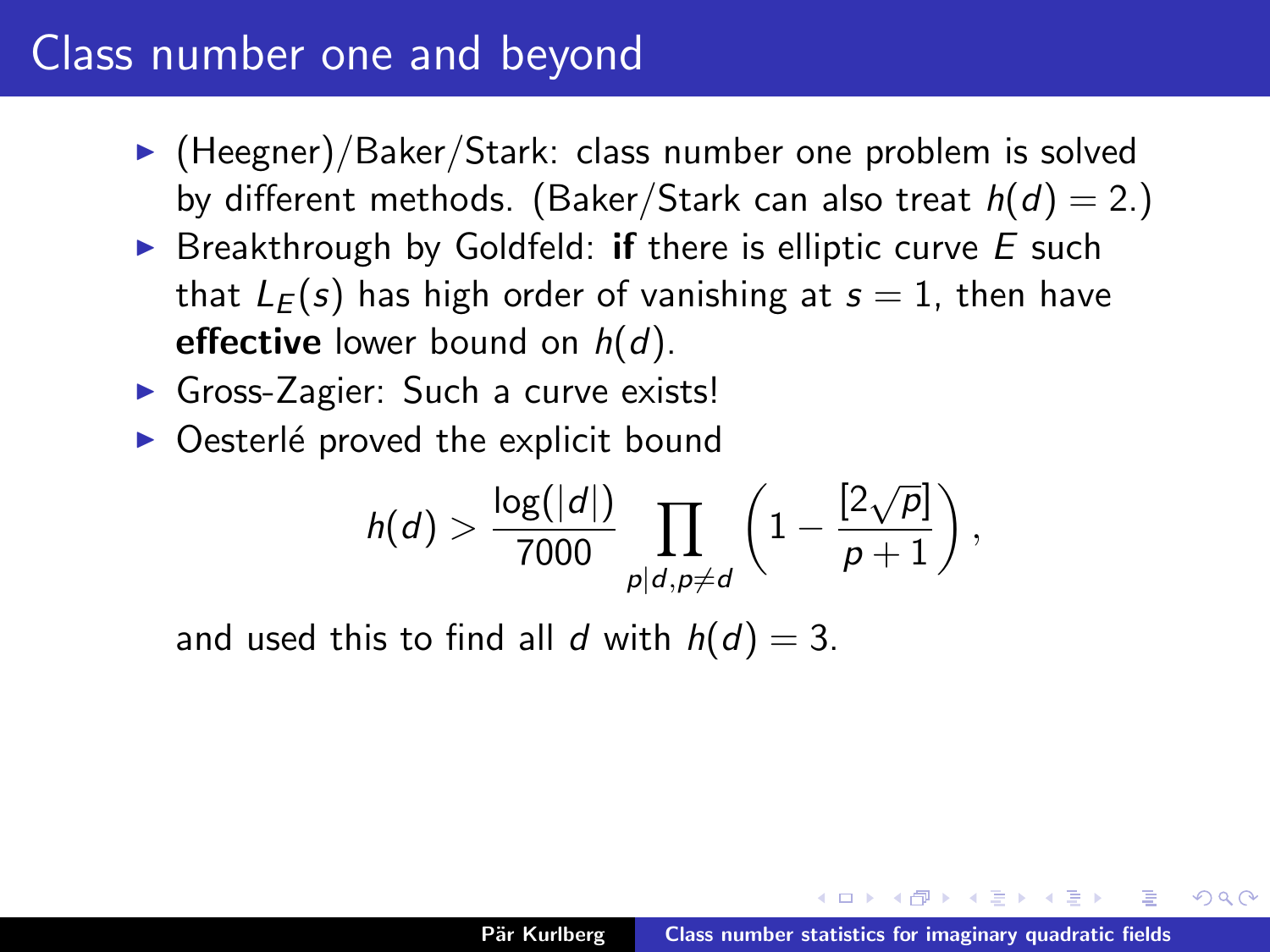- $\blacktriangleright$  (Heegner)/Baker/Stark: class number one problem is solved by different methods. (Baker/Stark can also treat  $h(d) = 2$ .)
- $\triangleright$  Breakthrough by Goldfeld: if there is elliptic curve E such that  $L_F(s)$  has high order of vanishing at  $s = 1$ , then have effective lower bound on  $h(d)$ .
- $\triangleright$  Gross-Zagier: Such a curve exists!
- $\triangleright$  Oesterlé proved the explicit bound

$$
h(d) > \frac{\log(|d|)}{7000} \prod_{p|d, p \neq d} \left(1 - \frac{[2\sqrt{p}]}{p+1}\right),
$$

and used this to find all d with  $h(d) = 3$ .

- Arno, Robinson-Wheeler, Wagner:  $h(d) = N$  for  $N \le 7$ , and odd  $N \leq 23$ .
- ▶ Watkins:  $h(d) = N$  for  $N \le 100$ . (Using low height zeros of  $L(s, \chi)$  to "repel" Siegel zeros.) In particular,  $h(d) > 100$  if  $-d > 2.4 \cdot 10^6$ .

へのへ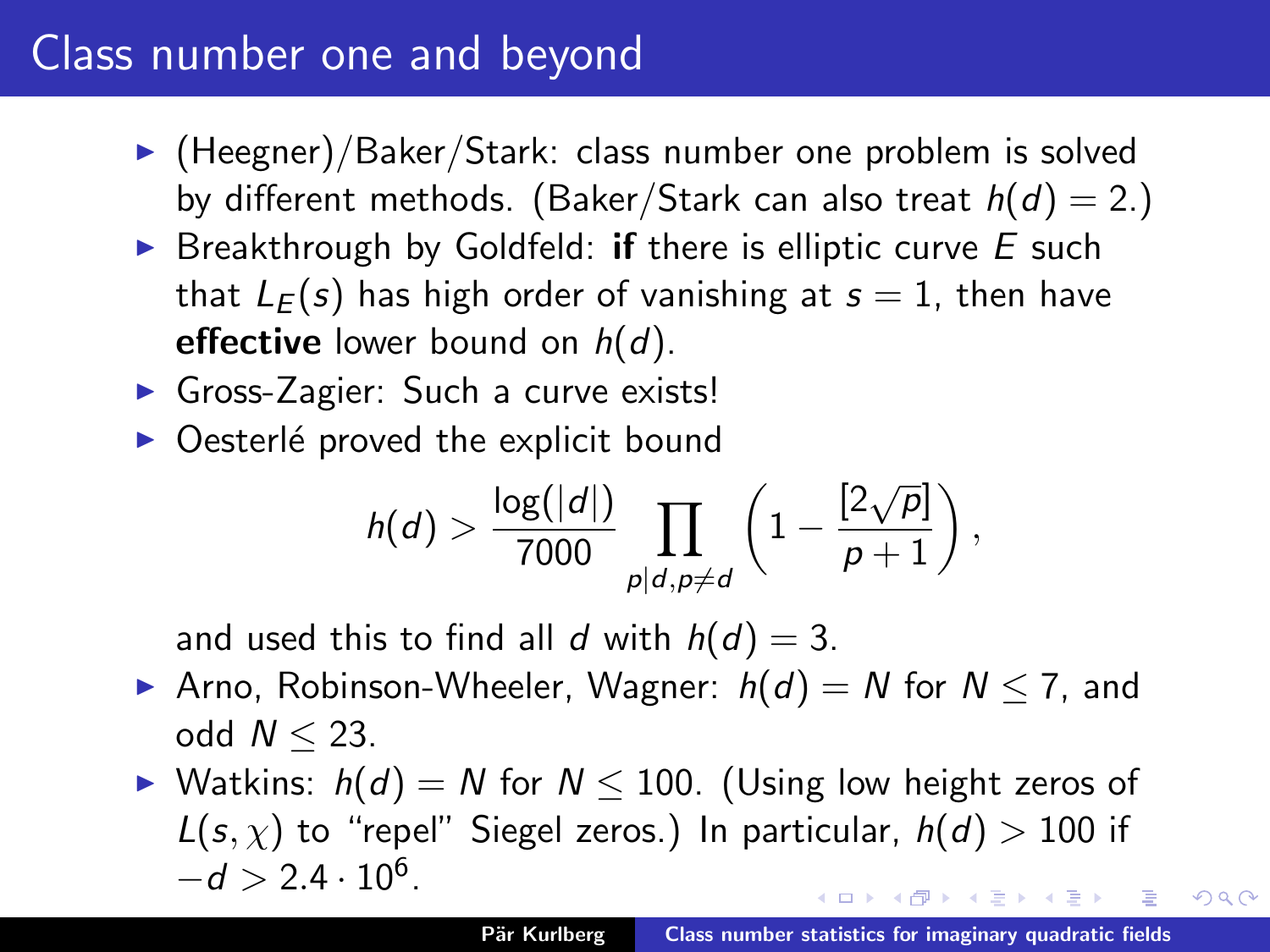► Do all  $h \in \mathbb{Z}^+$  occur as class numbers?

If occurring: how many times?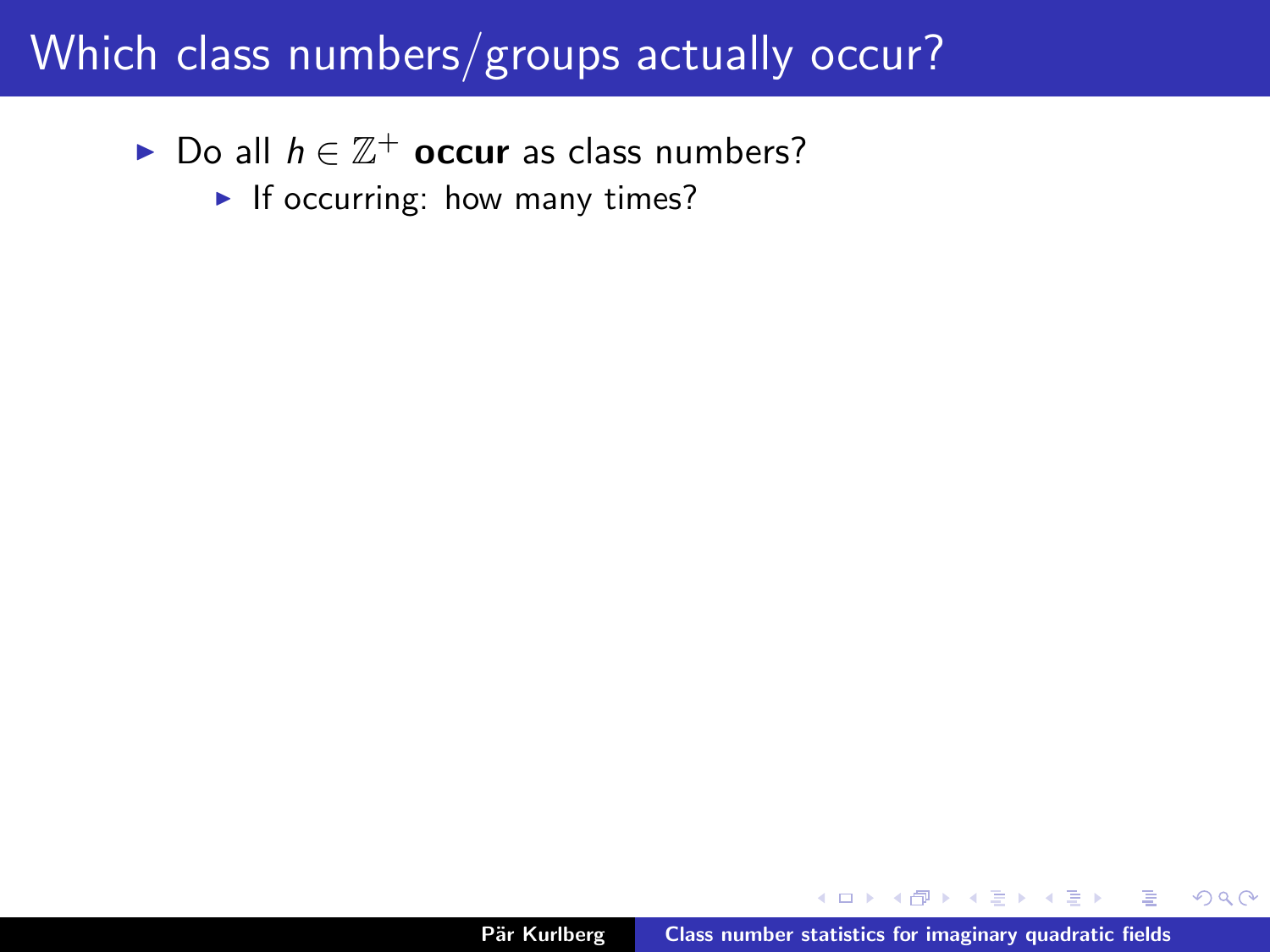- ► Do all  $h \in \mathbb{Z}^+$  occur as class numbers?
	- If occurring: how many times?
- $\triangleright$  Do all abelian groups **occur** as class groups?
	- If occuring: how many times?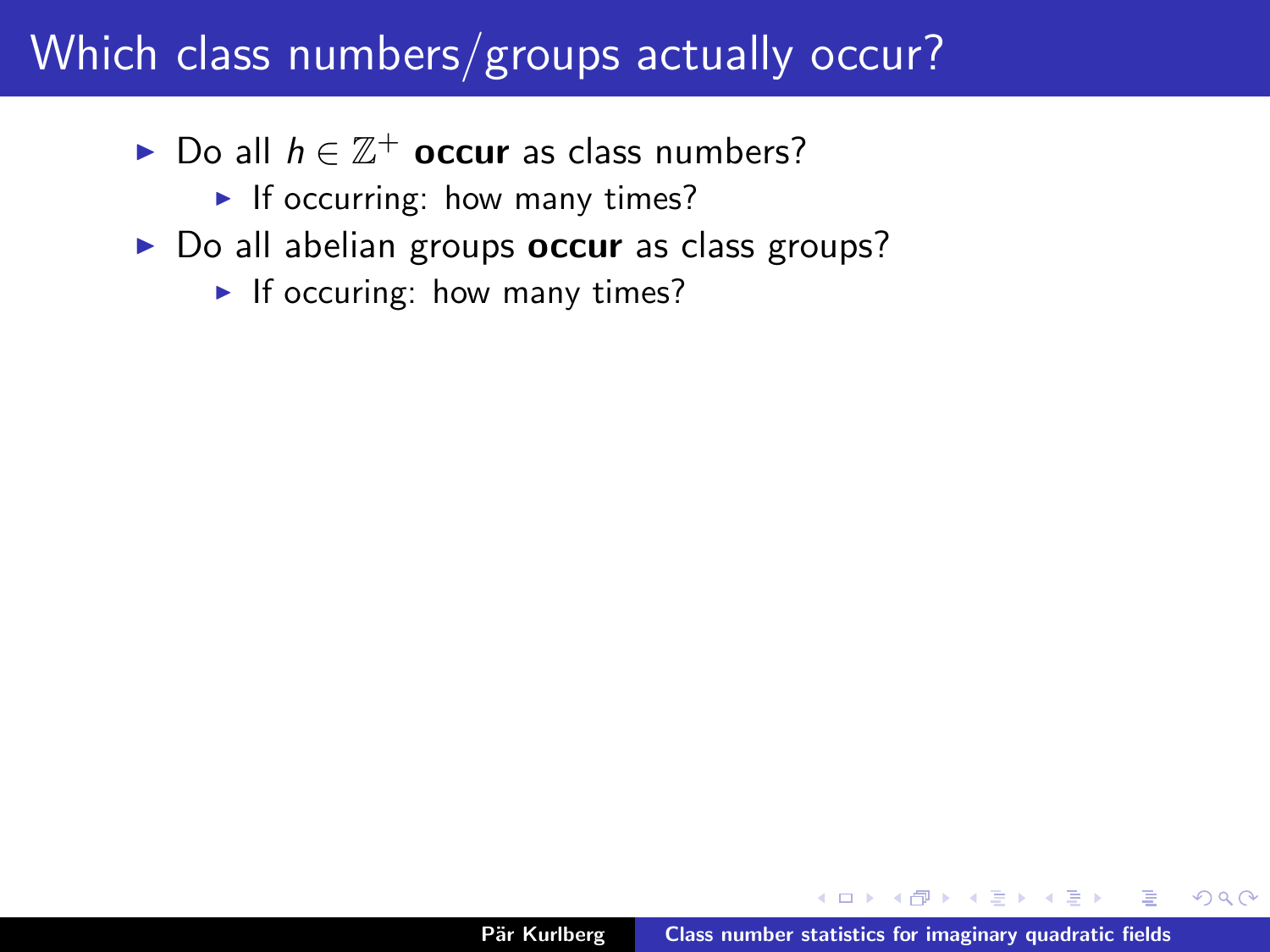- ► Do all  $h \in \mathbb{Z}^+$  occur as class numbers?
	- If occurring: how many times?
- $\triangleright$  Do all abelian groups **occur** as class groups?
	- If occuring: how many times?
- Extreme case: fixed exponent and high rank.
	- ▶ Chowla: for  $r \gg 1$ ,  $(\mathbb{Z}/2\mathbb{Z})^r$  does not occur. (Ineffective!)
	- Bovd-Kisilevski, Weinberger, Heath-Brown: for  $r \gg 1$  and  $2 \leq n \leq 6$ ,  $(\mathbb{Z}/n\mathbb{Z})^r$  does not occur. (Ineffective!)
	- Boyd-Kisilevski: on GRH, the exponent of  $H(d)$  tends to infinity.

へのへ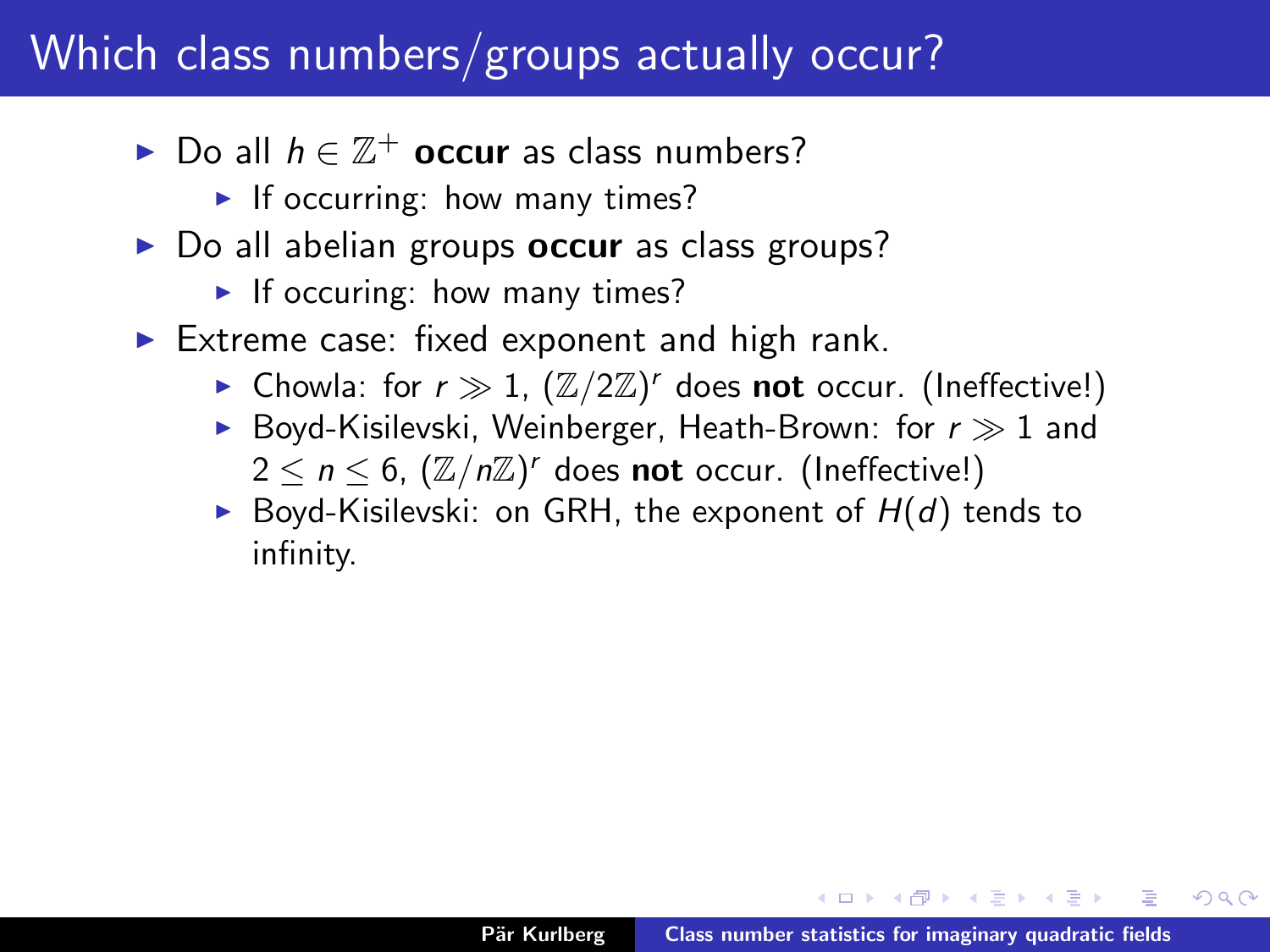- ► Do all  $h \in \mathbb{Z}^+$  occur as class numbers?
	- If occurring: how many times?
- $\triangleright$  Do all abelian groups **occur** as class groups?
	- If occuring: how many times?
- Extreme case: fixed exponent and high rank.
	- ▶ Chowla: for  $r \gg 1$ ,  $(\mathbb{Z}/2\mathbb{Z})^r$  does not occur. (Ineffective!)
	- Boyd-Kisilevski, Weinberger, Heath-Brown: for  $r \gg 1$  and  $2 \leq n \leq 6$ ,  $(\mathbb{Z}/n\mathbb{Z})^r$  does not occur. (Ineffective!)
	- Boyd-Kisilevski: on GRH, the exponent of  $H(d)$  tends to infinity.
- Bounding  $H(d)[l]$ , the *l*-torsion part  $H(d)$ :
	- ▶ Pierce, Helfgott-Venkatesh, Ellenberg-Venkatesh:

 $|H(d)[3]| \ll |d|^{1/3+\epsilon}$ 

Ellenberg-Venkatesh: on GRH, for  $\ell > 3$ 

 $|H(d)[\ell]| \ll |d|^{1/2-1/2\ell+\epsilon}$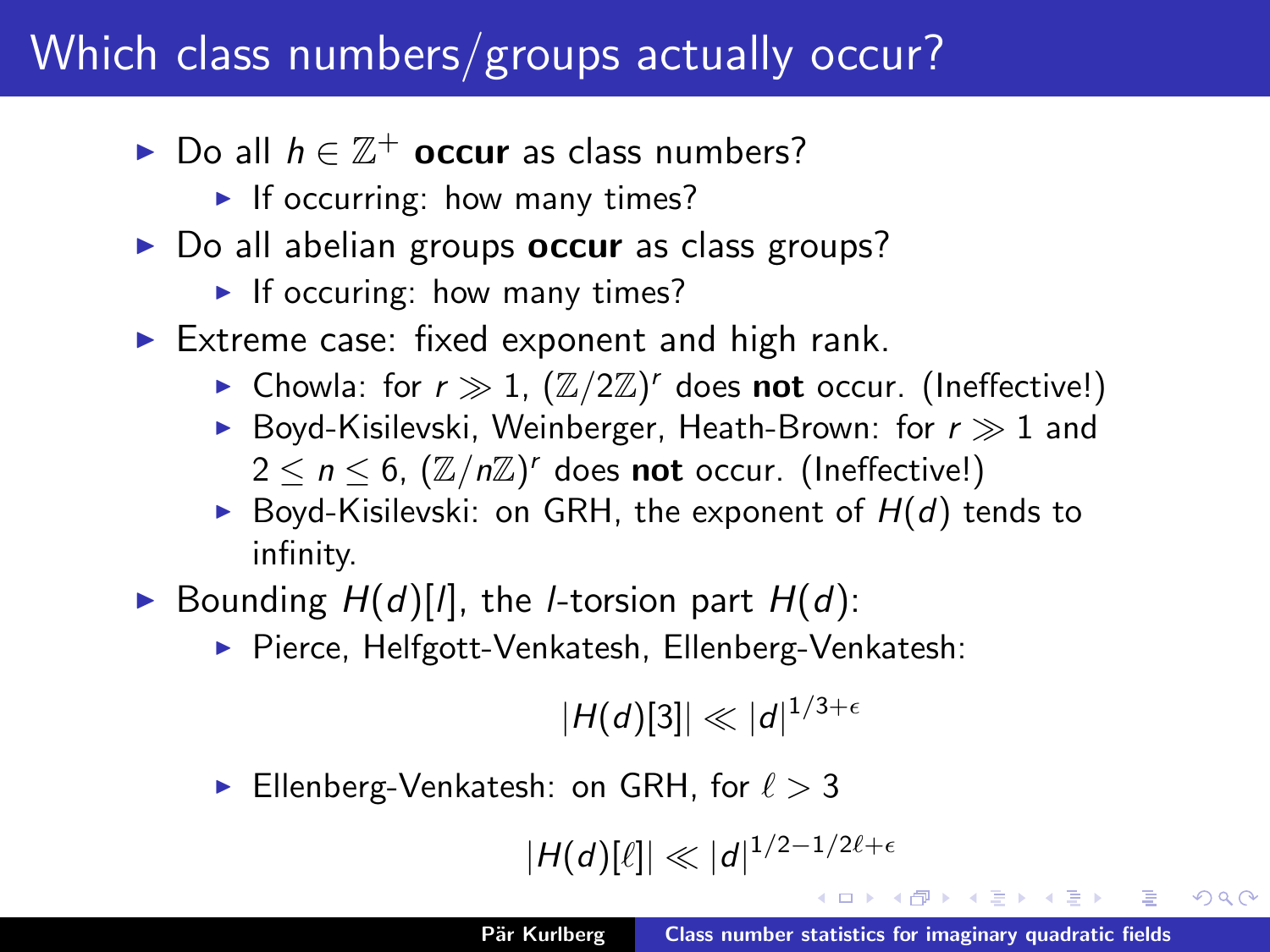$\triangleright$  Watkins  $+$  pari computation: these groups do **not** occur:

 $(\mathbb{Z}/3\mathbb{Z})^3$ ,  $\mathbb{Z}/9\mathbb{Z} \times (\mathbb{Z}/3\mathbb{Z})^2$ ,  $(\mathbb{Z}/3\mathbb{Z})^4$ .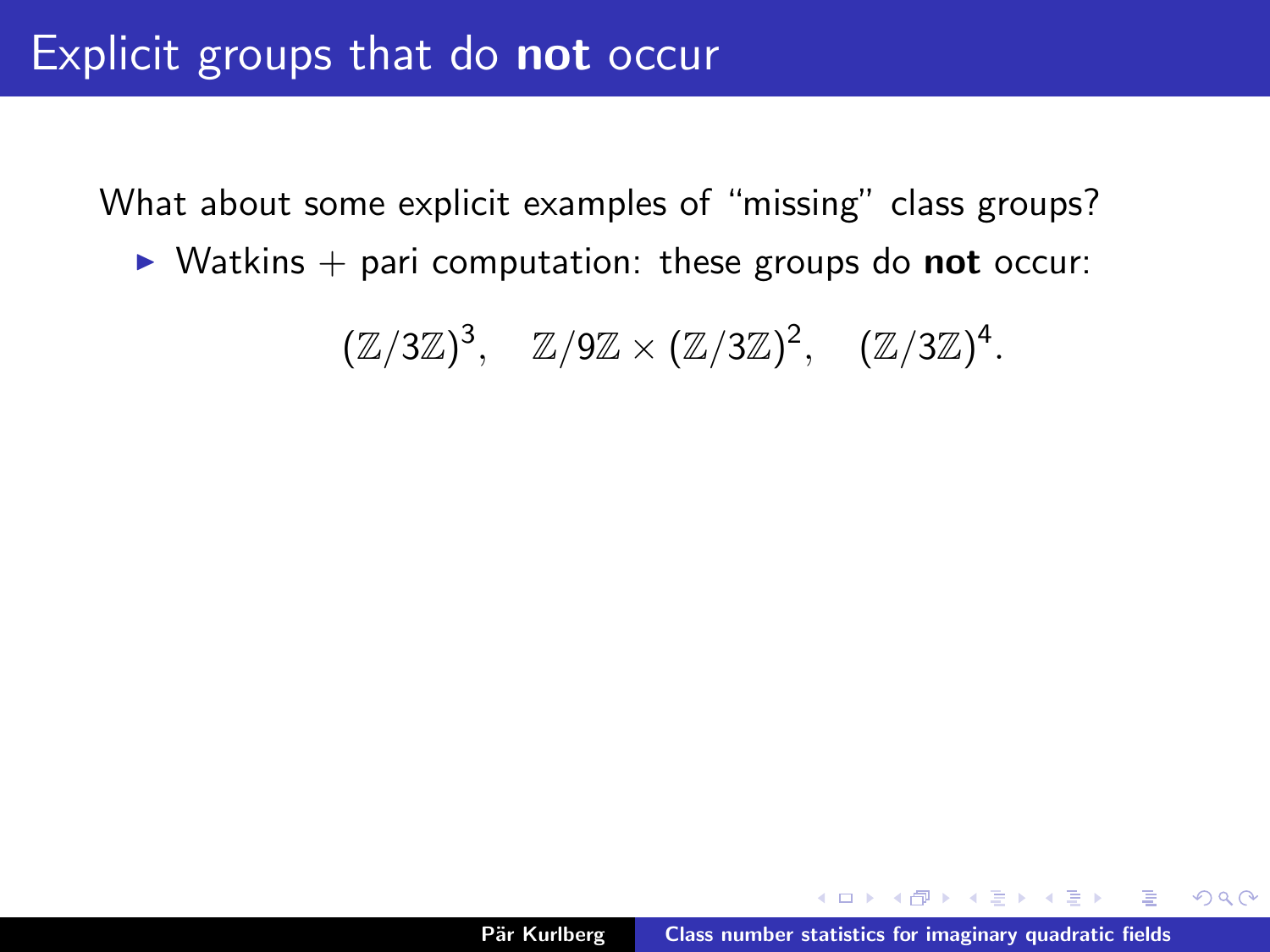$\triangleright$  Watkins  $+$  pari computation: these groups do **not** occur:

$$
(\mathbb{Z}/3\mathbb{Z})^3
$$
,  $\mathbb{Z}/9\mathbb{Z} \times (\mathbb{Z}/3\mathbb{Z})^2$ ,  $(\mathbb{Z}/3\mathbb{Z})^4$ .

 $\triangleright$  Note: rank r not that big, yet missing!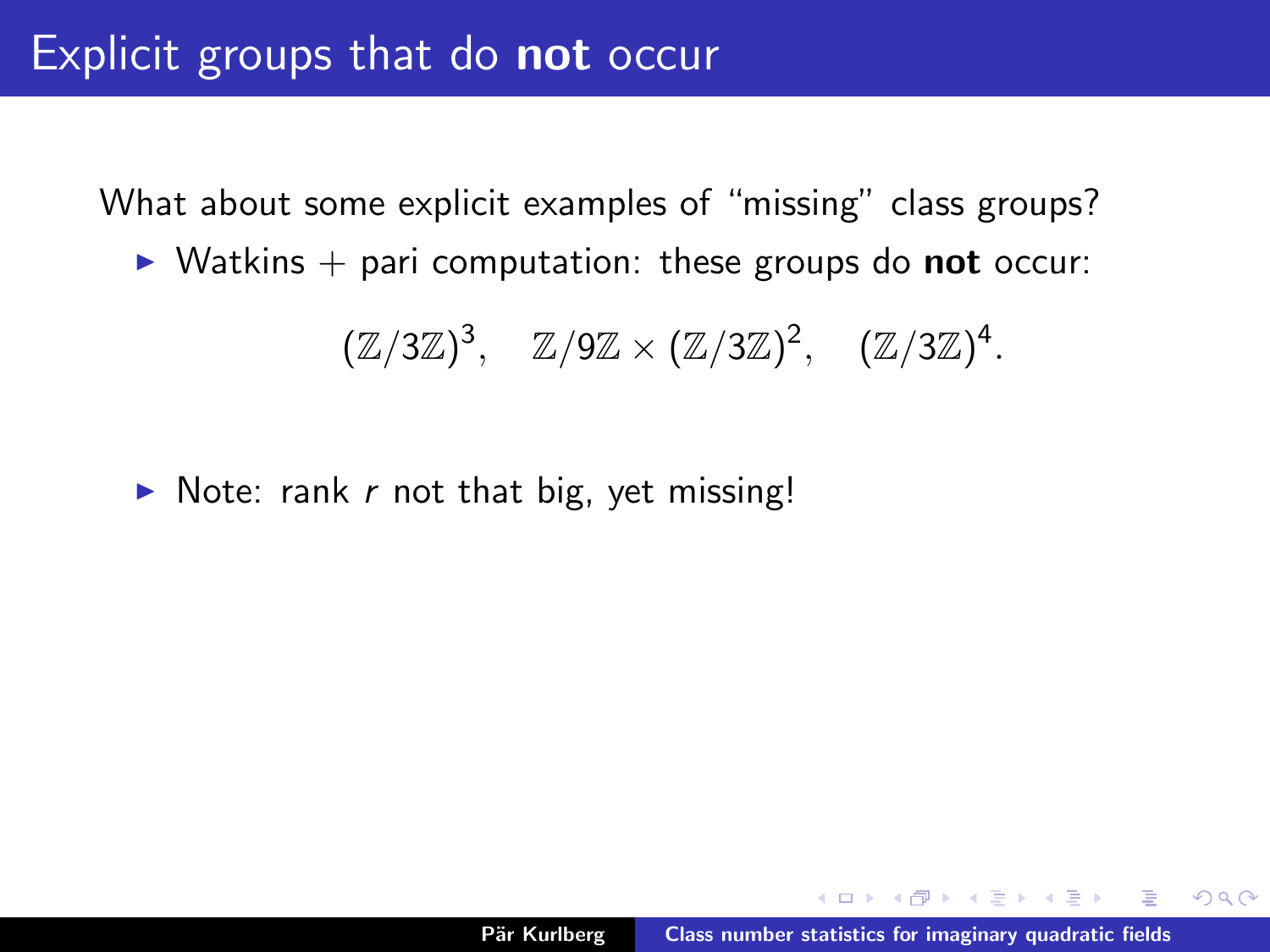$\triangleright$  Watkins  $+$  pari computation: these groups do **not** occur:

$$
(\mathbb{Z}/3\mathbb{Z})^3, \quad \mathbb{Z}/9\mathbb{Z} \times (\mathbb{Z}/3\mathbb{Z})^2, \quad (\mathbb{Z}/3\mathbb{Z})^4.
$$

- $\triangleright$  Note: rank r not that big, yet missing!
- For  $h \in \mathbb{Z}^+$  and G a finite abelian group, define

 $F(h) := |\{d < 0 : h(d) = h\}|, \quad F(G) := |\{d < 0 : H(d) = G\}|$ 

(recall: d always denotes fundamental discriminant.)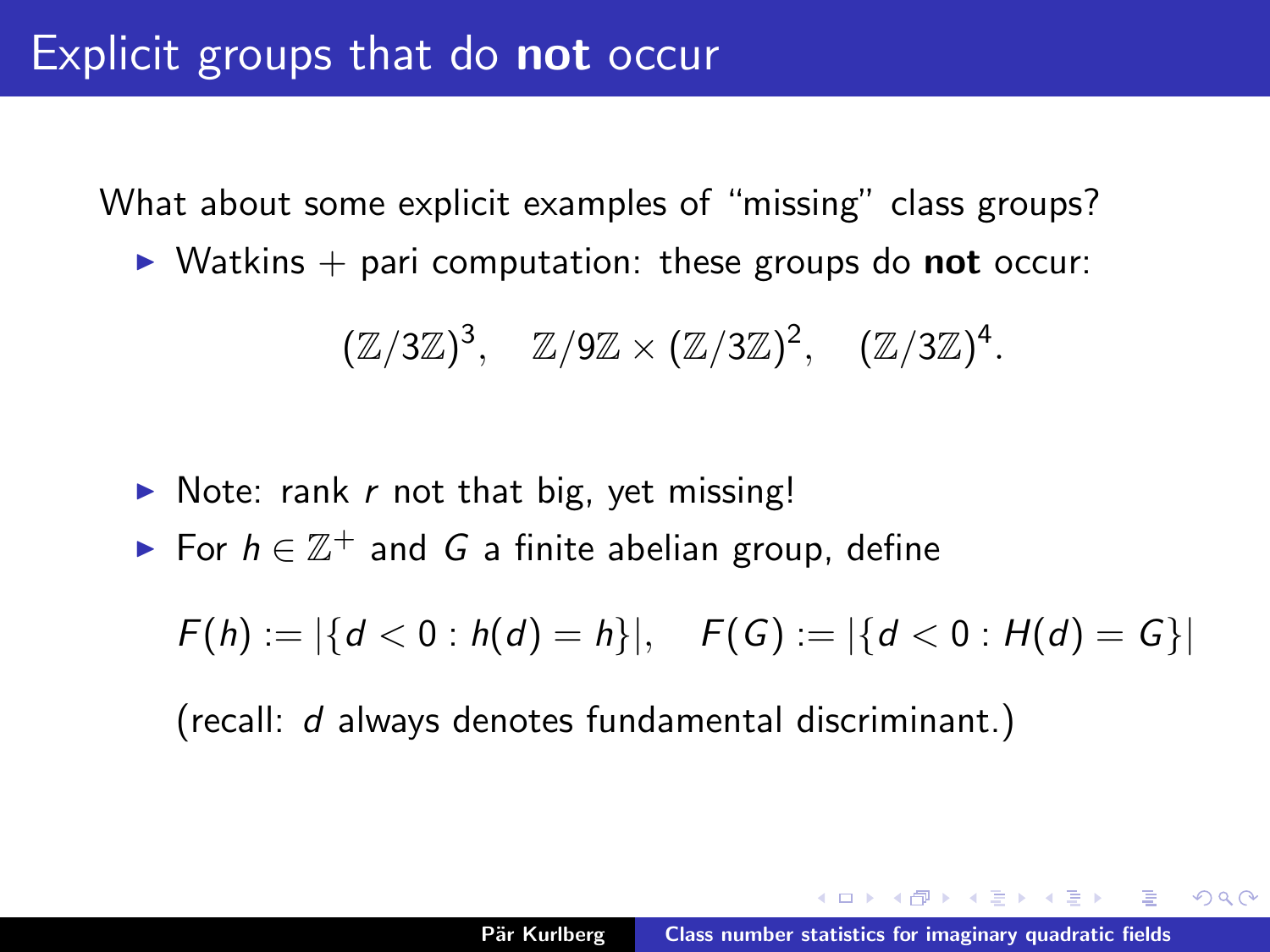$\triangleright$  Watkins  $+$  pari computation: these groups do **not** occur:

$$
(\mathbb{Z}/3\mathbb{Z})^3, \quad \mathbb{Z}/9\mathbb{Z} \times (\mathbb{Z}/3\mathbb{Z})^2, \quad (\mathbb{Z}/3\mathbb{Z})^4.
$$

- $\triangleright$  Note: rank r not that big, yet missing!
- For  $h \in \mathbb{Z}^+$  and G a finite abelian group, define

 $F(h) := |\{d < 0 : h(d) = h\}|, \quad F(G) := |\{d < 0 : H(d) = G\}|$ 

(recall: d always denotes fundamental discriminant.) **Can we (conjecturally) determine growth of**  $F(h)$  **or**  $F(G)$ **?**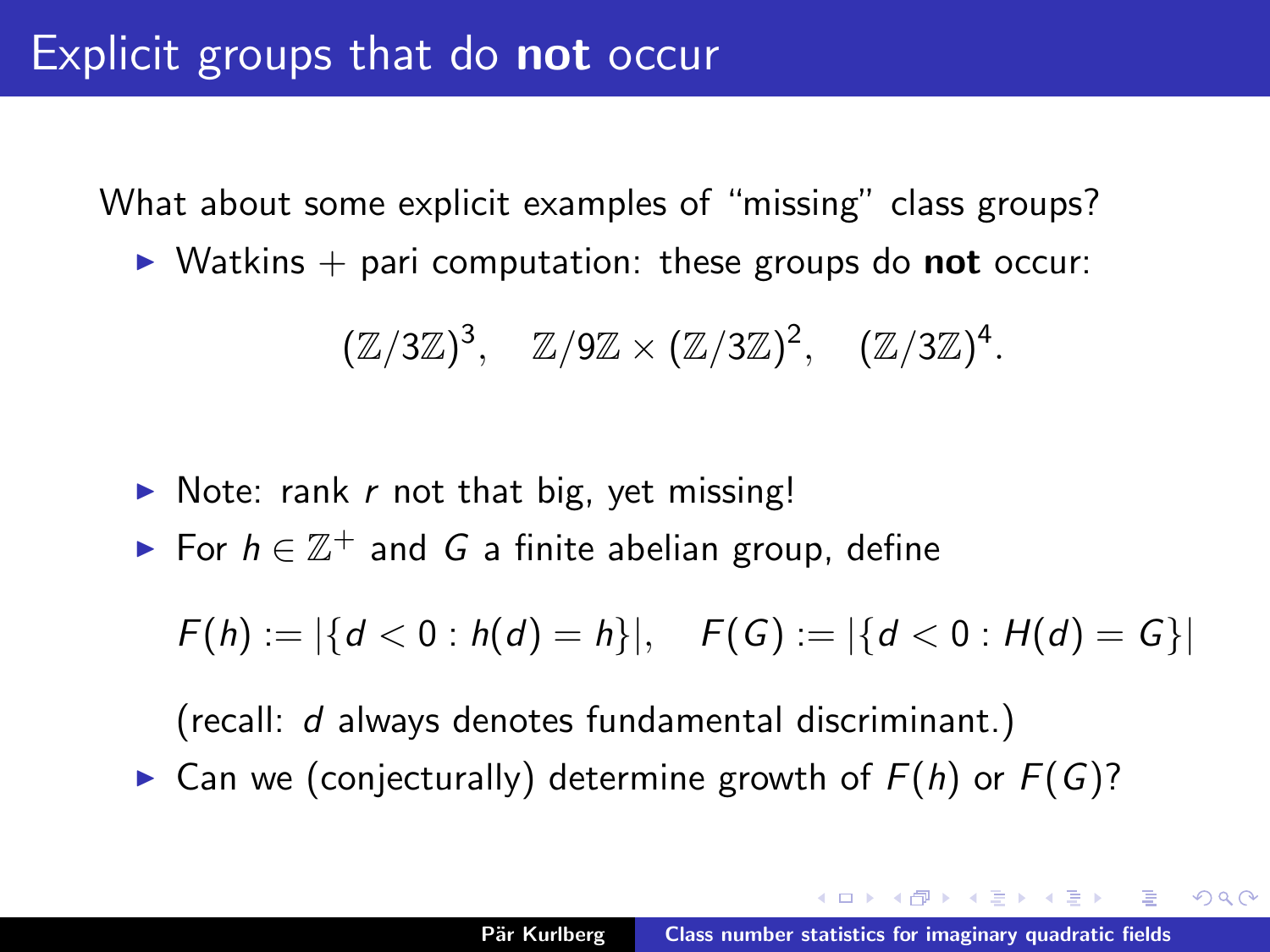For simplicity, restrict to

 $\triangleright$  h odd, hence d prime. (2-rank of H(d) given by  $\omega(d) - 1$ .)

A  $\sim$  $\left\{ \begin{array}{c} 1 \end{array} \right.$  重

ia ⊞is

 $298$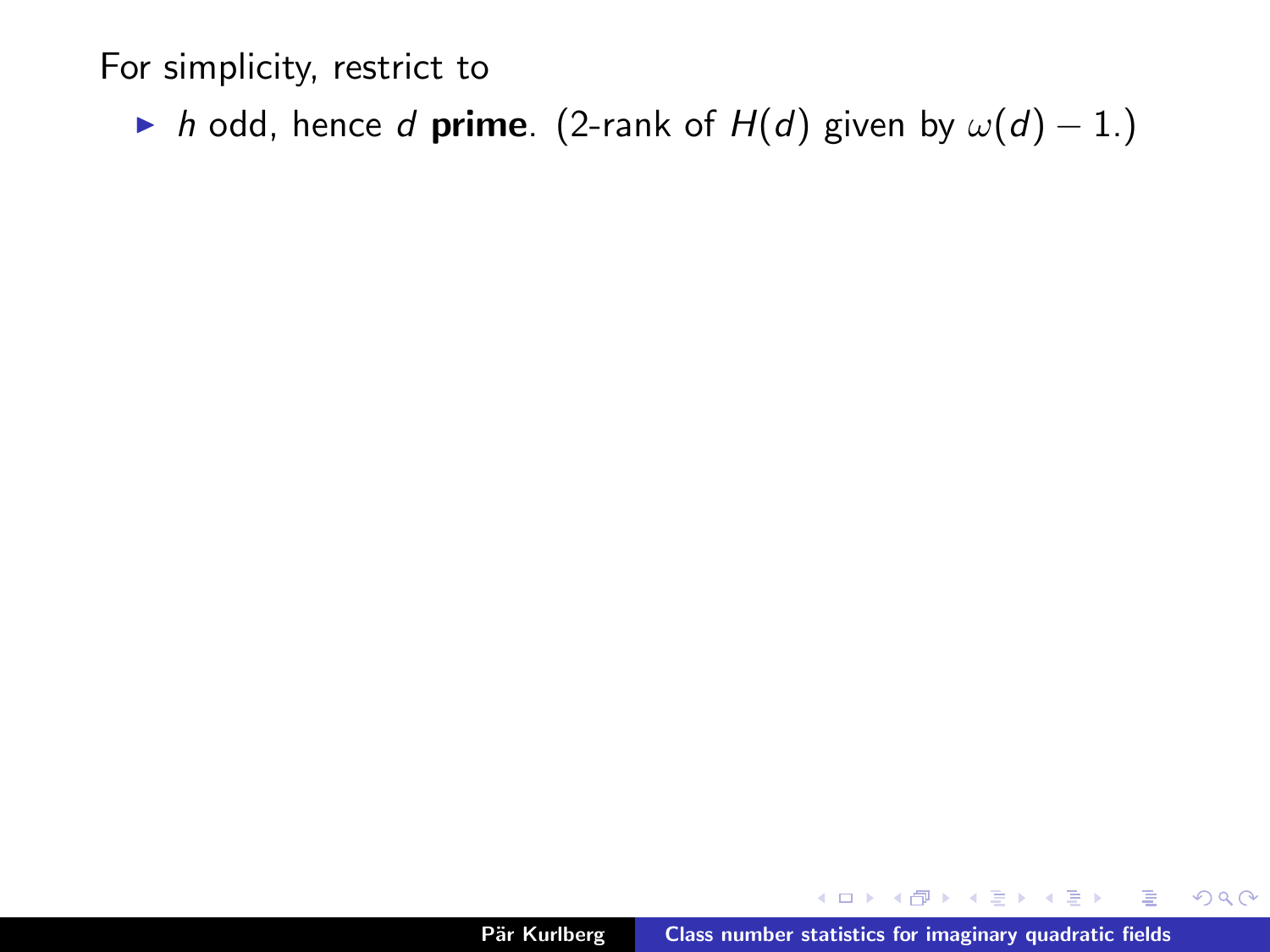For simplicity, restrict to

 $\triangleright$  h odd, hence d **prime**. (2-rank of  $H(d)$  given by  $\omega(d) - 1$ .)

 $\triangleright$  G a p-group.

重

AD - 4 E - 4 E -

 $298$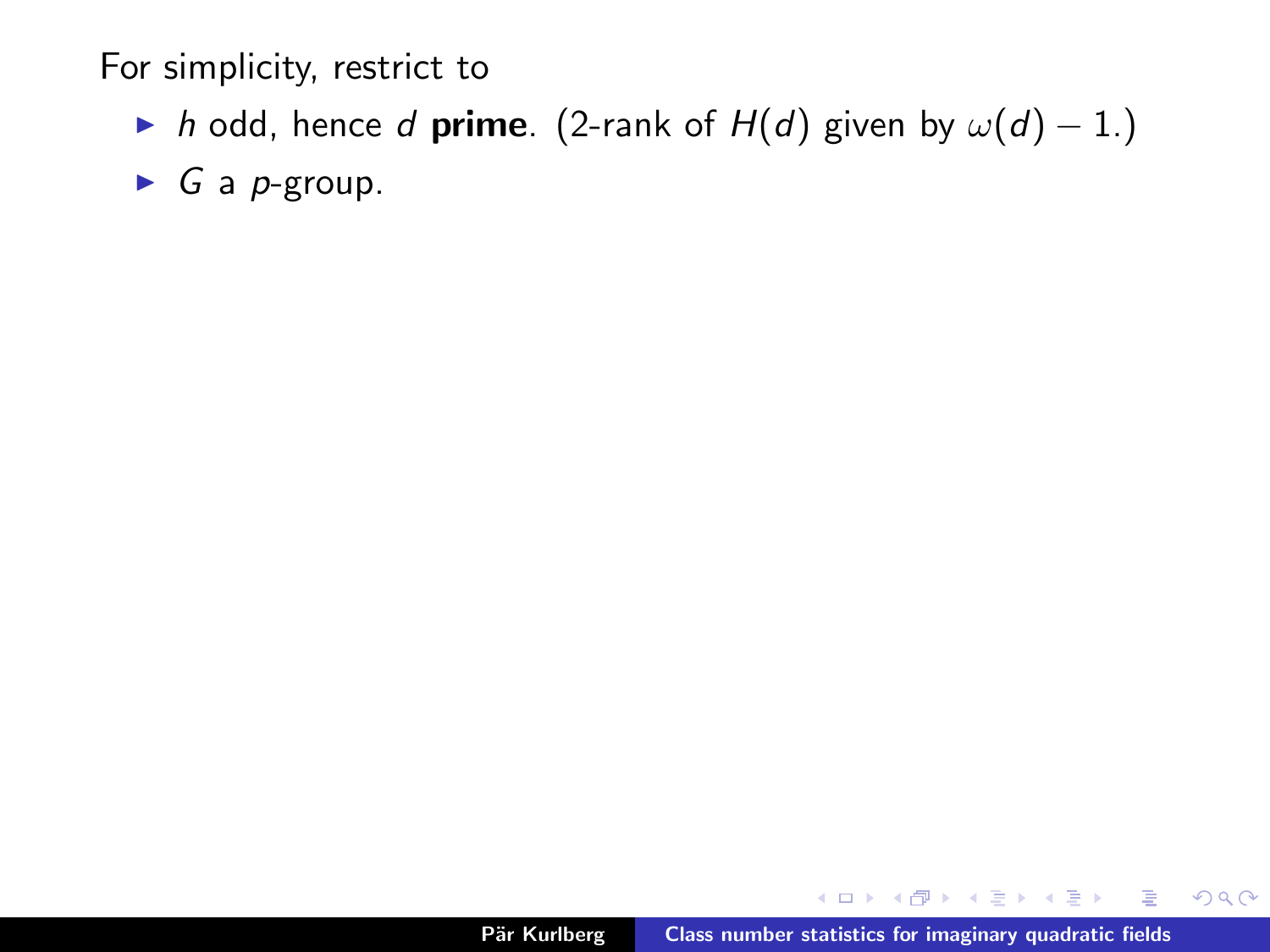For simplicity, restrict to

- $\triangleright$  h odd, hence d **prime**. (2-rank of  $H(d)$  given by  $\omega(d) 1$ .)
- $\triangleright$  G a p-group.

Average of  $F(h)$ : prime discriminant analog of Soundararajan.

 $2Q$ 

后

in the second property of the second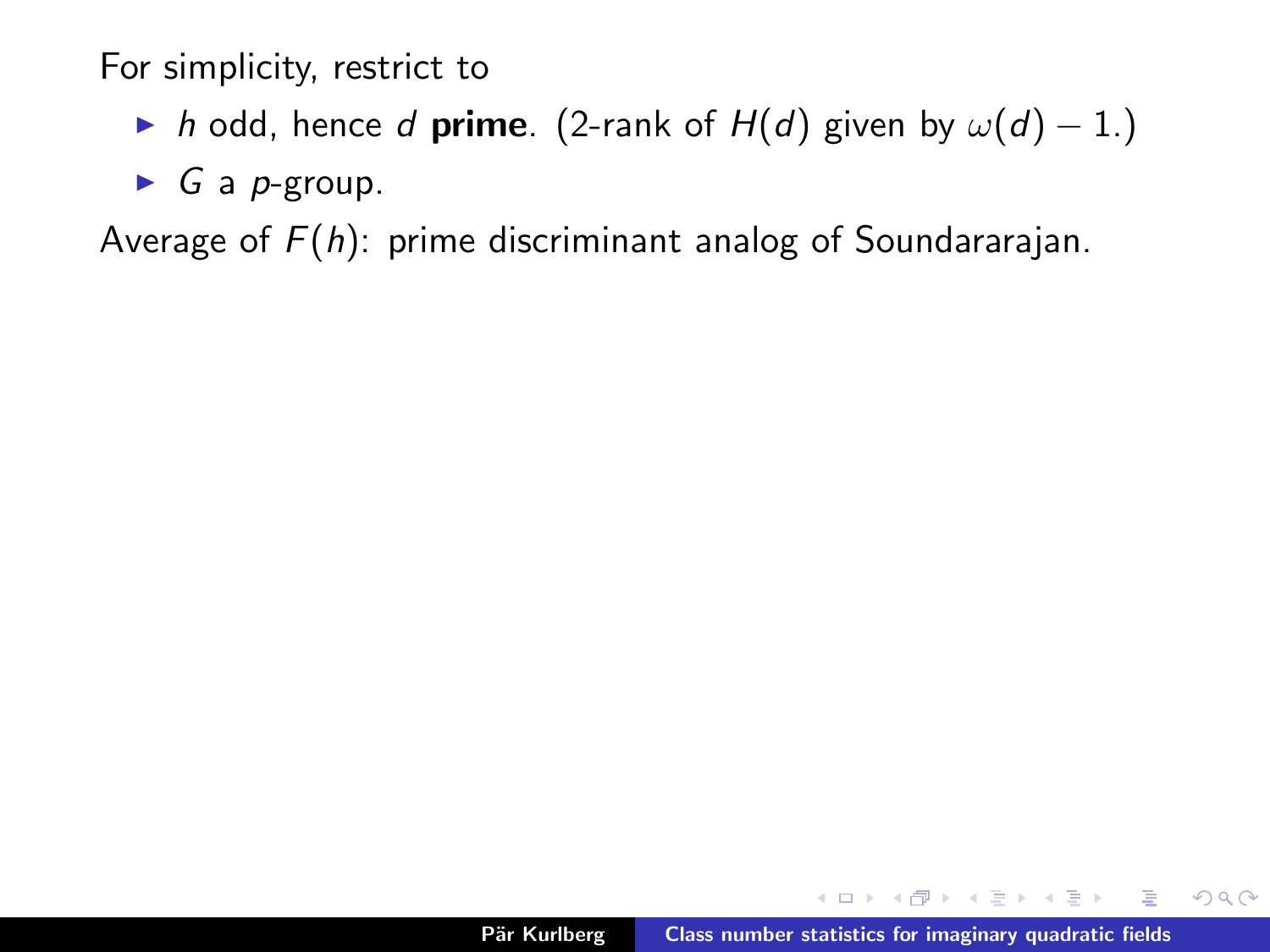For simplicity, restrict to

- $\triangleright$  h odd, hence d **prime**. (2-rank of  $H(d)$  given by  $\omega(d) 1$ .)
- $\triangleright$  G a p-group.

Average of  $F(h)$ : prime discriminant analog of Soundararajan.

Theorem (Holmin-Jones-K.-McLeman-Petersen) Assume GRH. For any  $\epsilon > 0$ ,

$$
\sum_{h \leq H \atop h \text{ odd}} F(h) = \frac{15}{4} \cdot \frac{H^2}{\log H} \left( 1 + O\left( \frac{1}{(\log H)^{1/2 - \epsilon}} \right) \right),
$$

as  $H \longrightarrow \infty$ .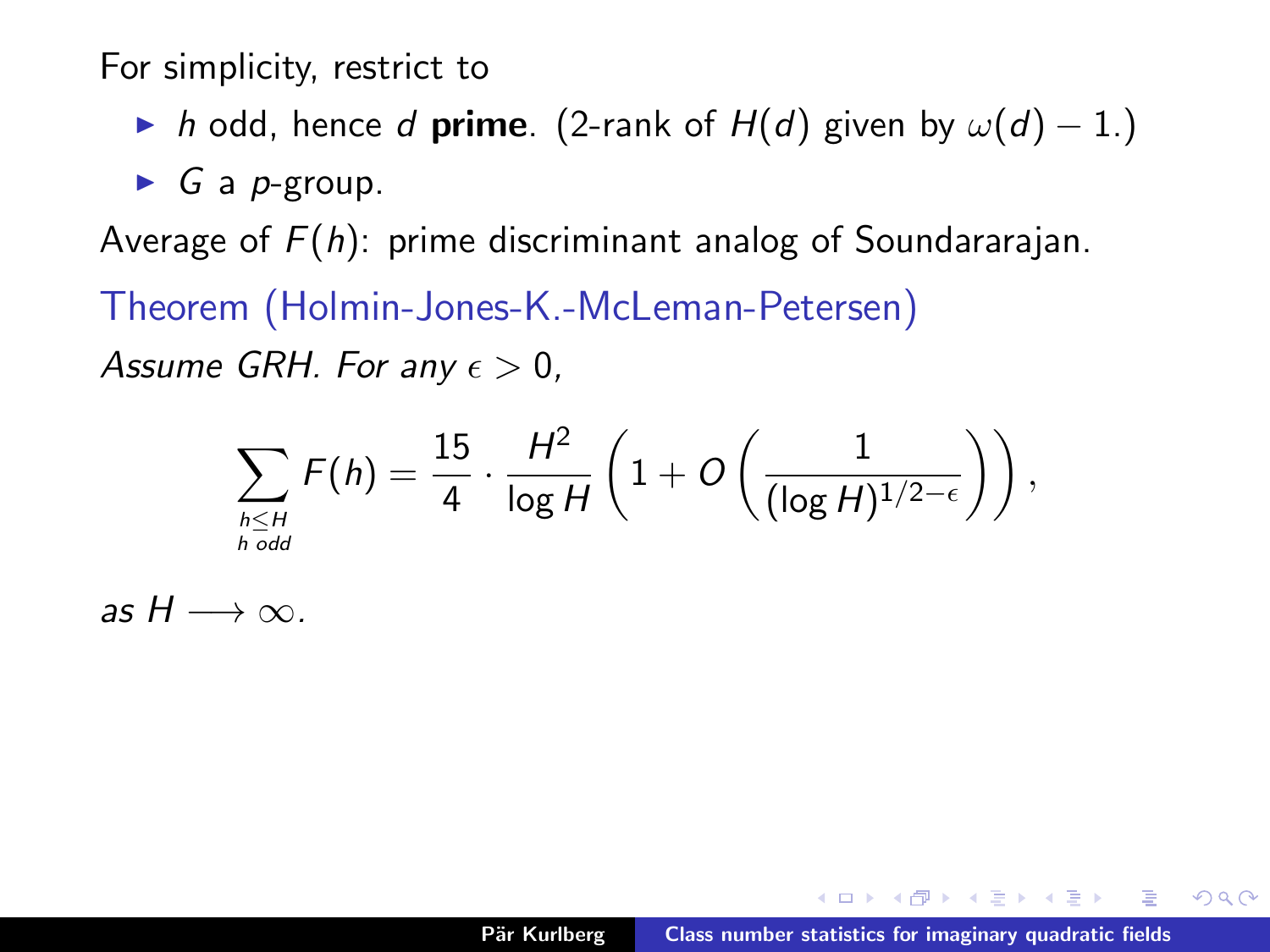<span id="page-38-0"></span>For simplicity, restrict to

- $\triangleright$  h odd, hence d **prime**. (2-rank of  $H(d)$  given by  $\omega(d) 1$ .)
- $\triangleright$  G a p-group.

Average of  $F(h)$ : prime discriminant analog of Soundararajan.

Theorem (Holmin-Jones-K.-McLeman-Petersen) Assume GRH. For any  $\epsilon > 0$ ,

$$
\sum_{h \leq H \atop h \text{ odd}} F(h) = \frac{15}{4} \cdot \frac{H^2}{\log H} \left( 1 + O\left( \frac{1}{(\log H)^{1/2 - \epsilon}} \right) \right),
$$

as  $H \longrightarrow \infty$ .

Thus expect (in fact, conjectured by Soundararajan):

$$
F(h) \asymp \frac{h}{\log h} \qquad (h \text{ odd})
$$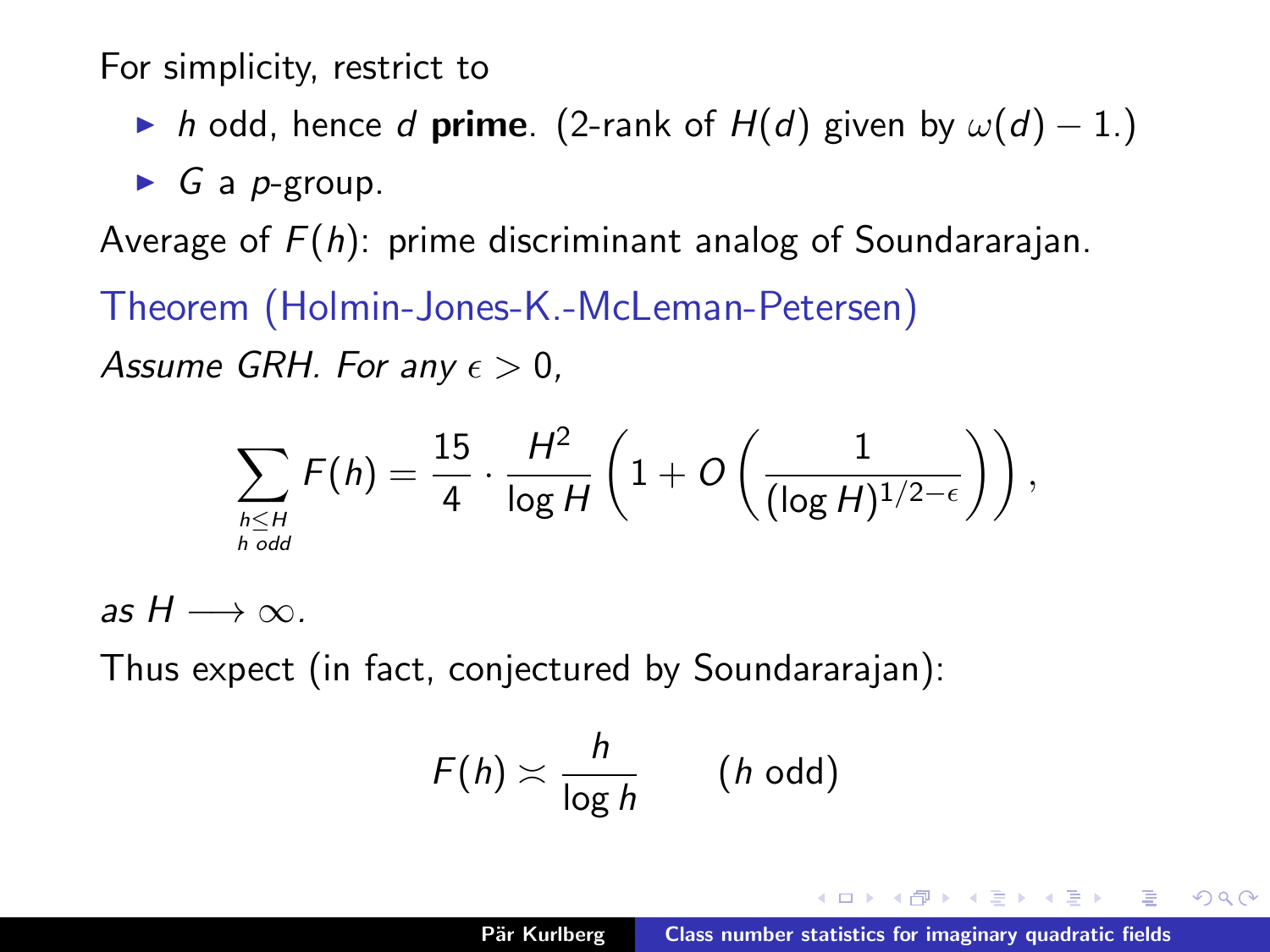<span id="page-39-0"></span>Initial numerics: find all d such that  $h(d)$  odd and  $\lesssim 10^4$  — look at d up to  $\sim 10^{12}$ . (On GRH, using Lamzouri-Li-Soundararajan.)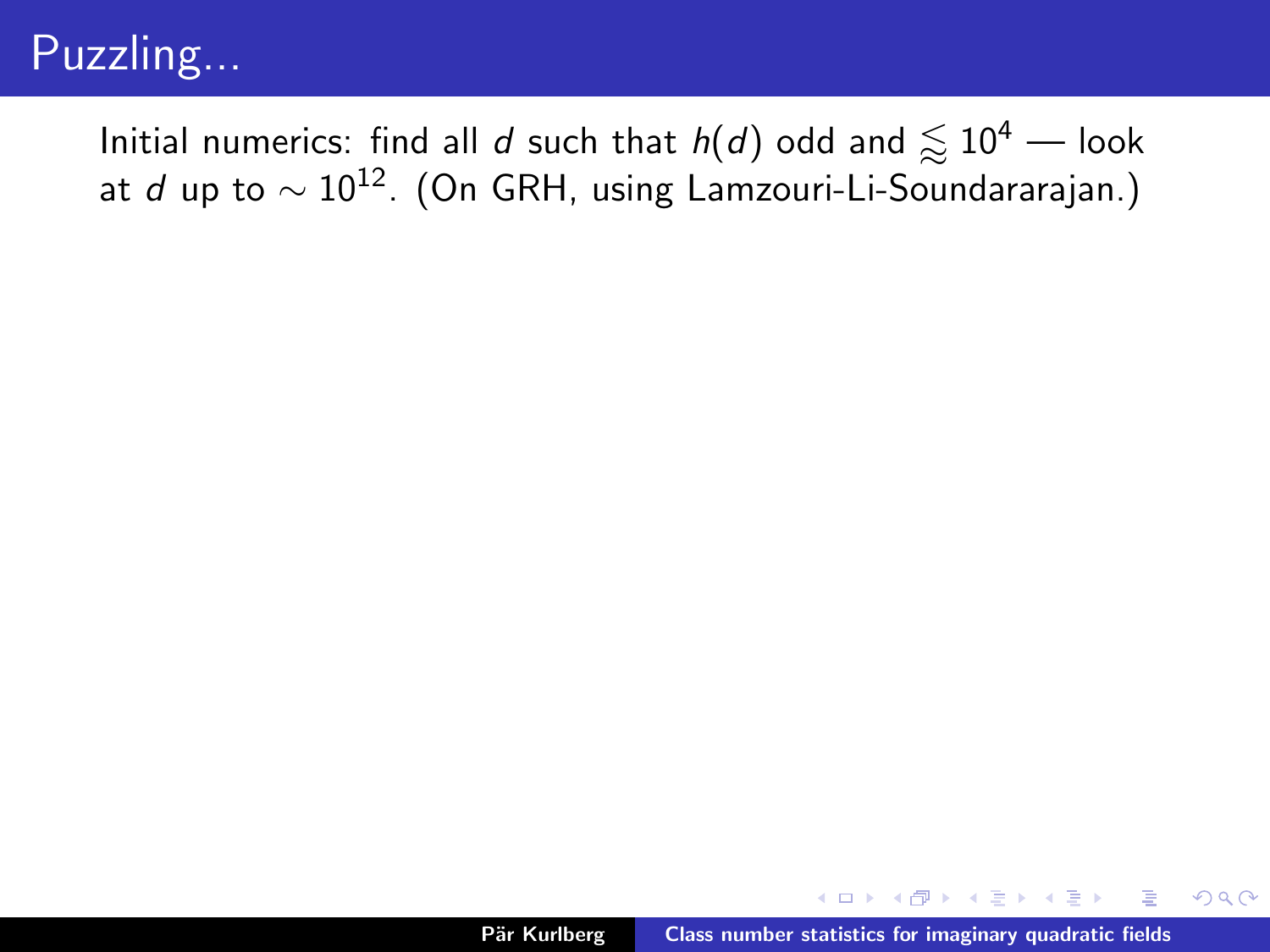Initial numerics: find all d such that  $h(d)$  odd and  $\lesssim 10^4$  — look at d up to  $\sim 10^{12}$ . (On GRH, using Lamzouri-Li-Soundararajan.) Some data:

|  |  | $\sqrt{h}$ 10001 10003 10005 10007 10009 10011 10013 10015 |  |  |
|--|--|------------------------------------------------------------|--|--|
|  |  | $F(h)$ 10641 12154 20661 10536 10329 15966 12221 12975     |  |  |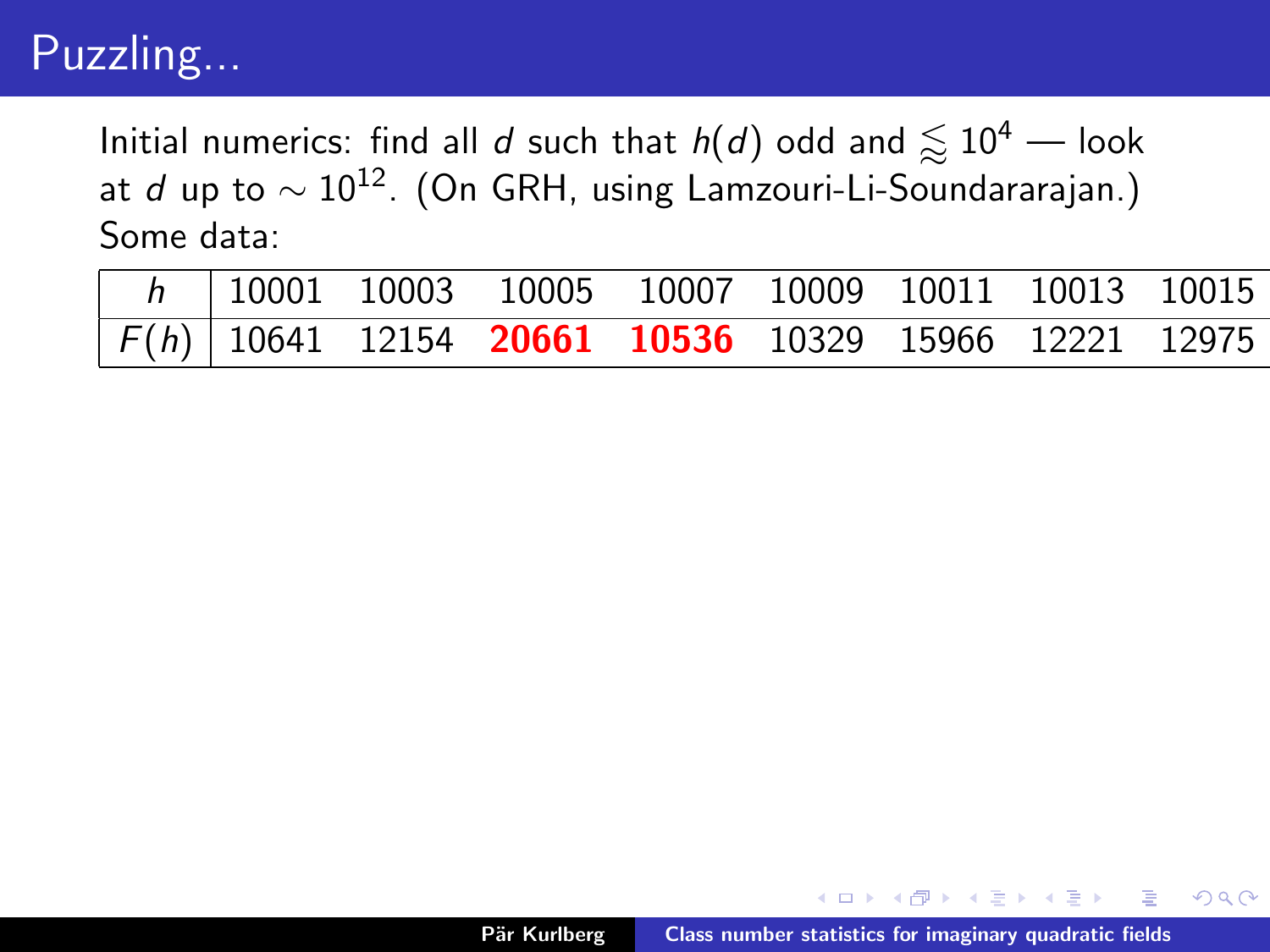Initial numerics: find all d such that  $h(d)$  odd and  $\lesssim 10^4$  — look at d up to  $\sim 10^{12}$ . (On GRH, using Lamzouri-Li-Soundararajan.) Some data:

|  |  | $h$ 10001 10003 10005 10007 10009 10011 10013 10015    |  |  |
|--|--|--------------------------------------------------------|--|--|
|  |  | $F(h)$ 10641 12154 20661 10536 10329 15966 12221 12975 |  |  |

 $\triangleright$  Massive swings — almost factor of two!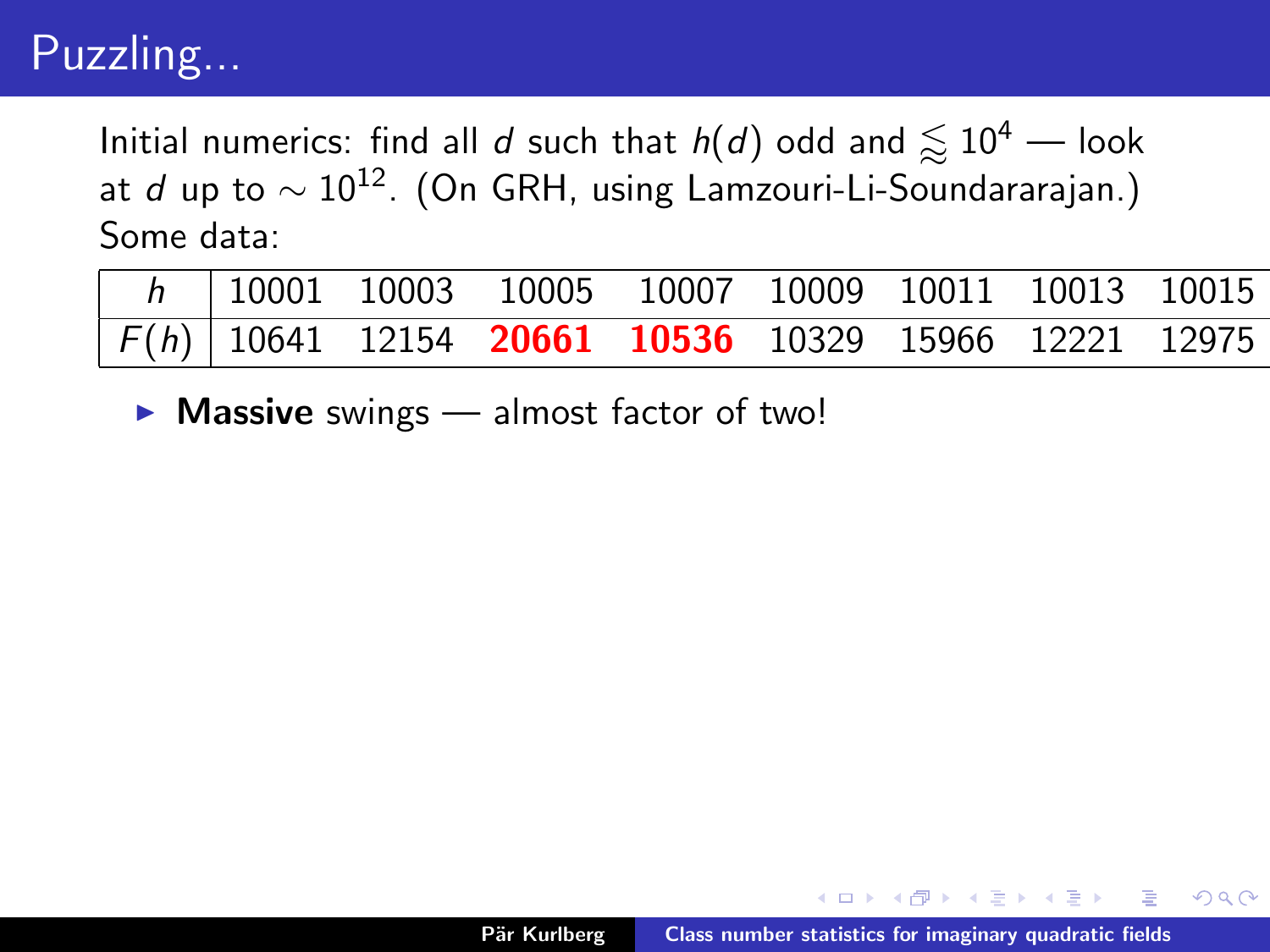<span id="page-42-0"></span>Initial numerics: find all d such that  $h(d)$  odd and  $\lesssim 10^4$  — look at d up to  $\sim 10^{12}$ . (On GRH, using Lamzouri-Li-Soundararajan.) Some data:

|  |  | h   10001 10003 10005 10007 10009 10011 10013 10015    |  |  |
|--|--|--------------------------------------------------------|--|--|
|  |  | $F(h)$ 10641 12154 20661 10536 10329 15966 12221 12975 |  |  |

- $\triangleright$  Massive swings almost factor of two!
- $\blacktriangleright$  Troubling: using Theorem, i.e.,

$$
\sum_{h \leq H \atop h \text{ odd}} F(h) \simeq \frac{15}{4} \cdot \frac{H^2}{\log H}
$$

to predict local averages, say



there is large bias compared to numerics (i.e., observed  $F(h)$ -values.)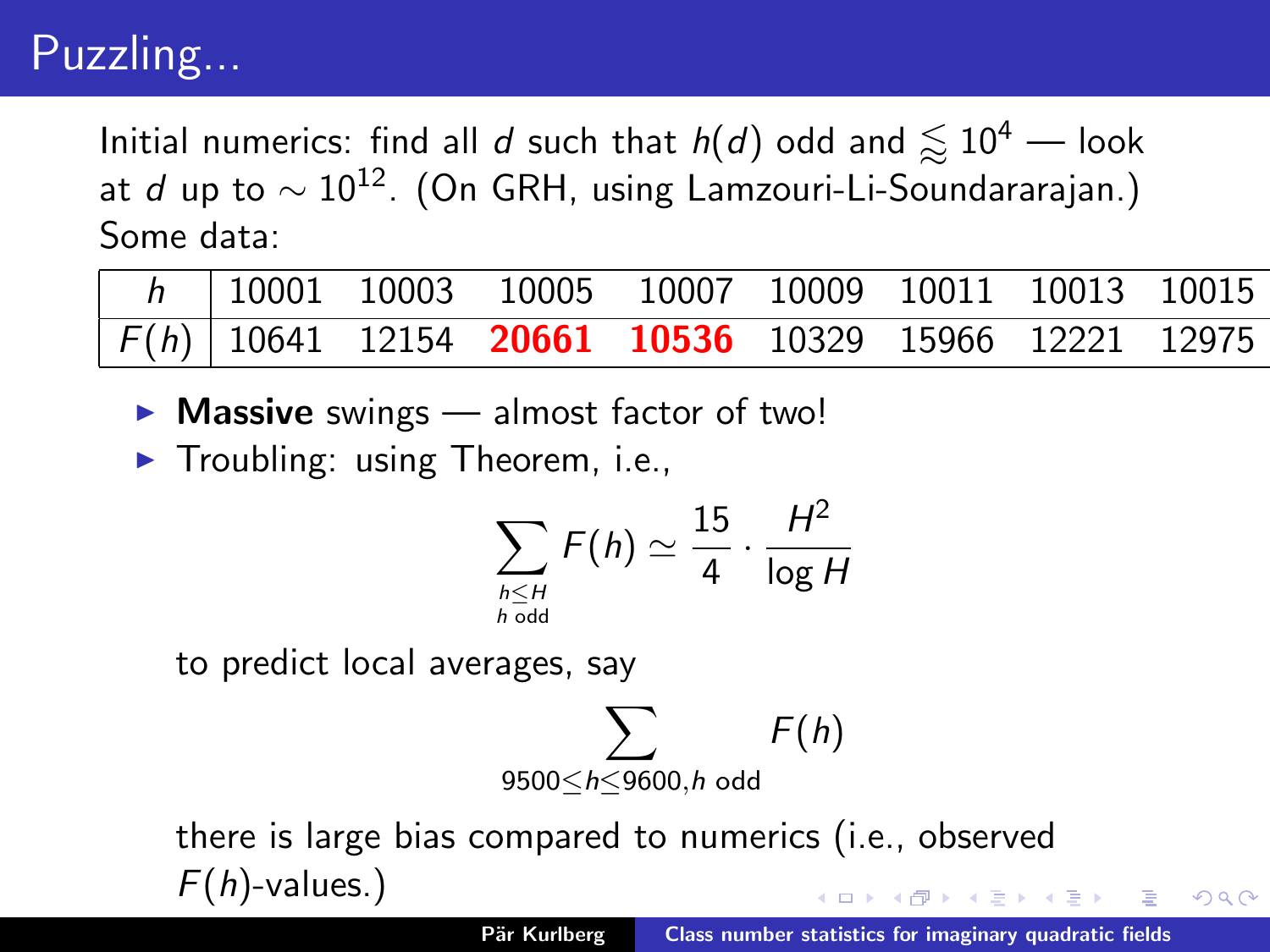<span id="page-43-0"></span>Initial numerics: find all d such that  $h(d)$  odd and  $\lesssim 10^4$  — look at d up to  $\sim 10^{12}$ . (On GRH, using Lamzouri-Li-Soundararajan.) Some data:

|  | $h$ 10001 10003 10005 10007 10009 10011 10013 10015    |  |  |  |
|--|--------------------------------------------------------|--|--|--|
|  | $F(h)$ 10641 12154 20661 10536 10329 15966 12221 12975 |  |  |  |

- $\triangleright$  Massive swings almost factor of two!
- $\blacktriangleright$  Troubling: using Theorem, i.e.,

$$
\sum_{h \leq H \atop h \text{ odd}} F(h) \simeq \frac{15}{4} \cdot \frac{H^2}{\log H}
$$

to predict local averages, say

$$
\sum_{9500\leq h\leq 9600, h \text{ odd}} F(h)
$$

there is large bias compared to numerics (i.e., observed  $F(h)$  $F(h)$  $F(h)$ -values.) Prediction about 30% to[o h](#page-42-0)[ig](#page-44-0)h[.](#page-39-0)[W](#page-44-0)[T](#page-0-0)E!?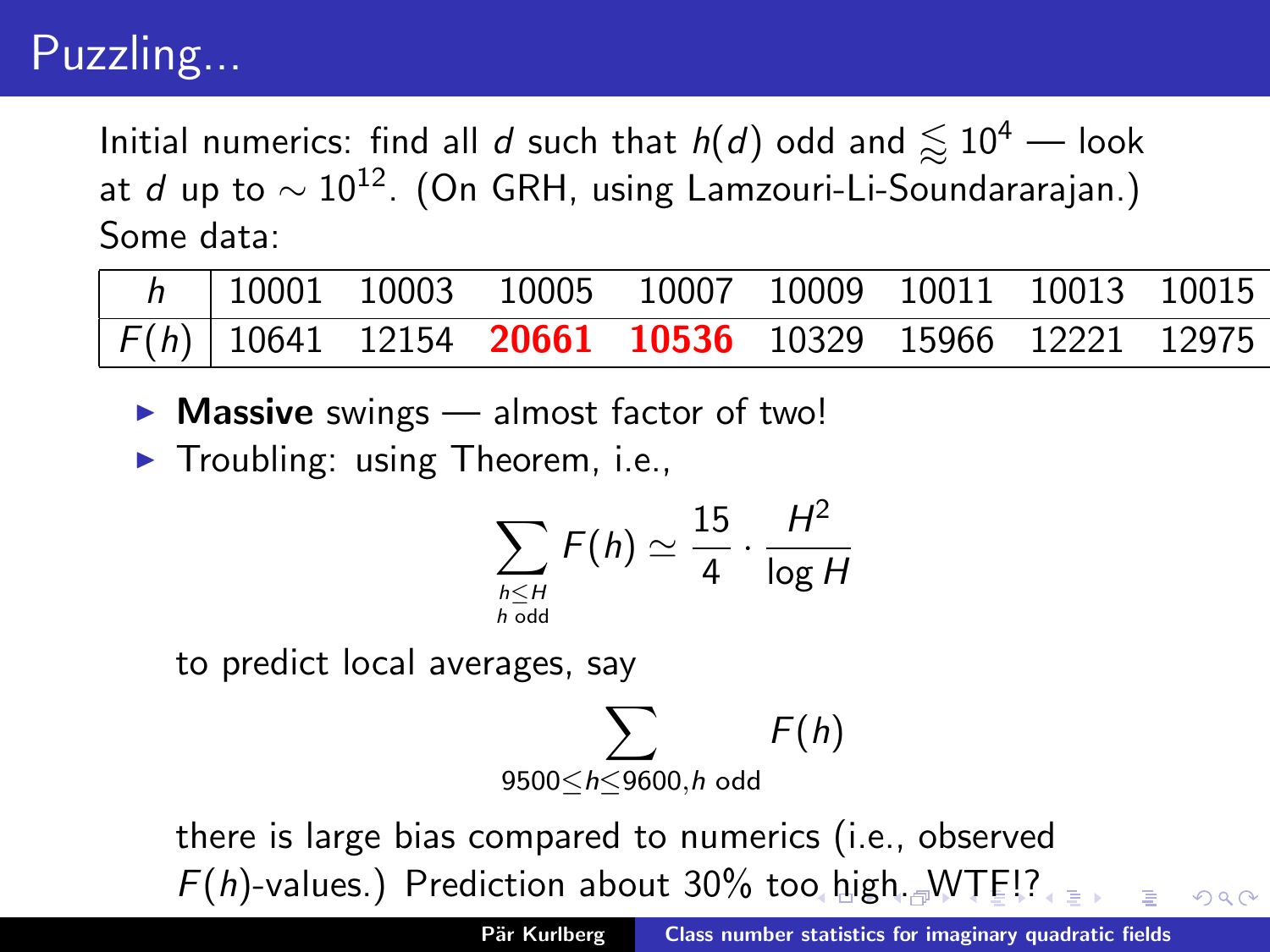<span id="page-44-0"></span> $\blacktriangleright$  Better numerics: find all  $d$  such that  $h(d)$  odd and  $< 10^6.$ Big computation — look at d up to  $10^{15}$ . (Lucky: top 50 supercomputer at KTH!)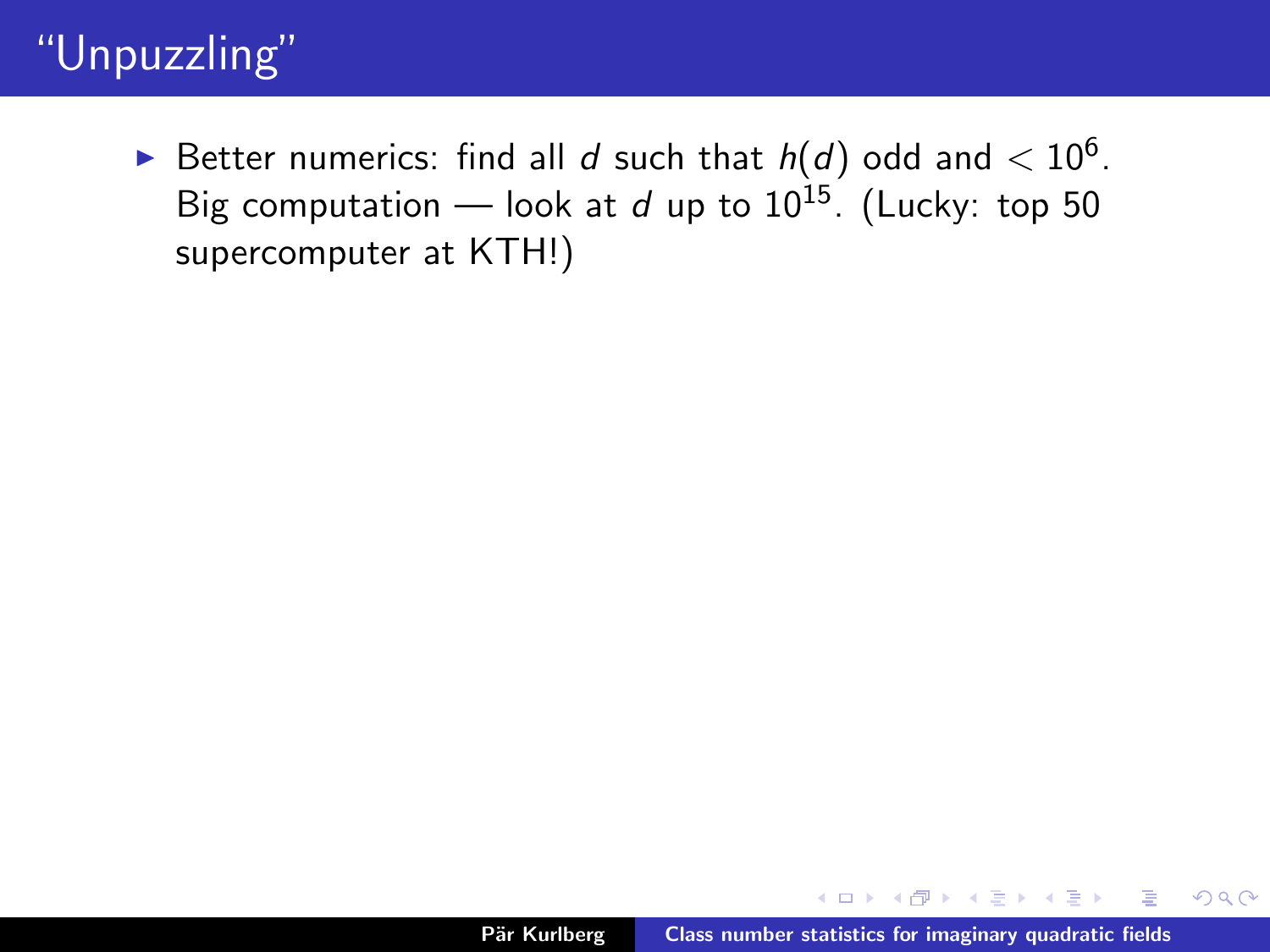- $\blacktriangleright$  Better numerics: find all  $d$  such that  $h(d)$  odd and  $< 10^6.$ Big computation — look at d up to  $10^{15}$ . (Lucky: top 50 supercomputer at KTH!)
- ► Higher order expansion for  $\sum_{h \leq H \atop h \text{ odd}} F(h)$  in terms of powers of  $1/\log h$ . (Even though relative error is  $O(1/\sqrt{\log h})... )$ √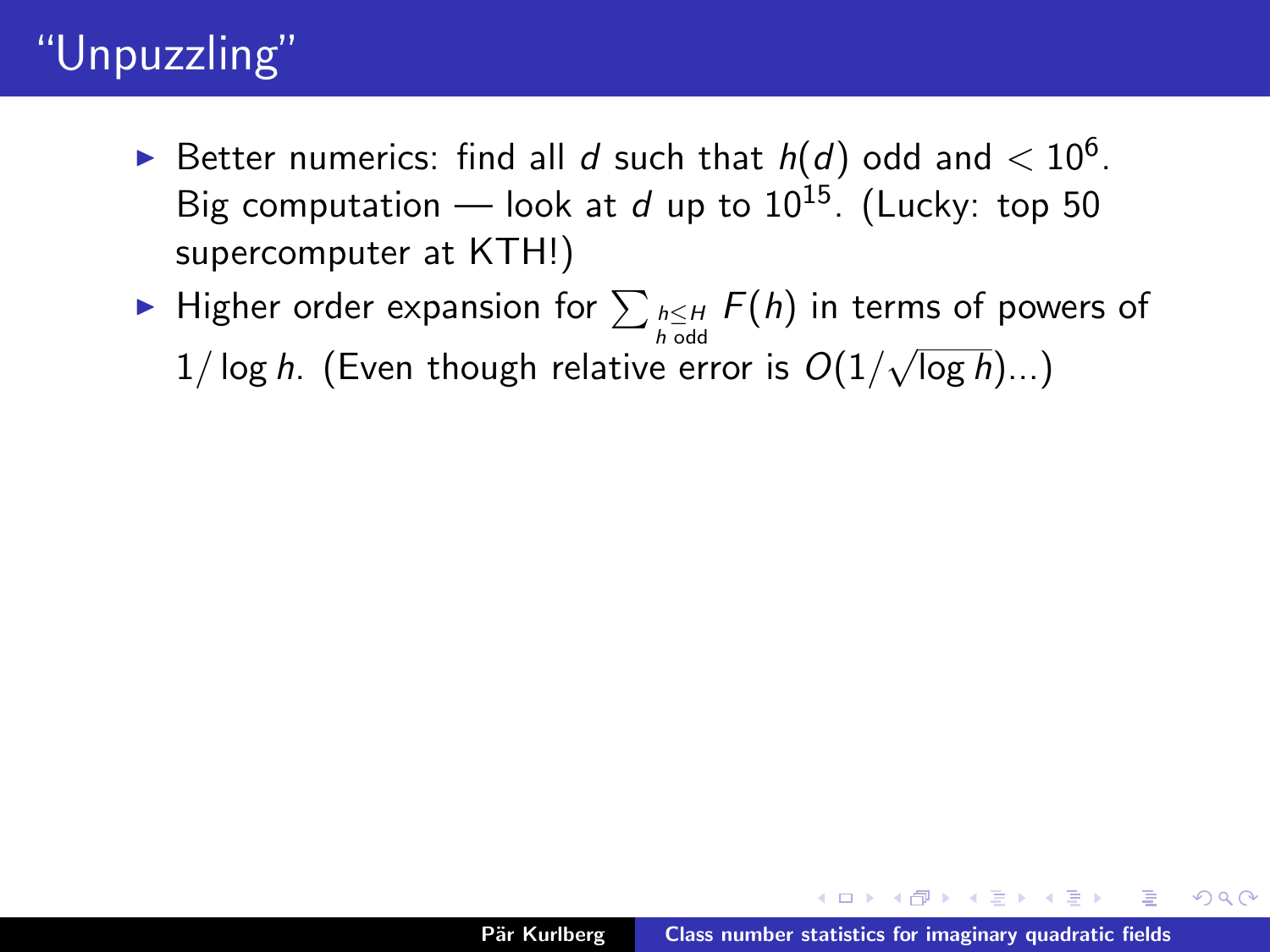- $\blacktriangleright$  Better numerics: find all  $d$  such that  $h(d)$  odd and  $< 10^6.$ Big computation — look at d up to  $10^{15}$ . (Lucky: top 50 supercomputer at KTH!)
- ► Higher order expansion for  $\sum_{h \leq H \atop h \text{ odd}} F(h)$  in terms of powers of  $1/\log h$ . (Even though relative error is  $O(1/\sqrt{\log h})... )$ √ Obtain "Archimedean" density  $c_{\infty}(h)$  for  $F(h)$ .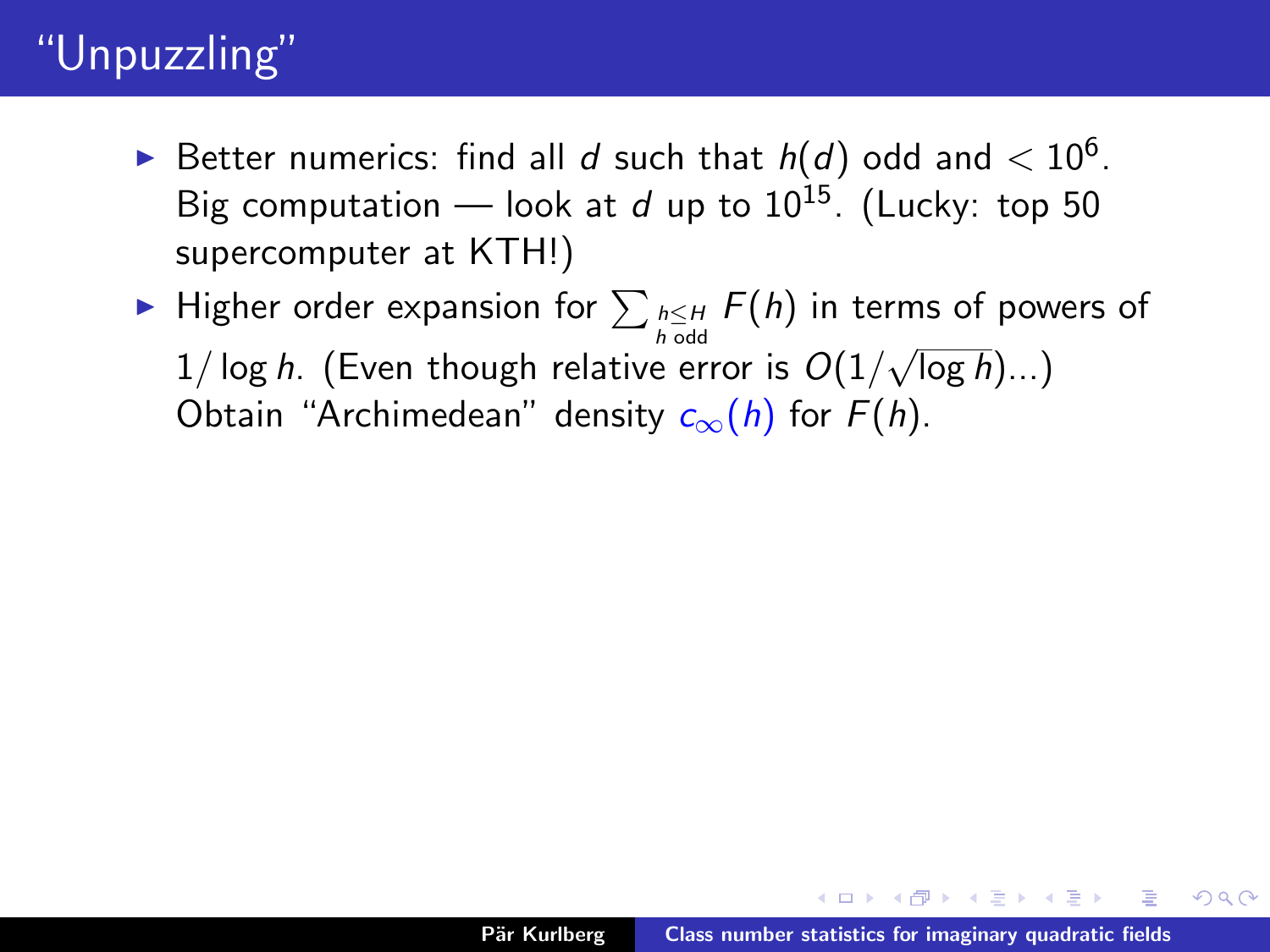- $\blacktriangleright$  Better numerics: find all  $d$  such that  $h(d)$  odd and  $< 10^6.$ Big computation — look at d up to  $10^{15}$ . (Lucky: top 50 supercomputer at KTH!)
- ► Higher order expansion for  $\sum_{h \leq H \atop h \text{ odd}} F(h)$  in terms of powers of  $1/\log h$ . (Even though relative error is  $O(1/\sqrt{\log h})... )$ √ Obtain "Archimedean" density  $c_{\infty}(h)$  for  $F(h)$ .
- $\triangleright$  Capture small scale swings with local *p*-adic densities (Cohen-Lenstra!)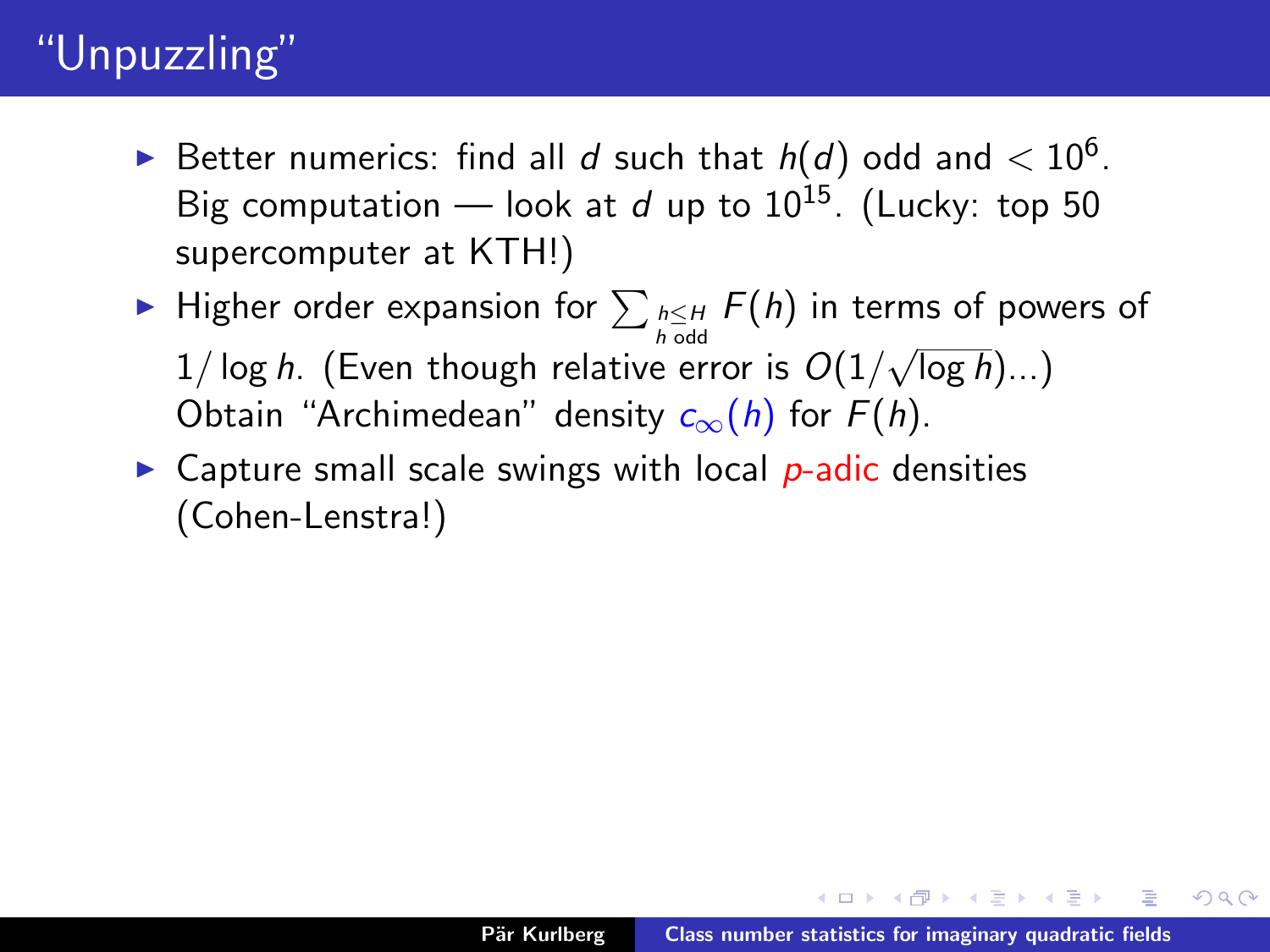- $\blacktriangleright$  Better numerics: find all  $d$  such that  $h(d)$  odd and  $< 10^6.$ Big computation — look at d up to  $10^{15}$ . (Lucky: top 50 supercomputer at KTH!)
- ► Higher order expansion for  $\sum_{h \leq H \atop h \text{ odd}} F(h)$  in terms of powers of  $1/\log h$ . (Even though relative error is  $O(1/\sqrt{\log h})... )$ √ Obtain "Archimedean" density  $c_{\infty}(h)$  for  $F(h)$ .
- $\triangleright$  Capture small scale swings with local *p*-adic densities (Cohen-Lenstra!)
- Get "mass formula" (adelic/global density):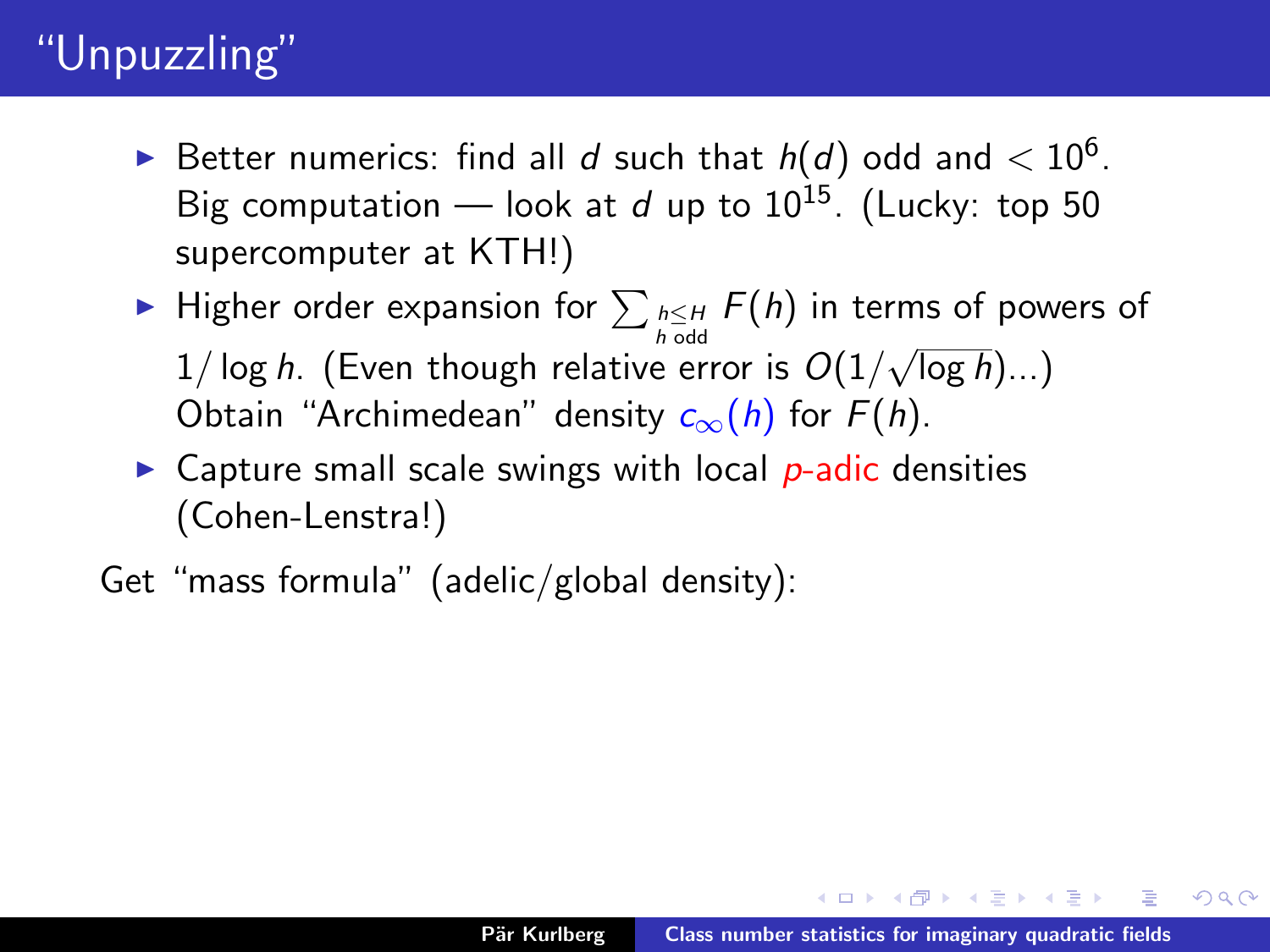- $\blacktriangleright$  Better numerics: find all  $d$  such that  $h(d)$  odd and  $< 10^6.$ Big computation — look at d up to  $10^{15}$ . (Lucky: top 50 supercomputer at KTH!)
- ► Higher order expansion for  $\sum_{h \leq H \atop h \text{ odd}} F(h)$  in terms of powers of  $1/\log h$ . (Even though relative error is  $O(1/\sqrt{\log h})... )$ √ Obtain "Archimedean" density  $c_{\infty}(h)$  for  $F(h)$ .
- $\triangleright$  Capture small scale swings with local *p*-adic densities (Cohen-Lenstra!)

Get "mass formula" (adelic/global density):

$$
F(h) \sim C \cdot \left(\prod_p c_p(h)\right) \cdot c_{\infty}(h)
$$
  
 
$$
\sim C \cdot c(h) \cdot \frac{h}{15} \cdot \mathbb{E}\left(\frac{1}{L(1, \mathbb{Y})^2 \log(\pi h / L(1, \mathbb{Y}))}\right) \sim C \cdot c(h) \cdot \frac{h}{\log(\pi h)}
$$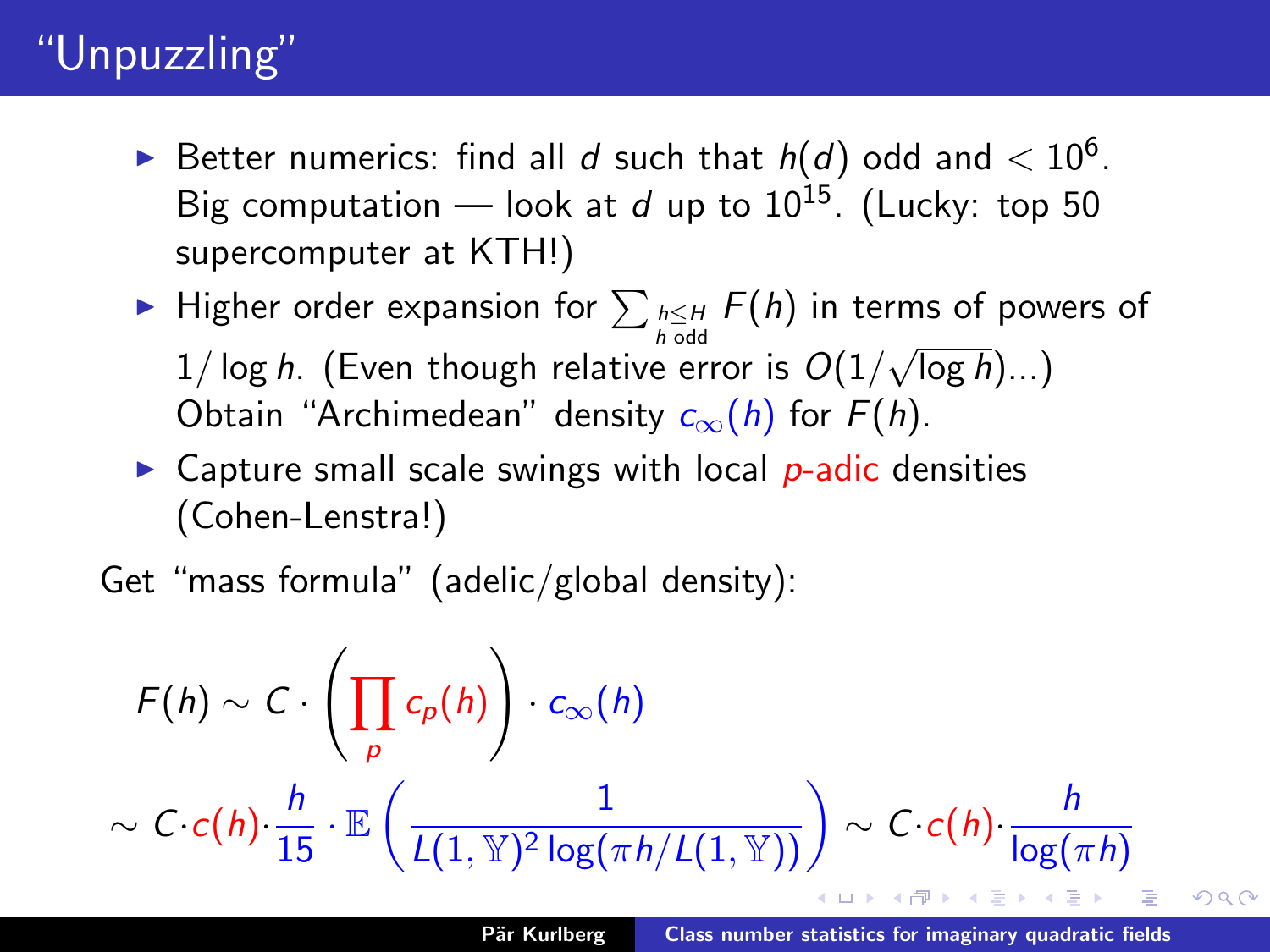Cohen-Lenstra prediction:

In Natural "measure" on how often a group should occur:

$$
\mathit{Pr}(H(d) = G) \sim \frac{1}{\mathsf{Aut}(G)}
$$

 $\sim$ 重  $299$ 

Ξ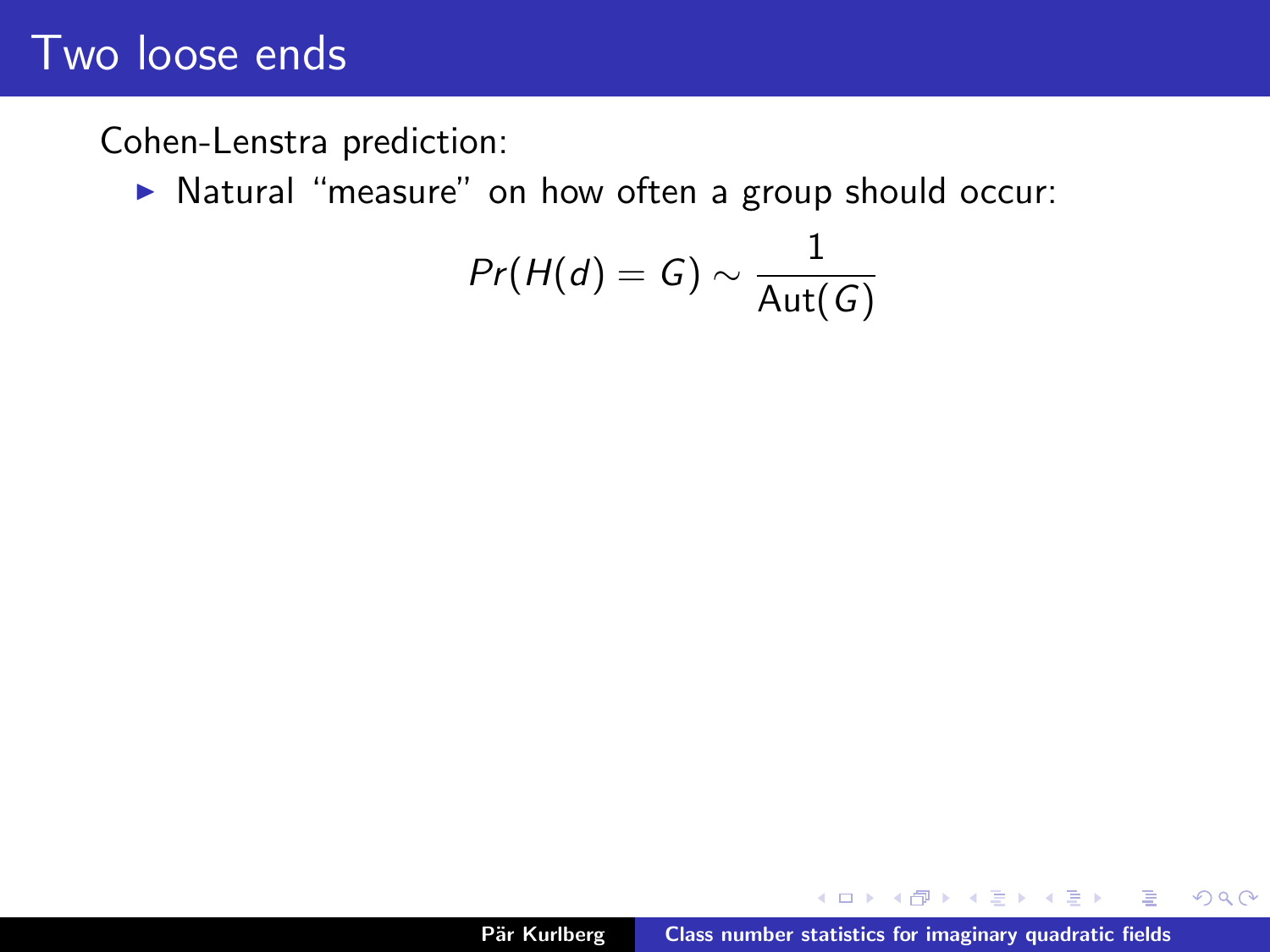Cohen-Lenstra prediction:

In Natural "measure" on how often a group should occur:

$$
Pr(H(d) = G) \sim \frac{1}{\mathsf{Aut}(G)}
$$

\n- $$
P(H(d) = \mathbb{Z}/p^2) \sim \frac{1}{\phi(p^2)} \simeq \frac{1}{p^2}
$$
\n- $P(H(d) = \mathbb{Z}/p \times \mathbb{Z}/p) \sim \frac{1}{|GL_2(\mathbb{Z}/p\mathbb{Z})|} \simeq \frac{1}{p^4}$  — much rare!
\n- $P(3|h(d)) \simeq 0.43 \neq 1/3$
\n

 $\sim$ 重  $299$ 

Ξ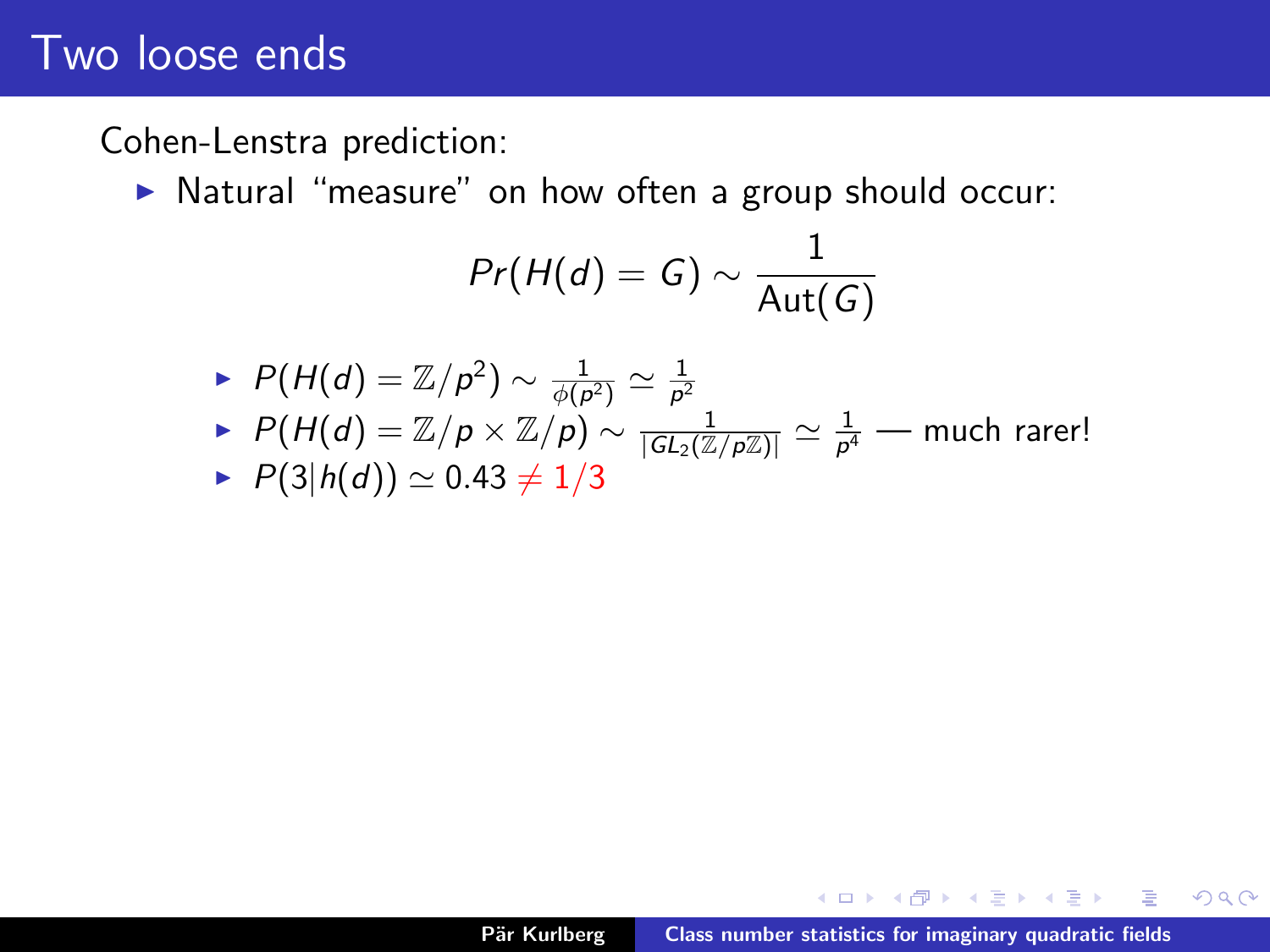#### Cohen-Lenstra prediction:

▶ Natural "measure" on how often a group should occur:

$$
Pr(H(d) = G) \sim \frac{1}{\text{Aut}(G)}
$$

\n- $$
\mathcal{P}(H(d) = \mathbb{Z}/p^2) \sim \frac{1}{\phi(p^2)} \simeq \frac{1}{p^2}
$$
\n- $\mathcal{P}(H(d) = \mathbb{Z}/p \times \mathbb{Z}/p) \sim \frac{1}{|GL_2(\mathbb{Z}/p\mathbb{Z})|} \simeq \frac{1}{p^4}$  — much rarer!
\n- $\mathcal{P}(3|h(d)) \simeq 0.43 \neq 1/3$
\n

Recall Archimedean factor containing

$$
\mathbb{E}\left(\frac{1}{L(1,\mathbb{Y})^2\log(\pi h/L(1,\mathbb{Y}))}\right)
$$

 $\equiv$   $\rightarrow$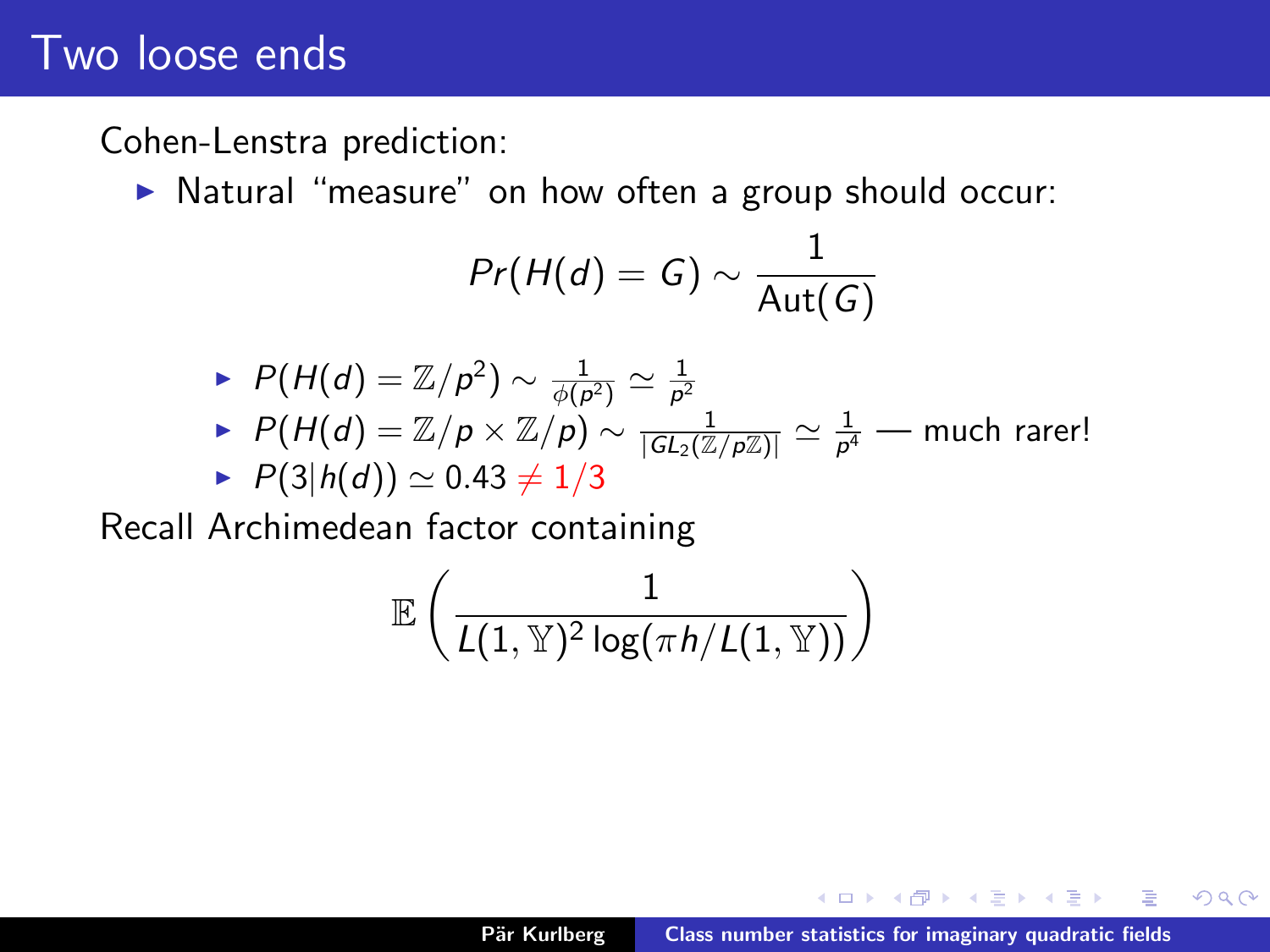#### Cohen-Lenstra prediction:

▶ Natural "measure" on how often a group should occur:

$$
Pr(H(d) = G) \sim \frac{1}{\mathsf{Aut}(G)}
$$

\n- $$
P(H(d) = \mathbb{Z}/p^2) \sim \frac{1}{\phi(p^2)} \simeq \frac{1}{p^2}
$$
\n- $P(H(d) = \mathbb{Z}/p \times \mathbb{Z}/p) \sim \frac{1}{|GL_2(\mathbb{Z}/p\mathbb{Z})|} \simeq \frac{1}{p^4}$  — much rarer!
\n- $P(3|h(d)) \simeq 0.43 \neq 1/3$
\n

Recall Archimedean factor containing

$$
\mathbb{E}\left(\frac{1}{L(1,\mathbb{Y})^2\log(\pi h/L(1,\mathbb{Y}))}\right)
$$

Here  $L(1, Y)$  is "random Euler product":

$$
L(1,\mathbb{Y})=\prod_{\rho}\left(1-\mathbb{Y}_{\rho}/\rho\right)^{-1}
$$

where  $\mathbb{Y}_p = \pm 1$  (each with probability 1/2.)

 $\Rightarrow$   $\Rightarrow$   $\Rightarrow$   $\circ$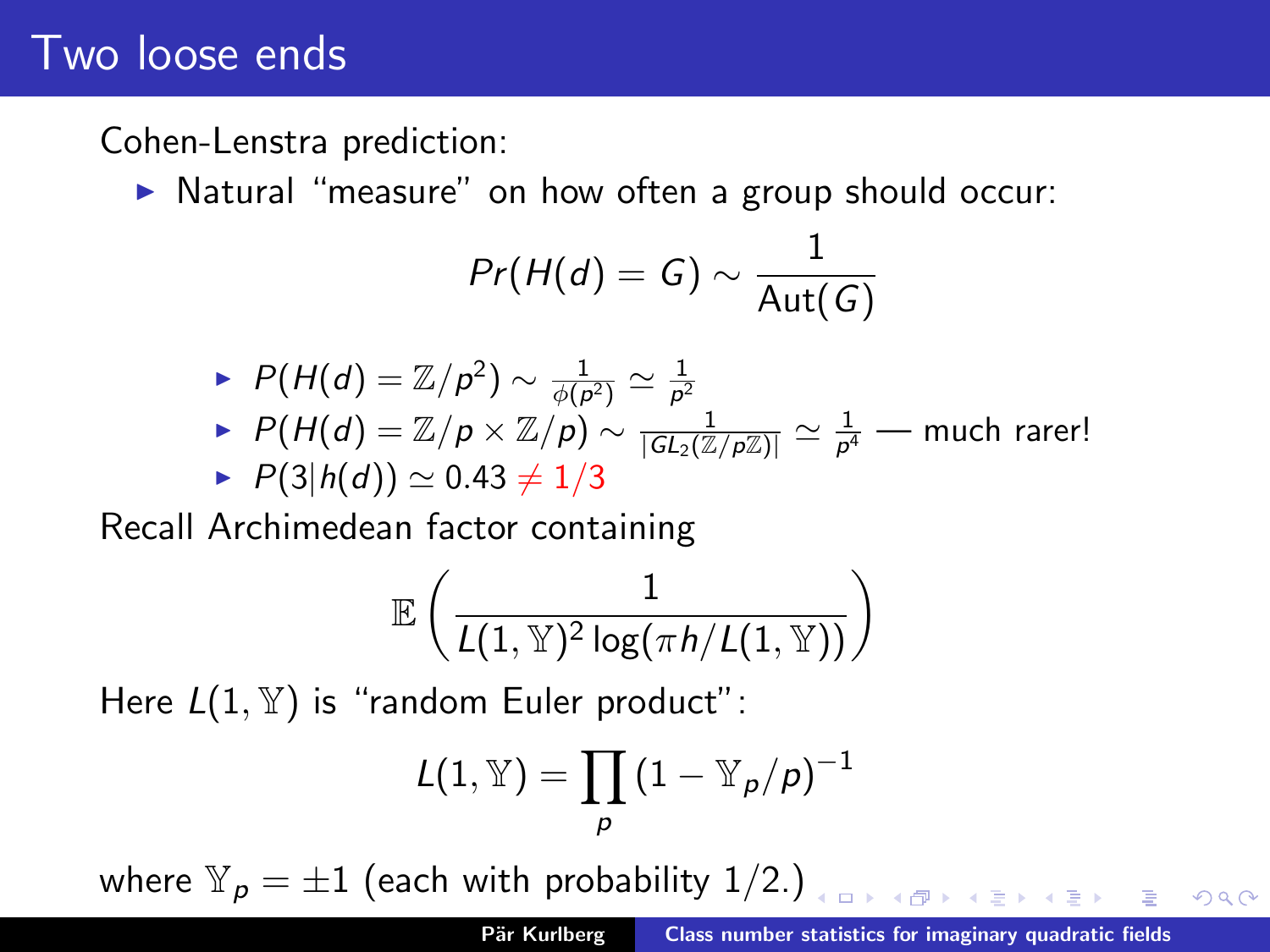Our tweaked prediction:

$$
\mathsf{pred}(h) := C \cdot c(h) \cdot \frac{h}{\log(\pi h)} \cdot \left(1 + \frac{c_1}{\log(\pi h)} + \frac{c_2}{\log^2(\pi h)} + \frac{c_3}{\log^3(\pi h)}\right).
$$

メロメメ 御き メミメメ ミト

 $299$ 

重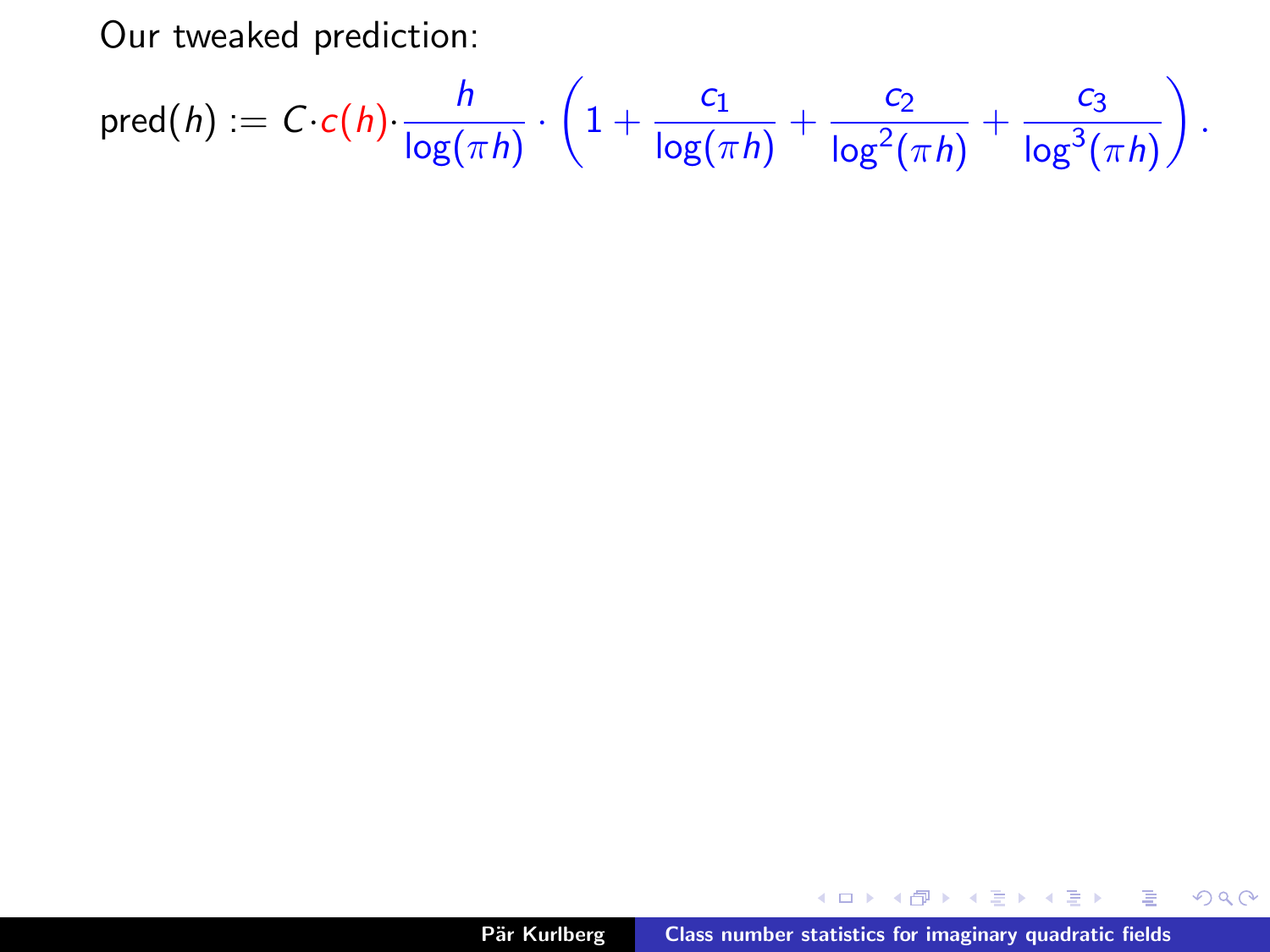Our tweaked prediction:

$$
\mathsf{pred}(h) := C \cdot c(h) \cdot \frac{h}{\log(\pi h)} \cdot \left(1 + \frac{c_1}{\log(\pi h)} + \frac{c_2}{\log^2(\pi h)} + \frac{c_3}{\log^3(\pi h)}\right).
$$

Relative error:  $(F(h) - pred(h))/ pred(h)$ 

A  $\sim$  - 4 后 8 - 4 后 8

重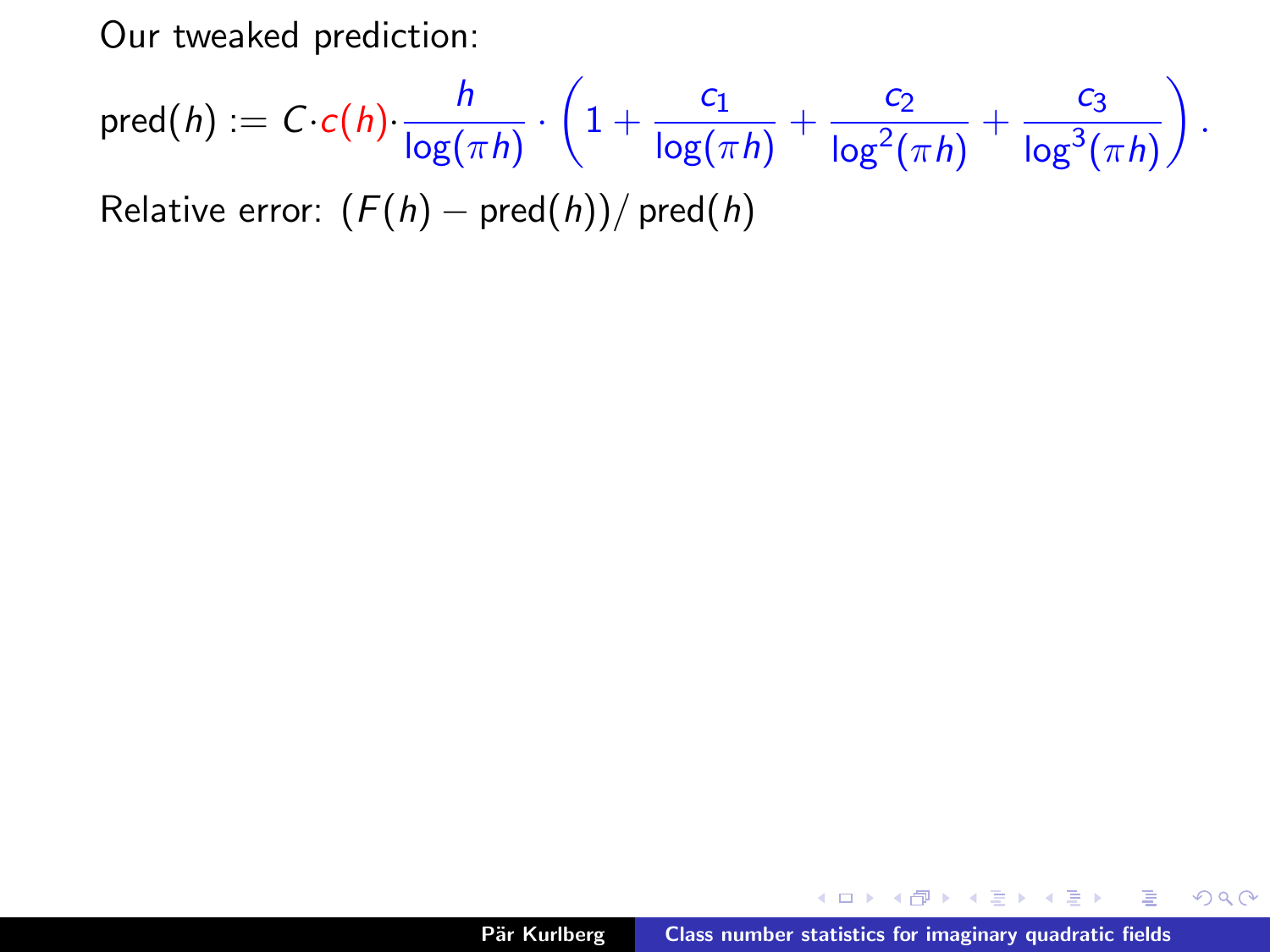Our tweaked prediction:

$$
\text{pred}(h) := C \cdot c(h) \cdot \frac{h}{\log(\pi h)} \cdot \left(1 + \frac{c_1}{\log(\pi h)} + \frac{c_2}{\log^2(\pi h)} + \frac{c_3}{\log^3(\pi h)}\right).
$$

Relative error:  $(F(h) - pred(h))/ pred(h)$ 

| h         | 10001    | 10003    | 10005     | 10007    | 10009                | 10011    |
|-----------|----------|----------|-----------|----------|----------------------|----------|
| F(h)      | 10641    | 12154    | 20661     | 10536    | 10329                | 15966    |
| pred(h)   | 10598    | 12116    | 21074     | 10383    | 10385                | 16144    |
| Rel. err. | $+0.41%$ | $+0.31%$ | $-1.96\%$ | $+1.48%$ | $-0.54%$             | $-1.10%$ |
| h         | 100001   | 100003   | 100005    | 100007   | 100009               | 100011   |
| F(h)      | 94623    | 85792    | 164289    | 86770    | 111948               | 142512   |
| pred(h)   | 94213    | 85641    | 164806    | 86620    | 111210               | 142989   |
| Rel. err. | $+0.43%$ | $+0.18%$ | $-0.31%$  | $+0.17%$ | $+0.66%$             | $-0.33%$ |
| h         | 999985   | 999987   | 999989    | 999991   | 999993               | 999995   |
| F(h)      | 1064529  | 1095135  | 771805    | 791007   | 1093645              | 914482   |
| pred(h)   | 1063376  | 1098842  | 769673    | 788871   | 1093732              | 911447   |
| Rel. err. | $+0.11%$ | $-0.34%$ | $+0.28%$  | $+0.27%$ | $-0.01%$             | $+0.33%$ |
|           |          |          |           |          | ∢ロト ∢母 ト ∢ き ト ∢ き ト | Ε<br>299 |

Pär Kurlberg [Class number statistics for imaginary quadratic fields](#page-0-0)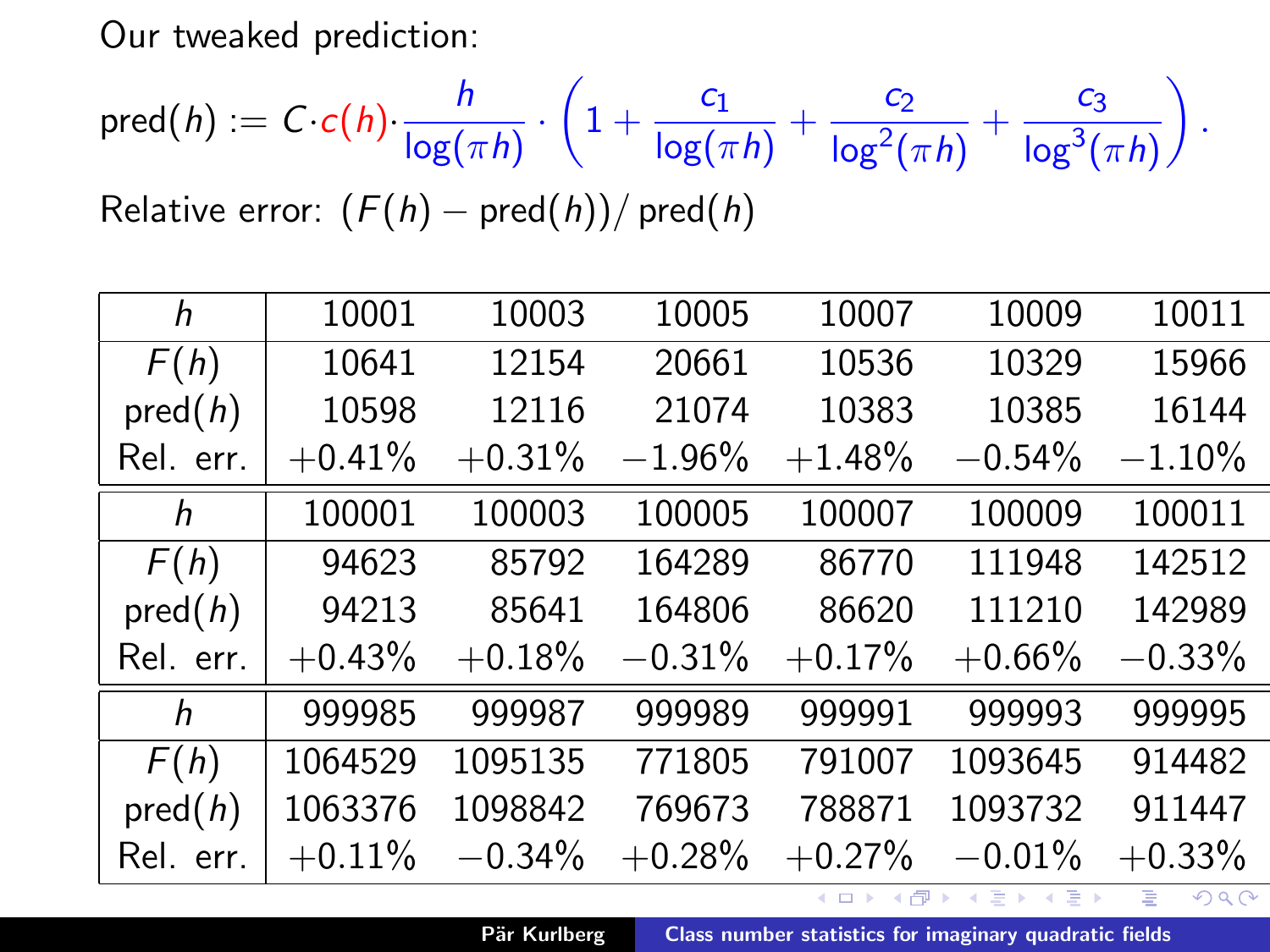For large h the prediction seems fairly good: relative error is  $< 1\%$ .

 $2Q$ 

重

Ξ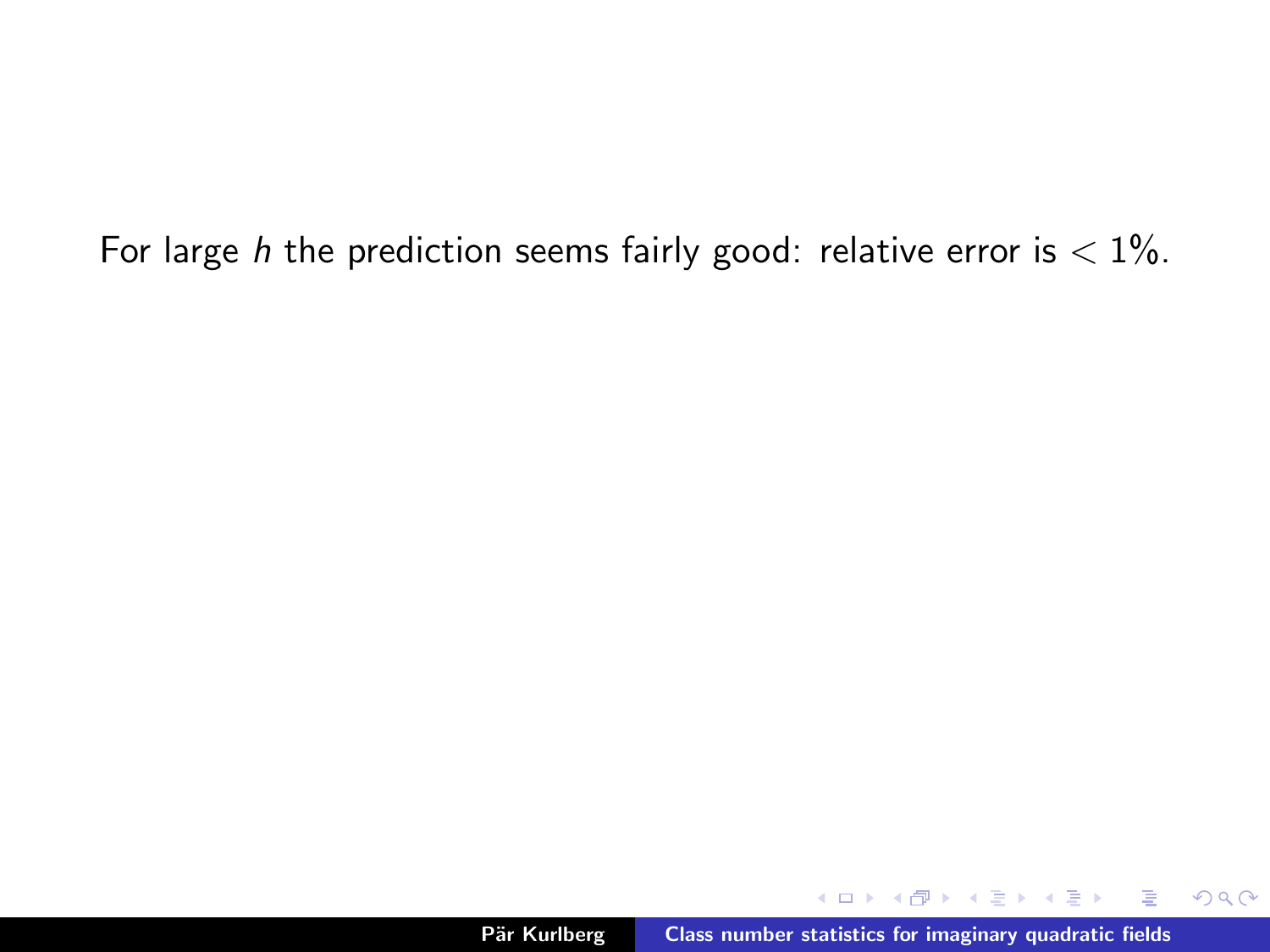For large h the prediction seems fairly good: relative error is  $< 1\%$ . In order to detect bias, look at normalized fluctuations

$$
r(h):=\frac{F(h)-\text{pred}(h)}{\sqrt{\text{pred}(h)}}
$$

for various subsets of the (odd) integers.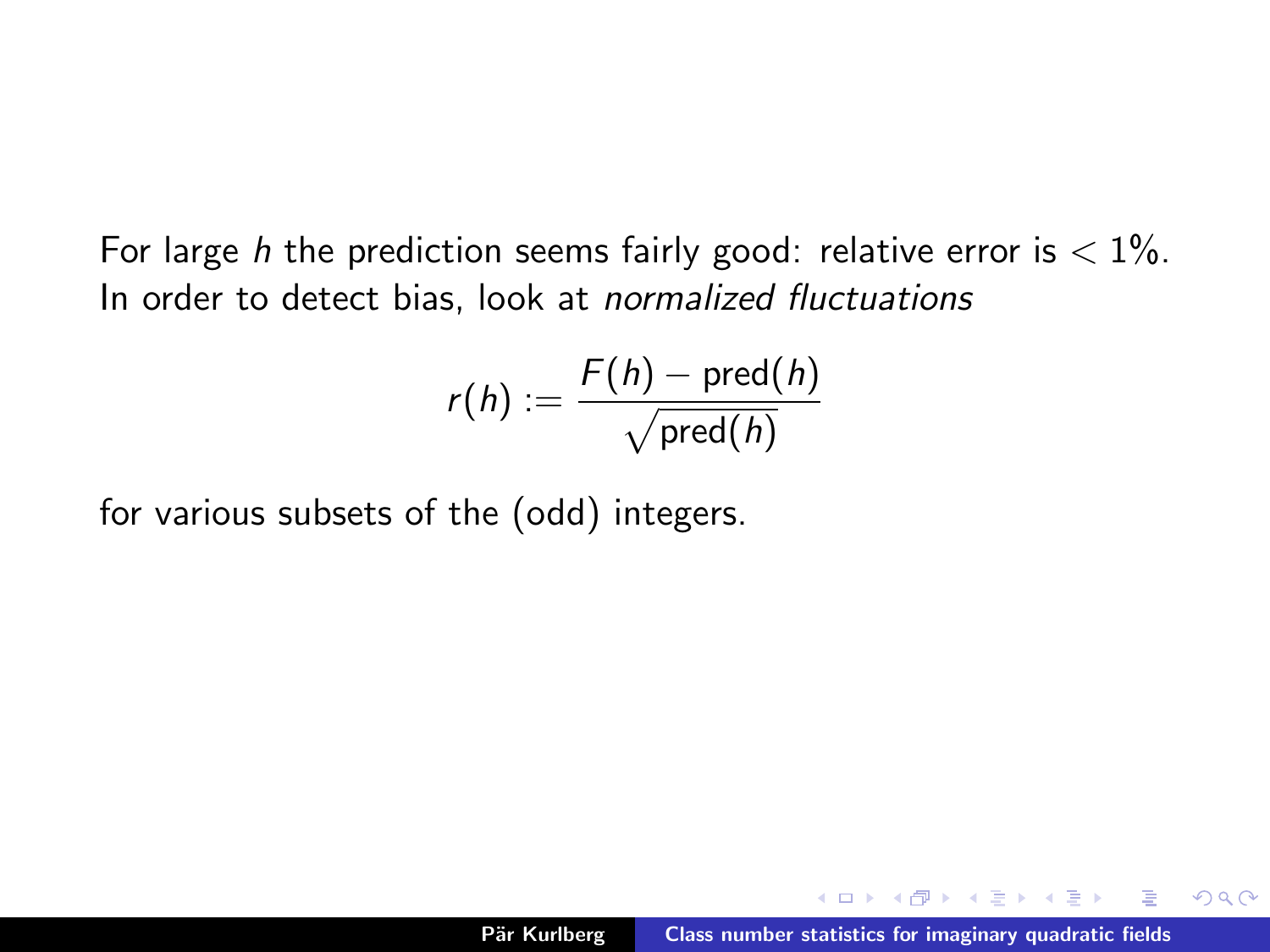For large h the prediction seems fairly good: relative error is  $< 1\%$ . In order to detect bias, look at normalized fluctuations

$$
r(h):=\frac{F(h)-\text{pred}(h)}{\sqrt{\text{pred}(h)}}
$$

for various subsets of the (odd) integers. Audience guess: what kind of fluctuations?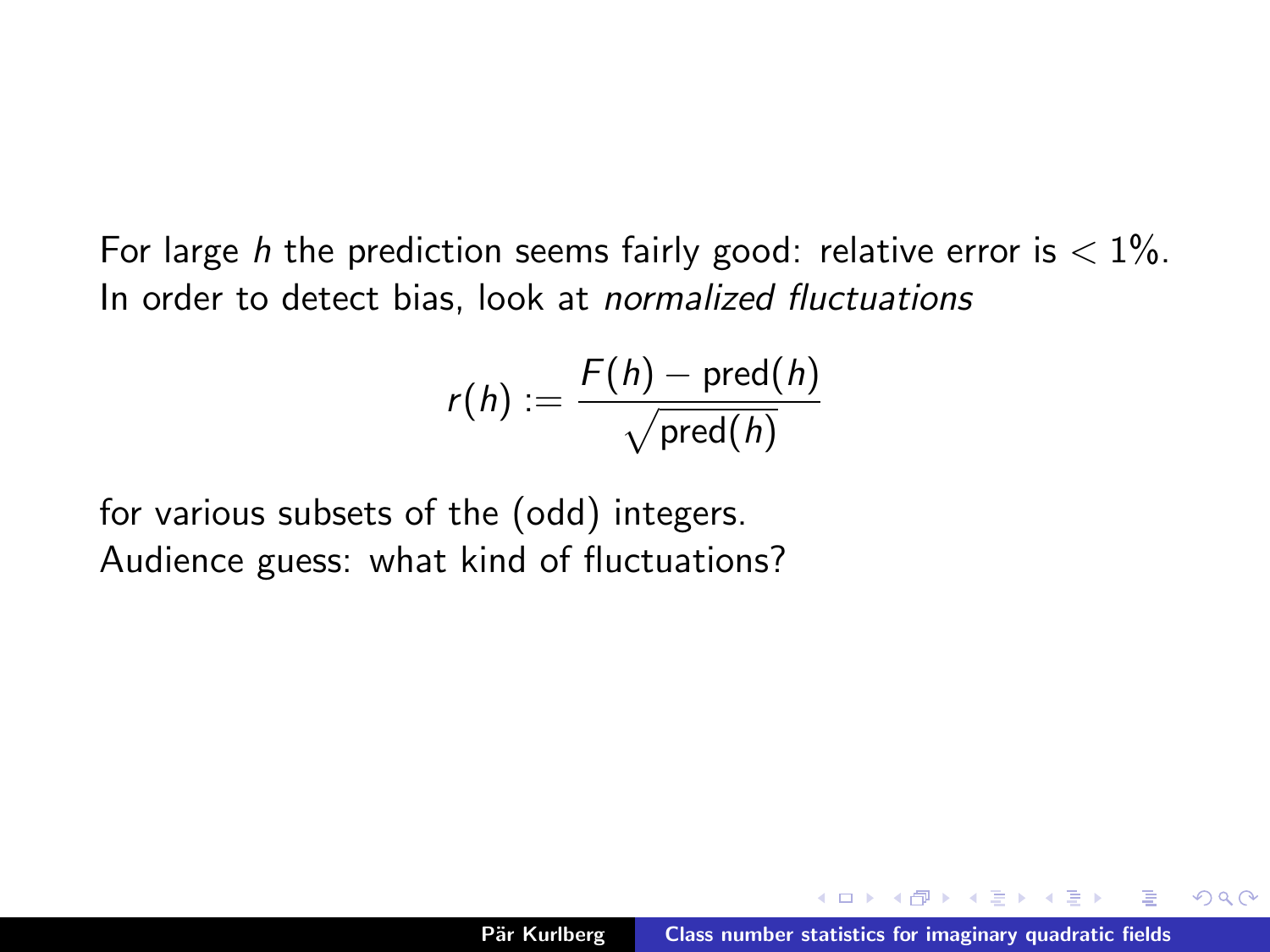For large h the prediction seems fairly good: relative error is  $< 1\%$ . In order to detect bias, look at normalized fluctuations

$$
r(h):=\frac{F(h)-\text{pred}(h)}{\sqrt{\text{pred}(h)}}
$$

for various subsets of the (odd) integers. Audience guess: what kind of fluctuations? Gaussian!?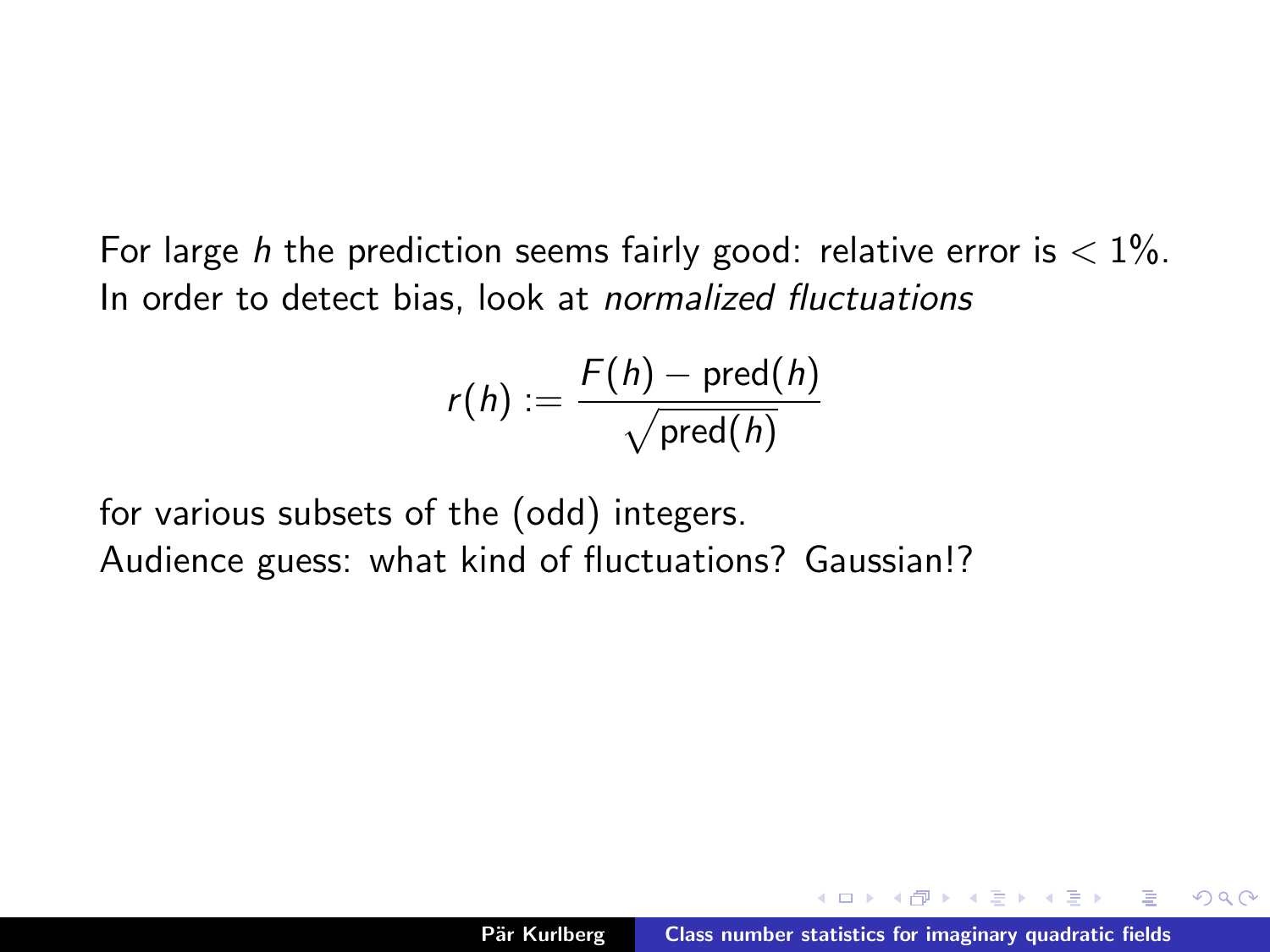

Figure: Histogram for  $r(h)$ , as h ranges over odd integers in [500000, 1000000].  $(\mu, \sigma) = (0.291561, 2.685280)$ .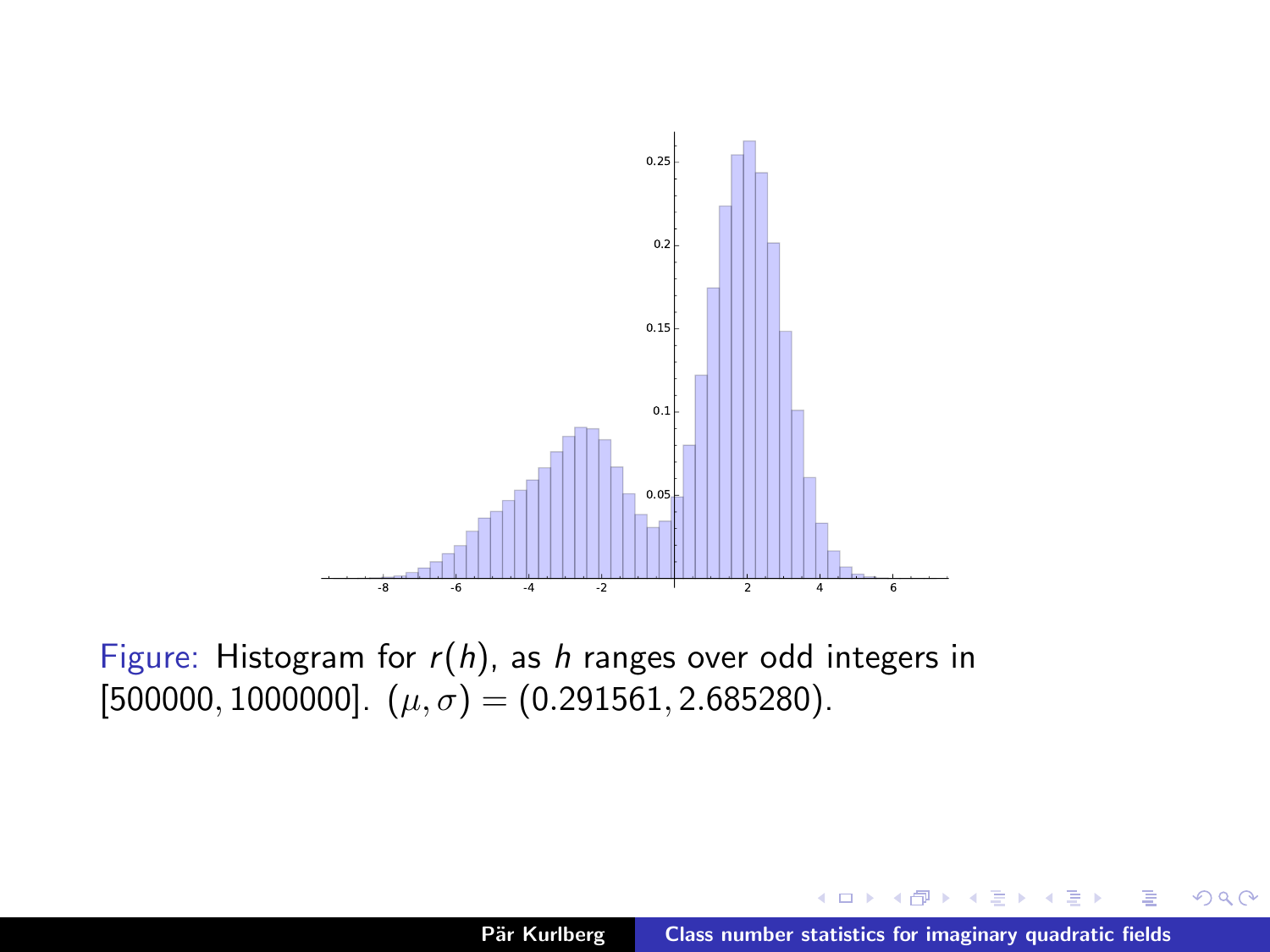

Figure: Histogram for  $r(h)$ , as  $h \neq 0 \mod 3$  ranges over odd integers in [500000, 1000000].  $(\mu, \sigma) = (1.987995, 1.006428)$ .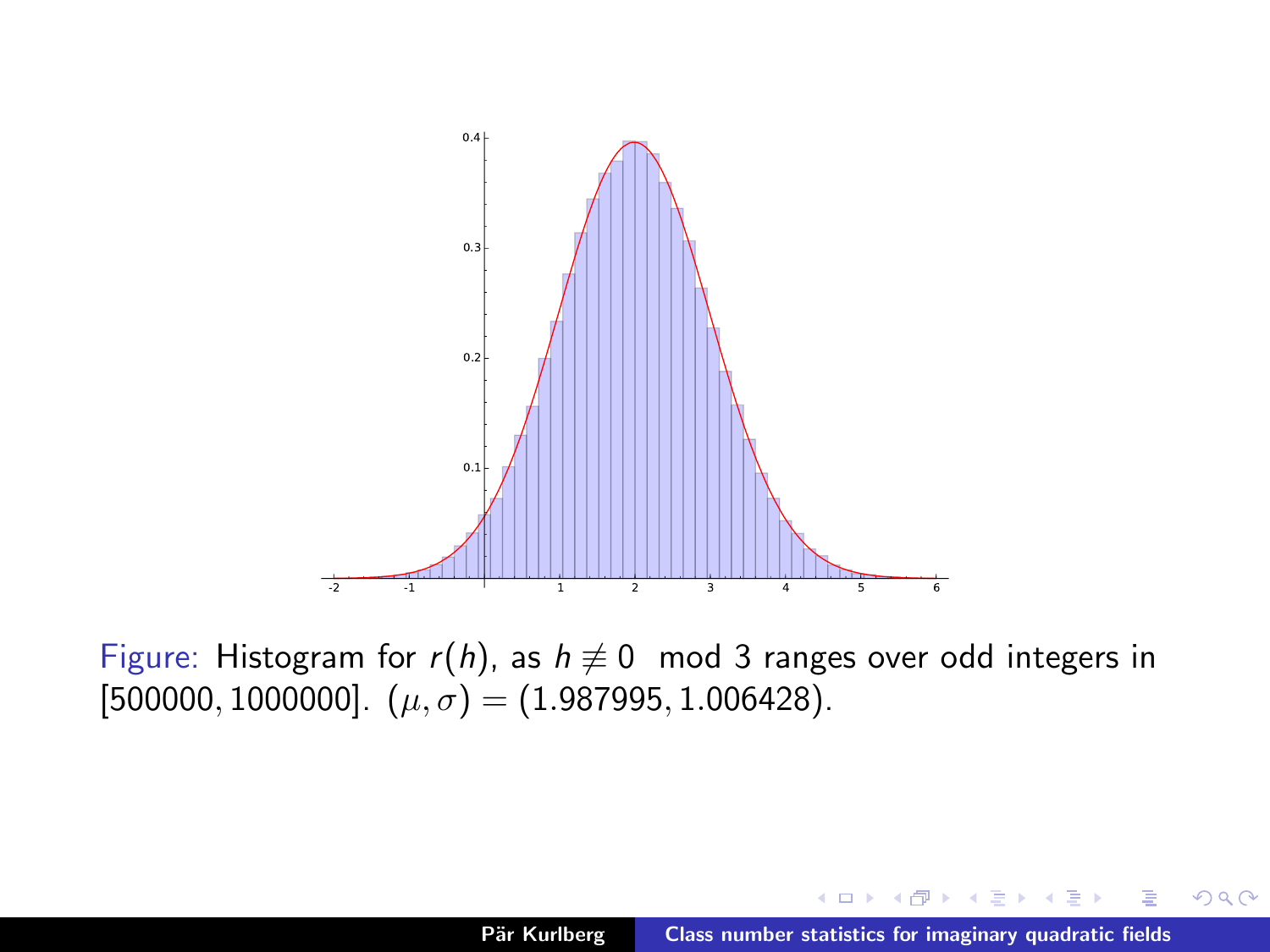

Figure: Histogram for  $r(h)$ , as  $h \equiv 0 \mod 3$  ranges over odd integers in  $[500000, 1000000]$ .  $(\mu, \sigma) = (-3.101265, 1.529449)$ .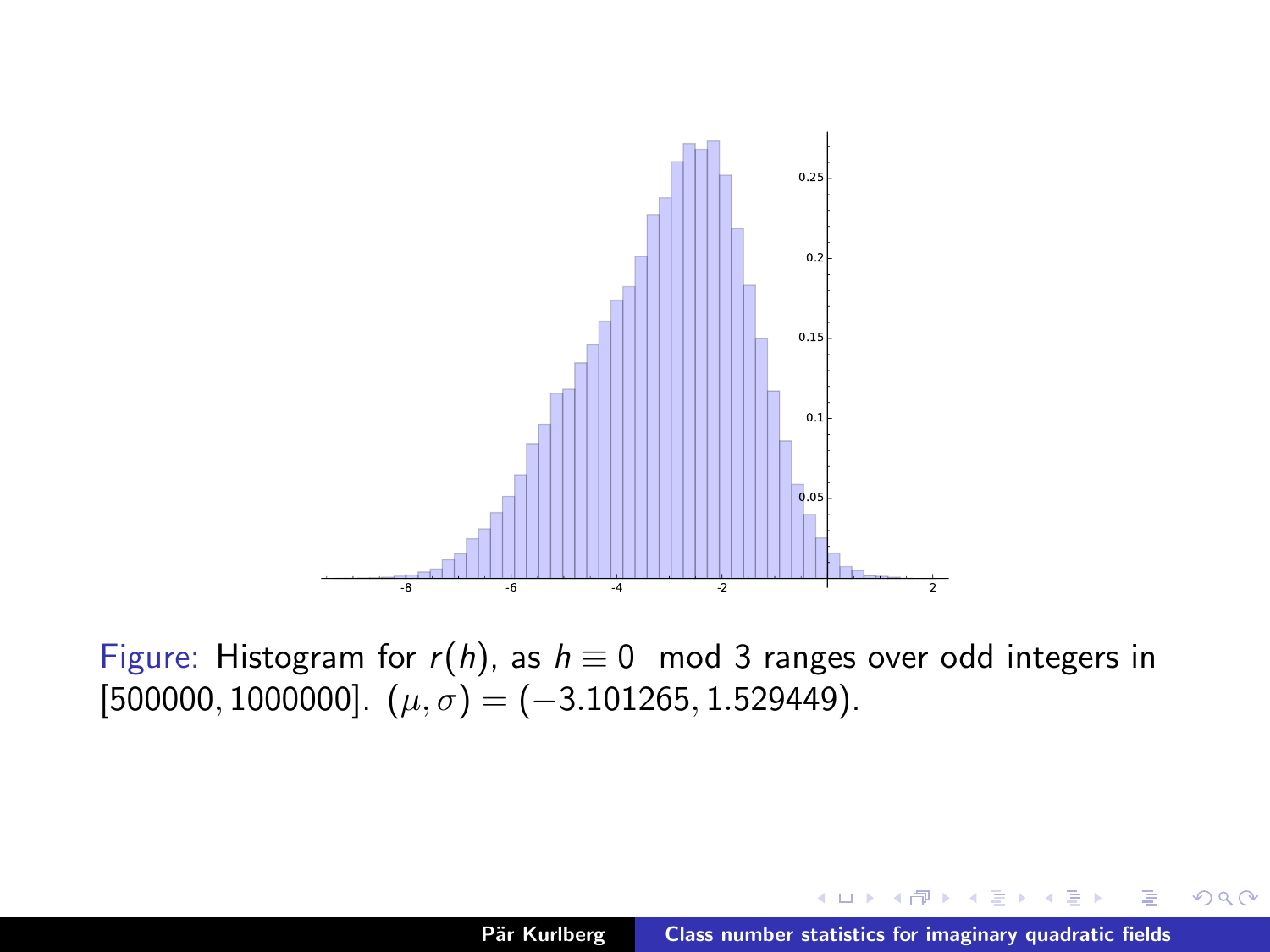

Figure: Histogram for  $r(h)$ , for odd h in (500000,1000000), 3||h.  $(\mu, \sigma) = (-2.326289, 1.027387).$ 

×

重

∍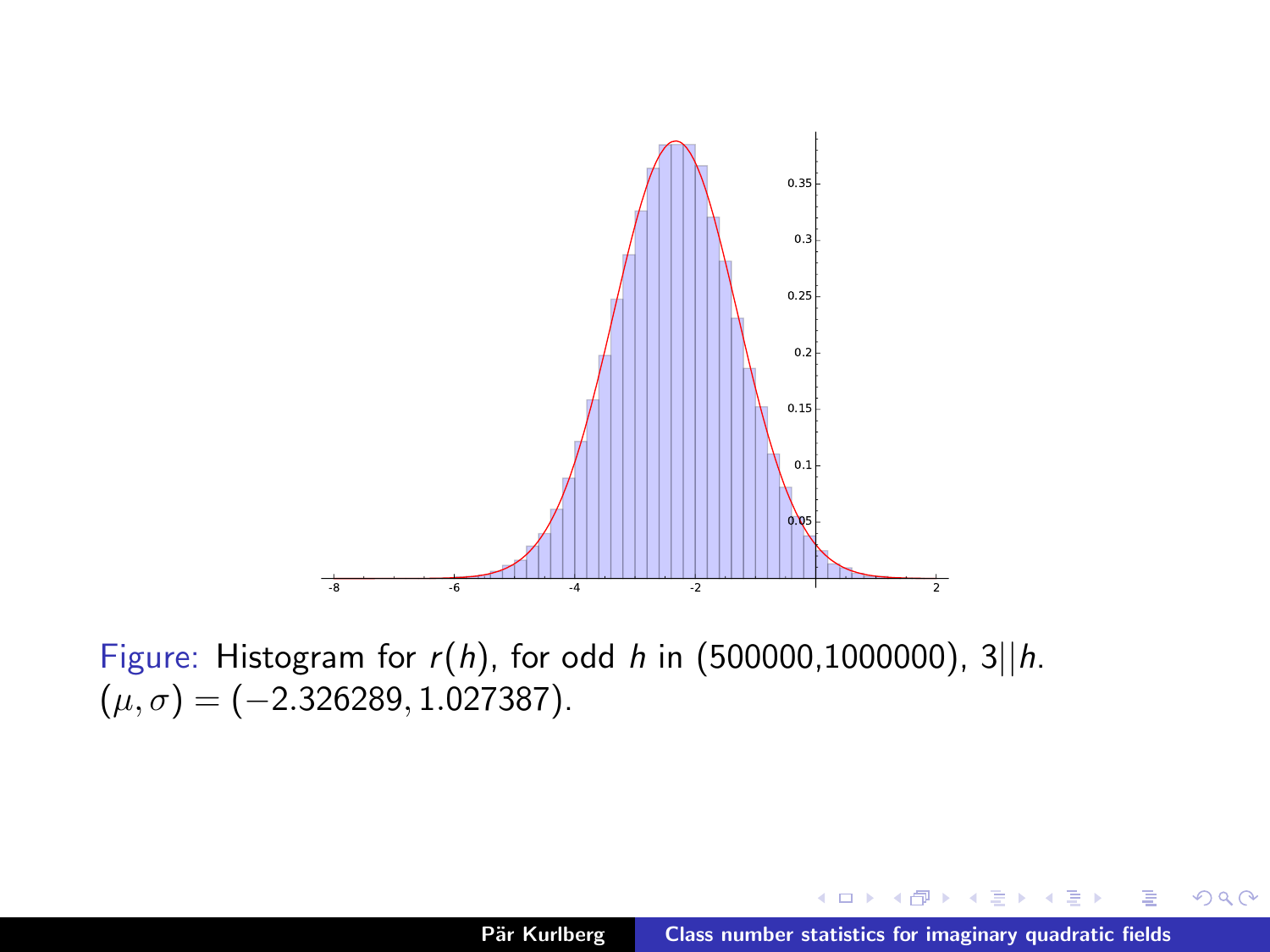<span id="page-65-0"></span>

Figure: Histogram for  $r(h)$ , for odd h in (500000,1000000),  $3^2$ ||h.  $(\mu, \sigma) = (-4.372185, 1.062480).$ 

×

重

重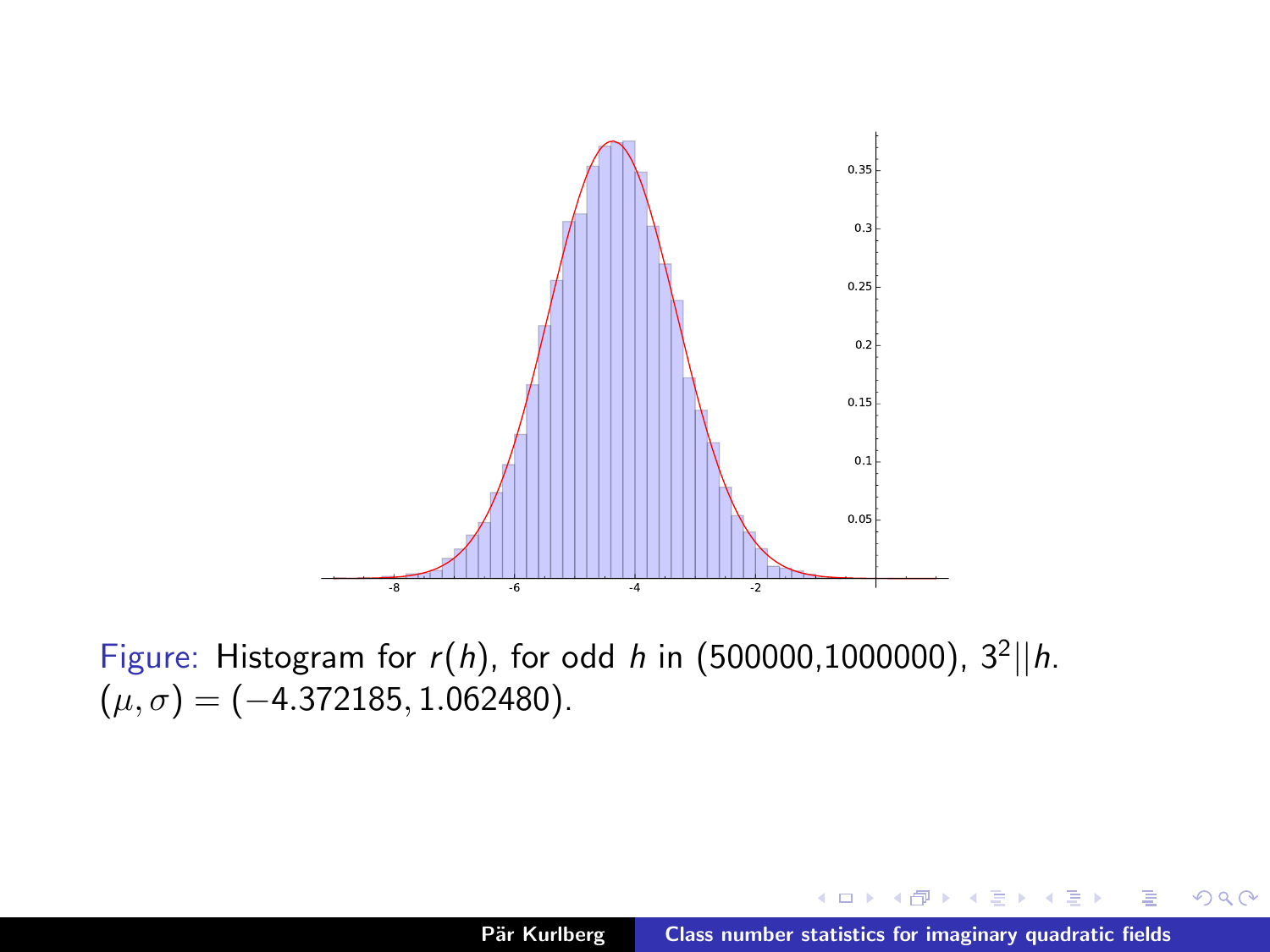<span id="page-66-0"></span>

Figure: Histogram for  $r(h)$ , for odd h in (500000,1000000),  $3^3$ ||h.  $(\mu, \sigma) = (-5.110585, 1.087463).$ 

×

重

∍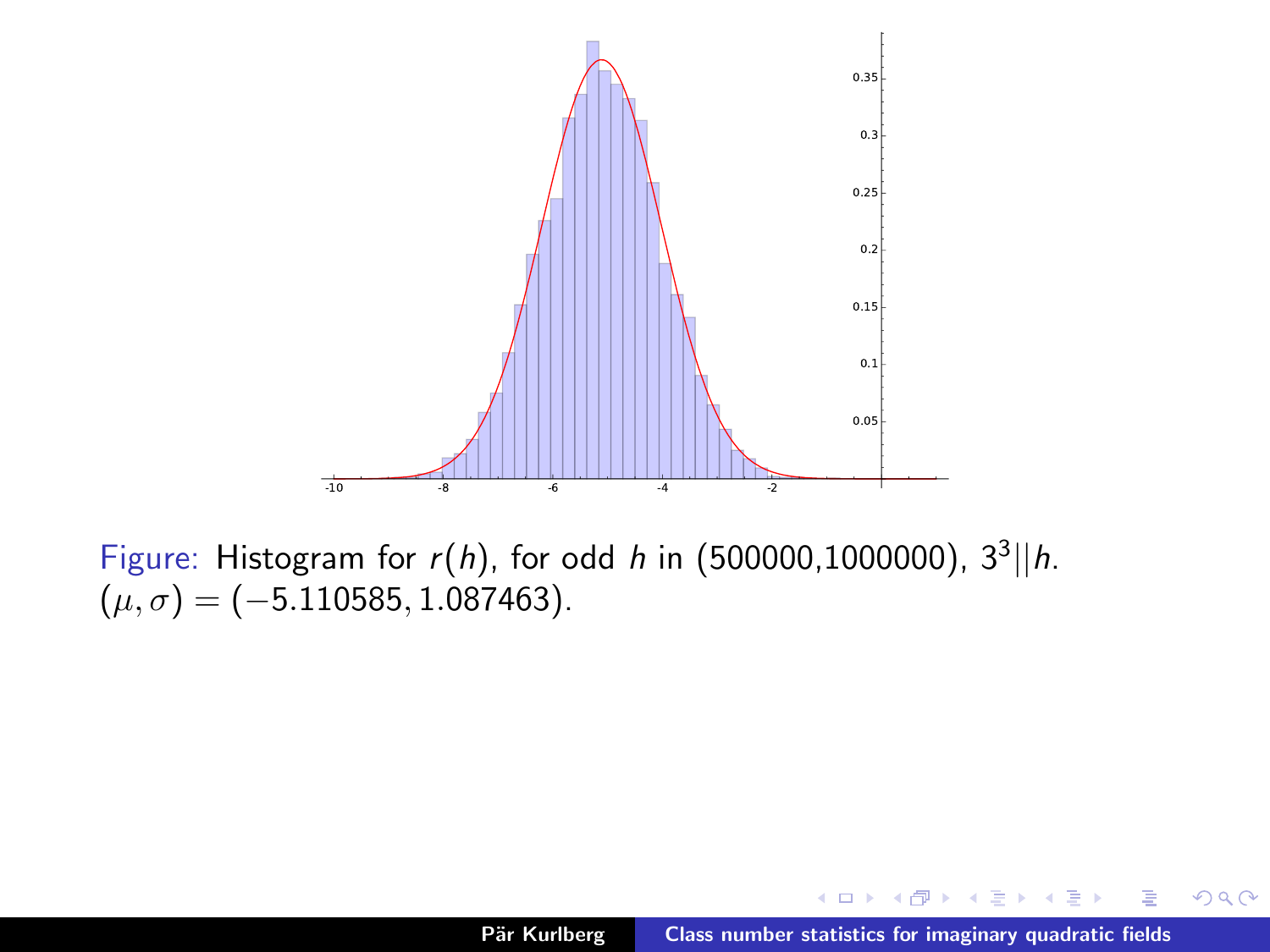<span id="page-67-0"></span>

Figure: Histogram for  $r(h)$ , for odd h in (500000,1000000),  $3^3$ ||h.  $(\mu, \sigma) = (-5.110585, 1.087463).$ 

Seems to be systematic bias coming from 3-divisibility. Most likely similar to Davenport-Heilbronn bias:

- $\blacktriangleright$  Main term: pole at  $s = 1$
- Secondary term: pole at  $s = 5/6$ . (Mysterious!)

つへへ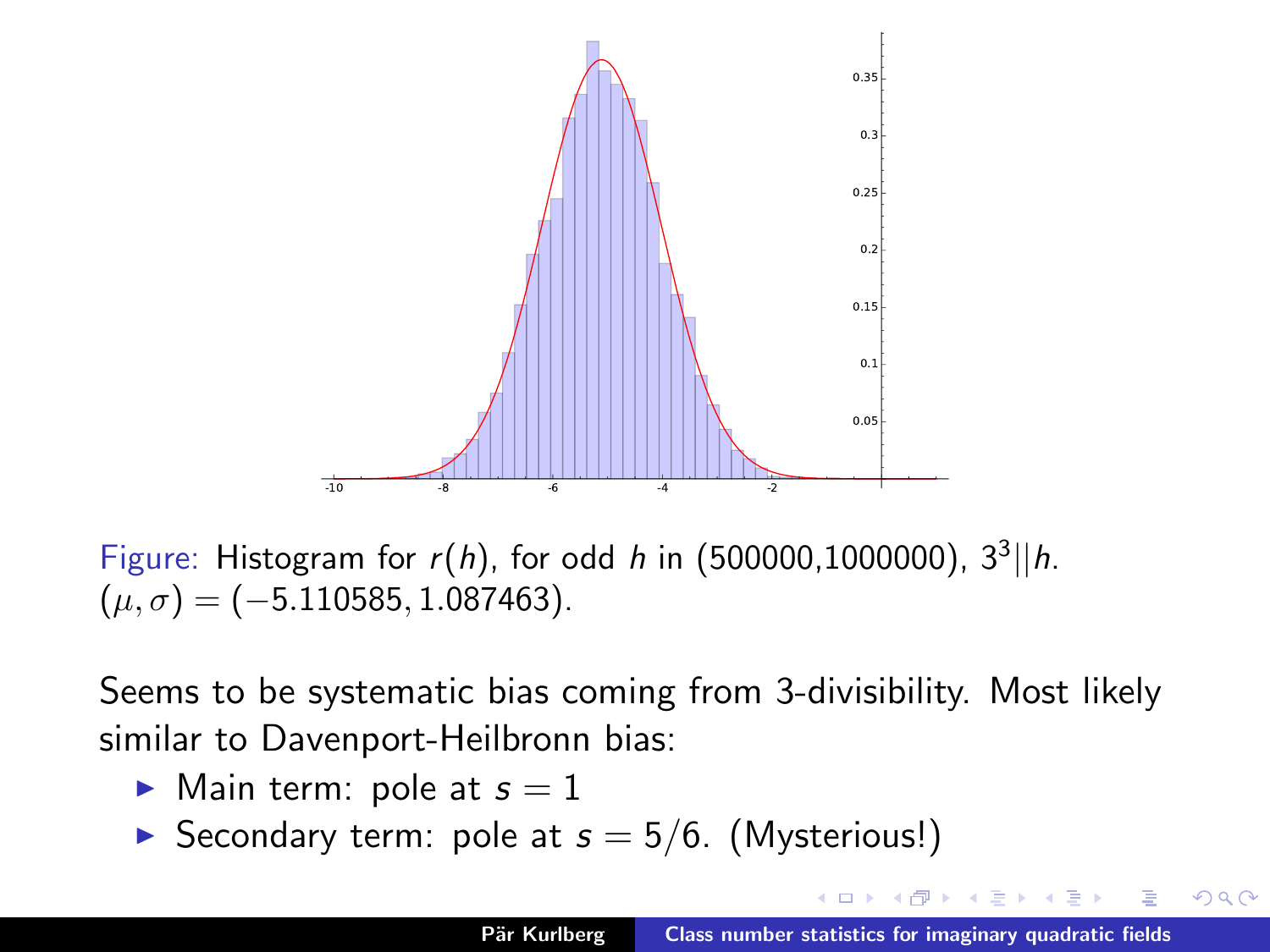<span id="page-68-0"></span>

Figure: Histogram for  $r(h)$ , for odd h in (500000,1000000),  $3^3$ ||h.  $(\mu, \sigma) = (-5.110585, 1.087463).$ 

Seems to be systematic bias coming from 3-divisibility. Most likely similar to Davenport-Heilbronn bias:

- $\blacktriangleright$  Main term: pole at  $s = 1$
- Secondary term: pole at  $s = 5/6$ . (Mysterious!)

Note:we don't see similar bias for  $\ell$ -divisibil[ity](#page-67-0),  $\ell > 3$  $\ell > 3$  $\ell > 3$  $\ell > 3$  [sm](#page-0-0)[al](#page-91-0)[l o](#page-0-0)[dd](#page-91-0)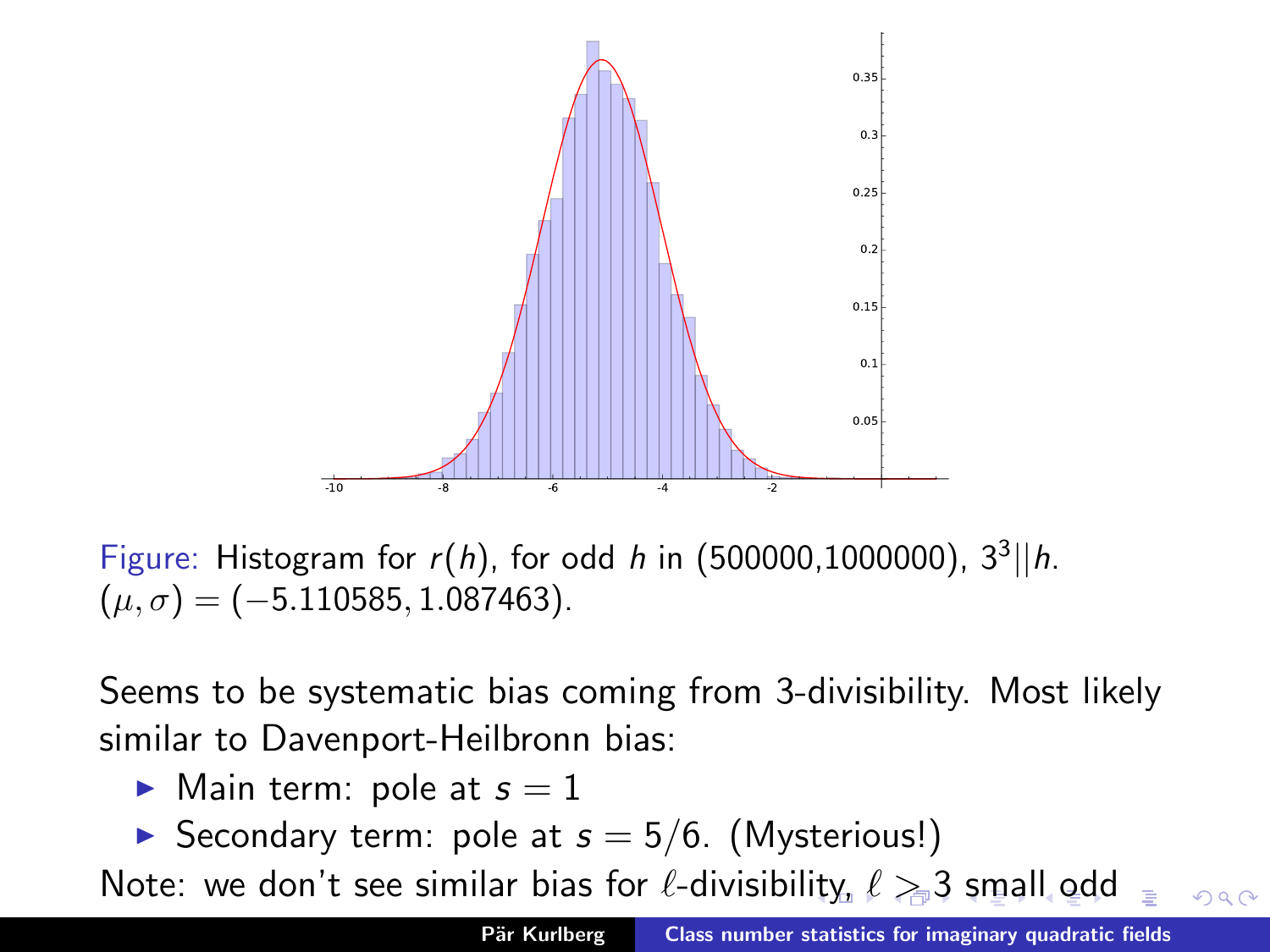### <span id="page-69-0"></span>Upshot of  $F(h)$  prediction. And what groups occur?

 $\blacktriangleright$  Very good fit with numerics ( $\lt 1\%$  relative error.)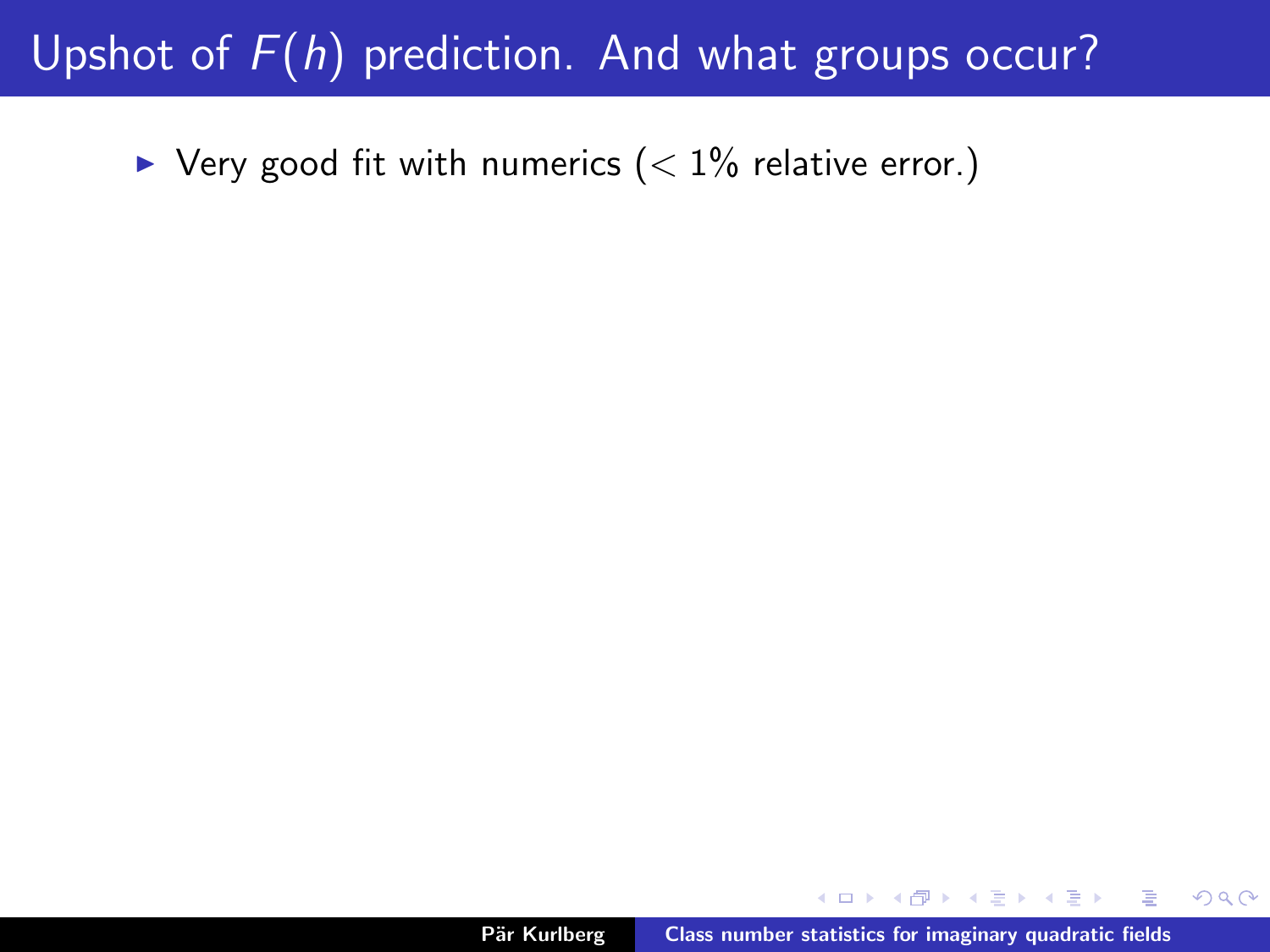# Upshot of  $F(h)$  prediction. And what groups occur?

- $\blacktriangleright$  Very good fit with numerics (< 1% relative error.)
- $\blacktriangleright$  Puzzling "three divisibility bias".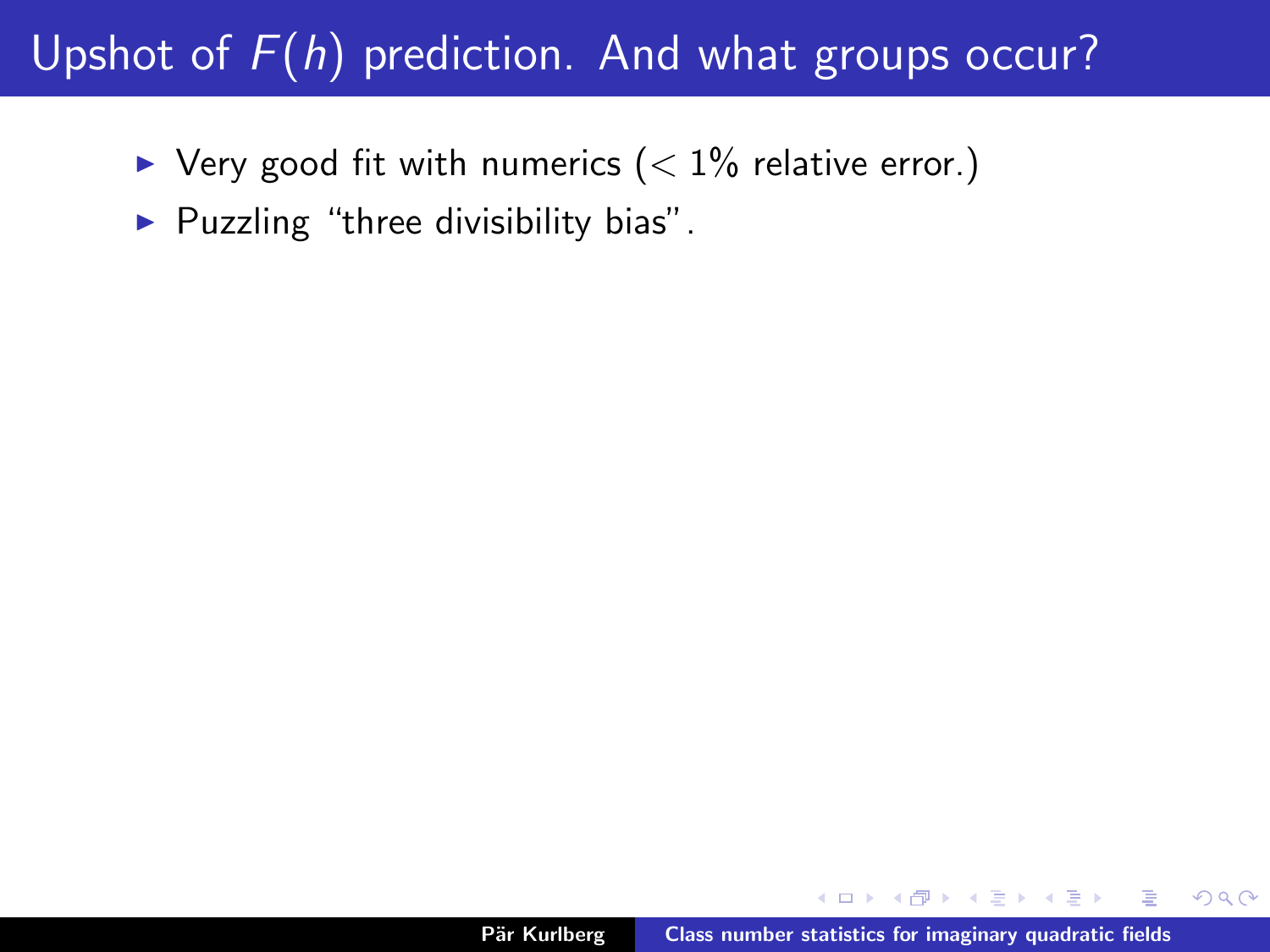# Upshot of  $F(h)$  prediction. And what groups occur?

- $\blacktriangleright$  Very good fit with numerics (< 1% relative error.)
- $\blacktriangleright$  Puzzling "three divisibility bias".
- Separating out h so that  $3^a || h$ , normalized fluctuations seem Gaussian (with variance very close to one!)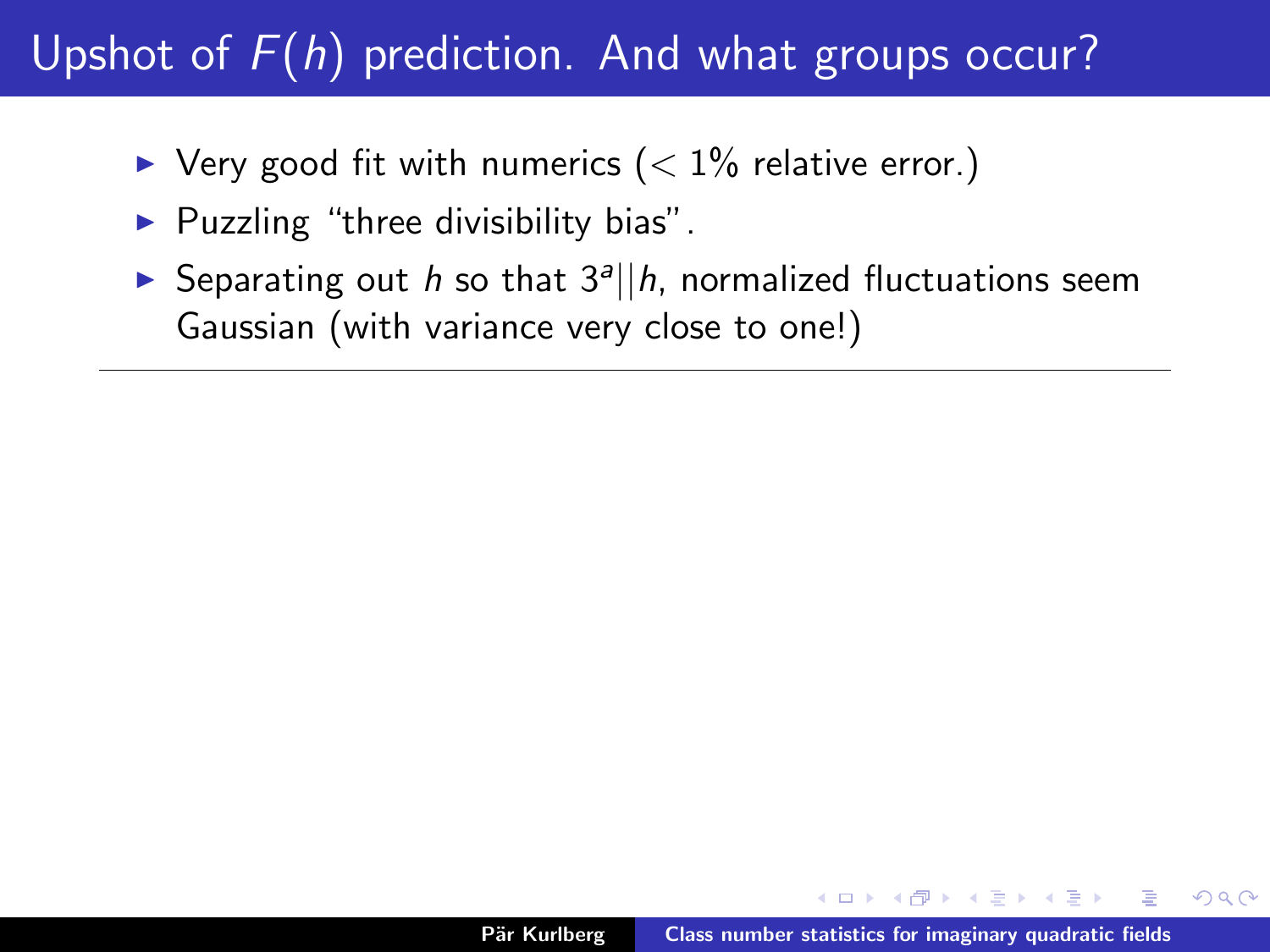- $\blacktriangleright$  Very good fit with numerics ( $\lt 1\%$  relative error.)
- $\blacktriangleright$  Puzzling "three divisibility bias".
- Separating out h so that  $3^a || h$ , normalized fluctuations seem Gaussian (with variance very close to one!)

Let's switch gears — which **groups** occur?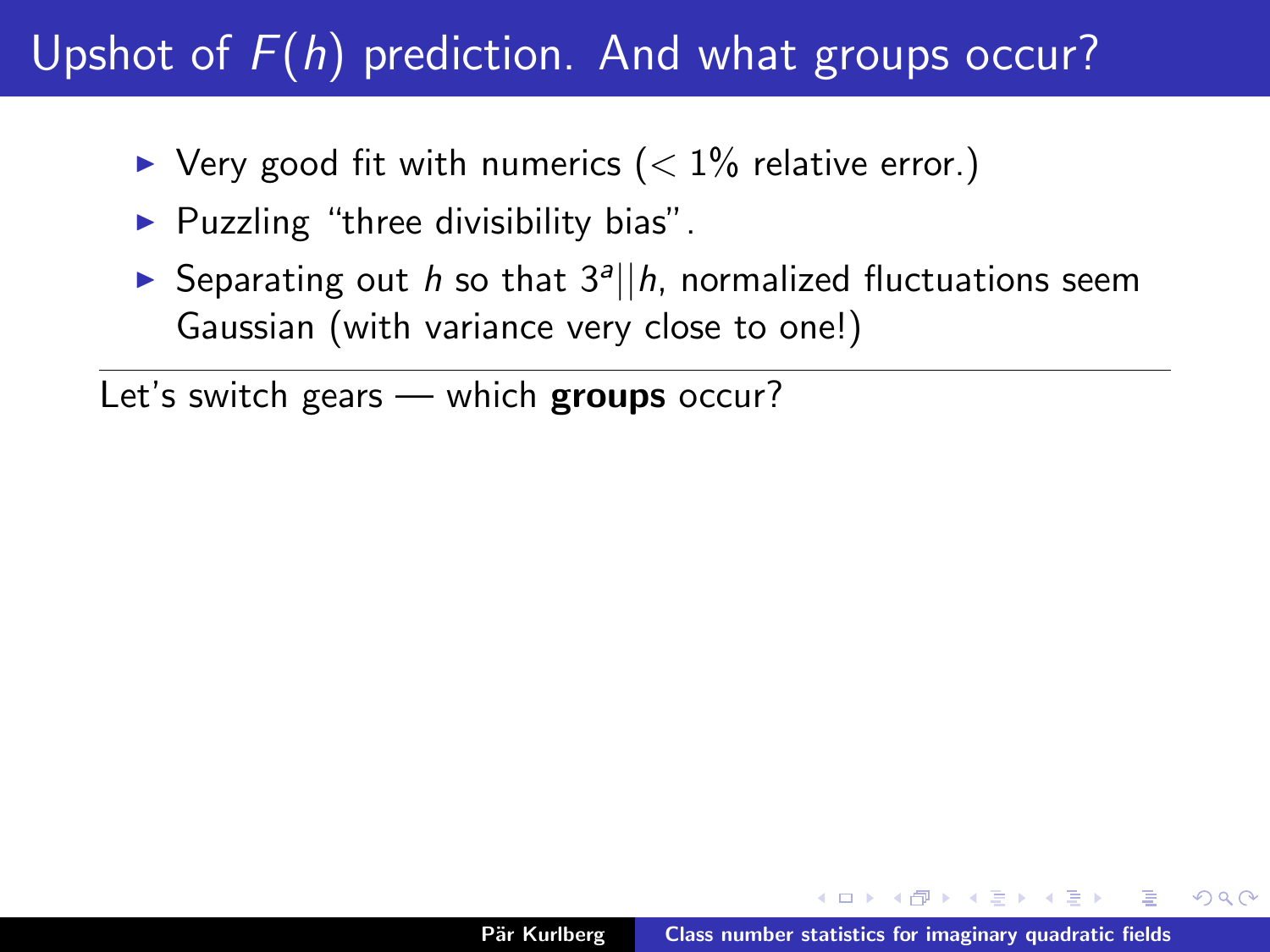- $\blacktriangleright$  Very good fit with numerics (< 1% relative error.)
- $\blacktriangleright$  Puzzling "three divisibility bias".
- Separating out h so that  $3^a || h$ , normalized fluctuations seem Gaussian (with variance very close to one!)

Let's switch gears — which groups occur?

- $\blacktriangleright$  For simplicity, only consider *p*-groups.
	- $\triangleright$  Too much data if we keep all groups.
	- $\triangleright$  Numeric speedup by looking for (noncyclic) p-groups.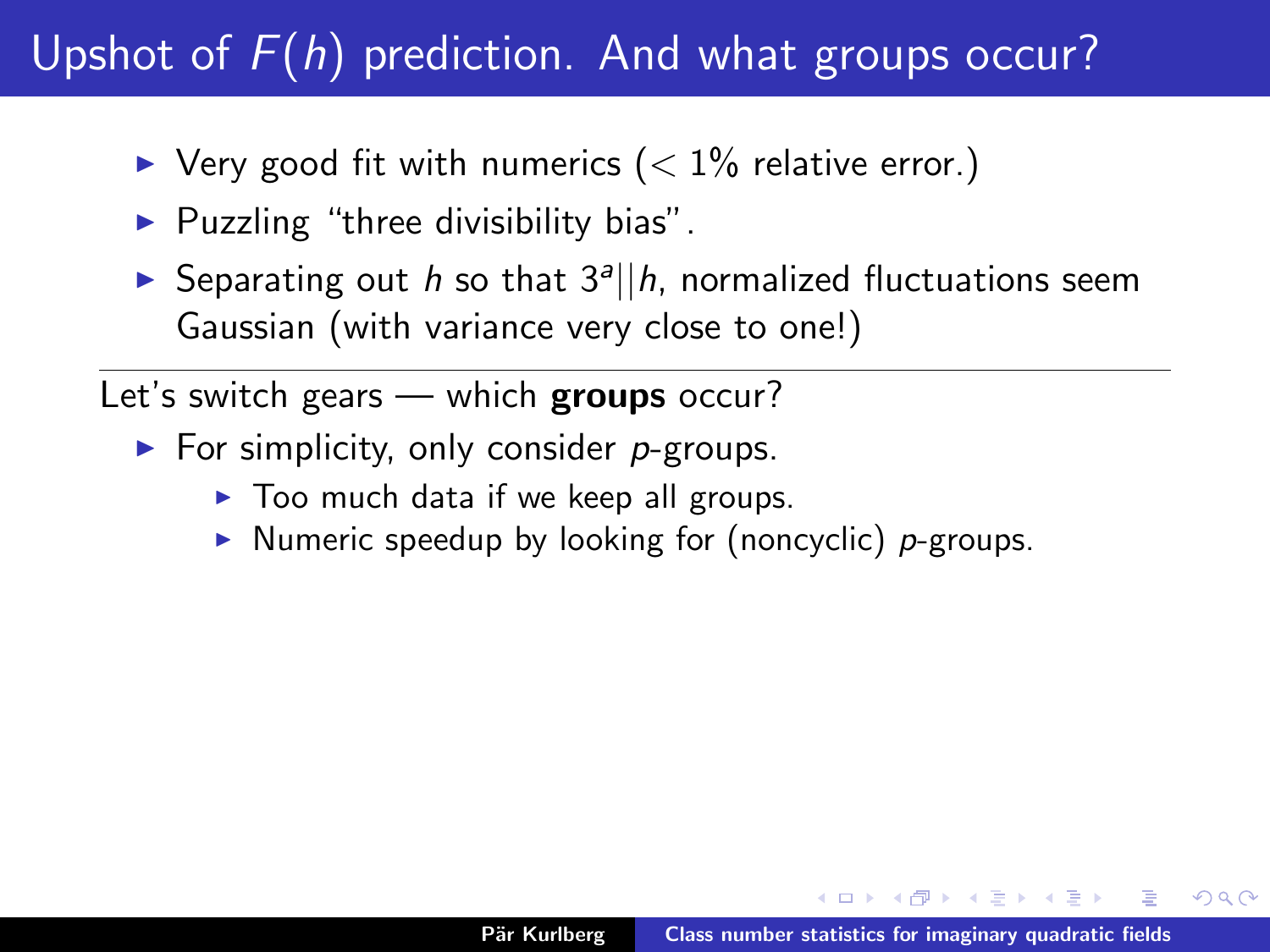- <span id="page-74-0"></span> $\blacktriangleright$  Very good fit with numerics (< 1% relative error.)
- $\blacktriangleright$  Puzzling "three divisibility bias".
- Separating out h so that  $3^a || h$ , normalized fluctuations seem Gaussian (with variance very close to one!)

Let's switch gears — which **groups** occur?

- $\blacktriangleright$  For simplicity, only consider *p*-groups.
	- $\triangleright$  Too much data if we keep all groups.
	- $\triangleright$  Numeric speedup by looking for (noncyclic) p-groups.
- Independence assumption: given abelian group  $G$ ,

$$
P\bigg(H(d) = G\bigg) = P\bigg(h(d) = |G|\bigg) \cdot P\bigg(H(d) = G\bigg|h(d) = |G|\bigg)
$$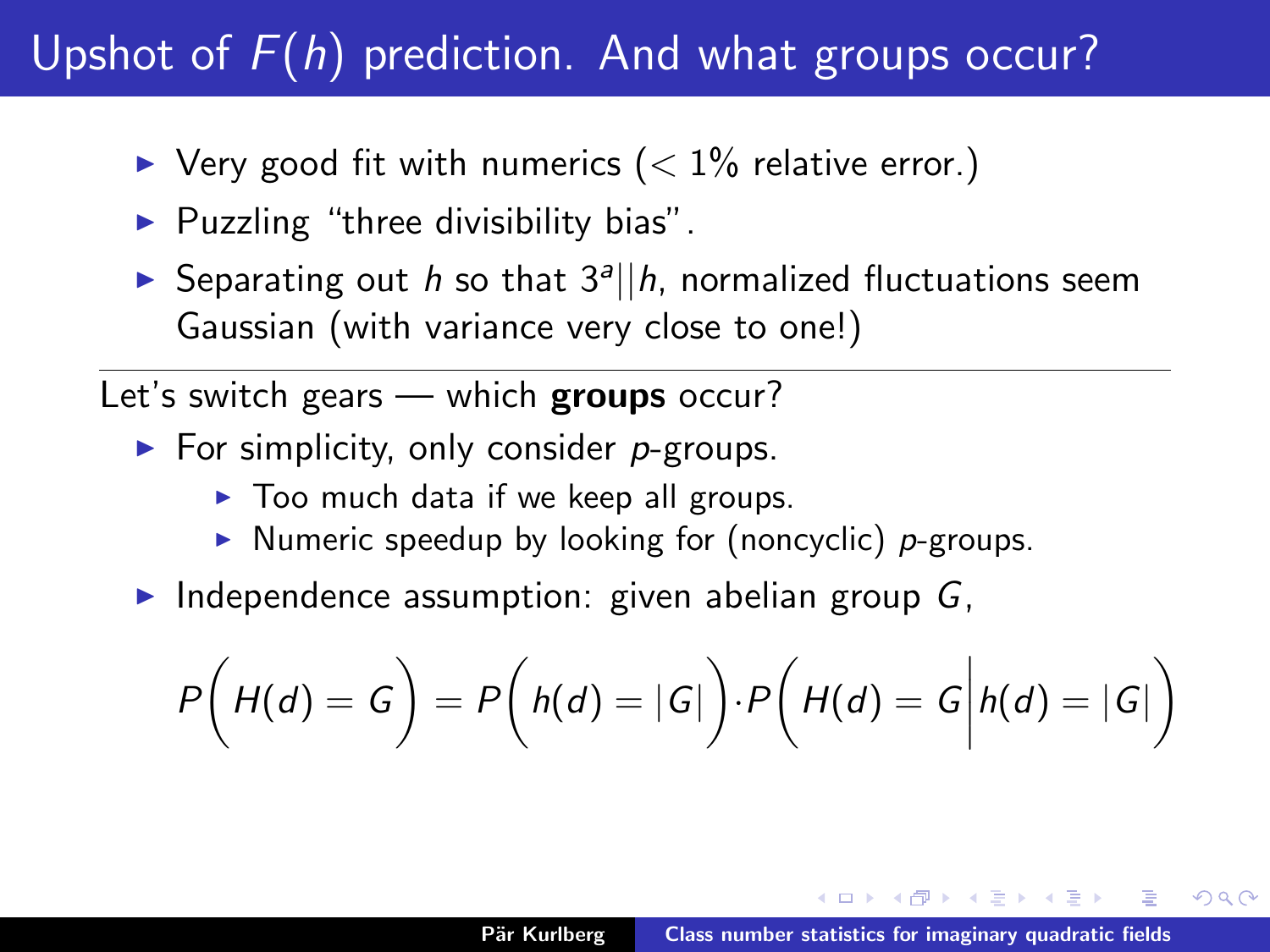- <span id="page-75-0"></span> $\blacktriangleright$  Very good fit with numerics (< 1% relative error.)
- $\blacktriangleright$  Puzzling "three divisibility bias".
- Separating out h so that  $3^a || h$ , normalized fluctuations seem Gaussian (with variance very close to one!)

Let's switch gears - which groups occur?

- For simplicity, only consider  $p$ -groups.
	- $\triangleright$  Too much data if we keep all groups.
	- $\triangleright$  Numeric speedup by looking for (noncyclic) p-groups.
- Independence assumption: given abelian group  $G$ ,

$$
P\bigg(H(d) = G\bigg) = P\bigg(h(d) = |G|\bigg) \cdot P\bigg(H(d) = G\bigg|h(d) = |G|\bigg)
$$

- $\triangleright$  Use  $F(h)$ -prediction for first term.
- $\triangleright$  $\triangleright$  $\triangleright$  Use Cohen-Lenstra prediction for seco[nd](#page-74-0) [te](#page-76-0)r[m](#page-69-0)[.](#page-75-0)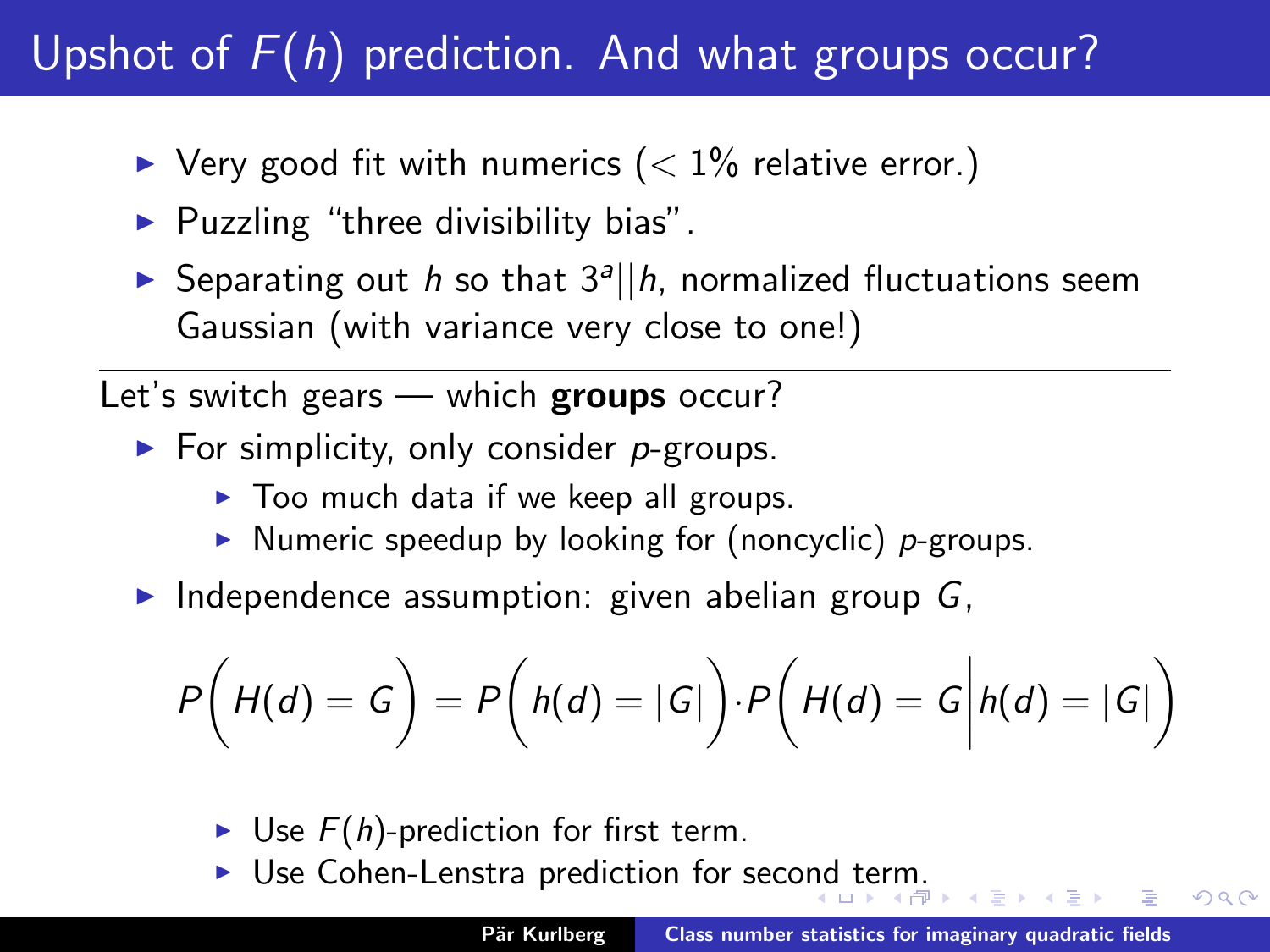<span id="page-76-0"></span>"Types" of  $p$ -groups of order  $p^2$ :

 $\blacktriangleright$  Partitions of 2:

- $2^2 = 2^2$
- $2 = 1 + 1$ :
- $\blacktriangleright$  Corresponding groups:

$$
\blacktriangleright \ G=\mathbb{Z}/p^2
$$

 $G = \mathbb{Z}/p \times \mathbb{Z}/p$  (rare, zero "cyclicity index".)

A + + = +

 $\equiv$  $\Omega$ 

na ⊞is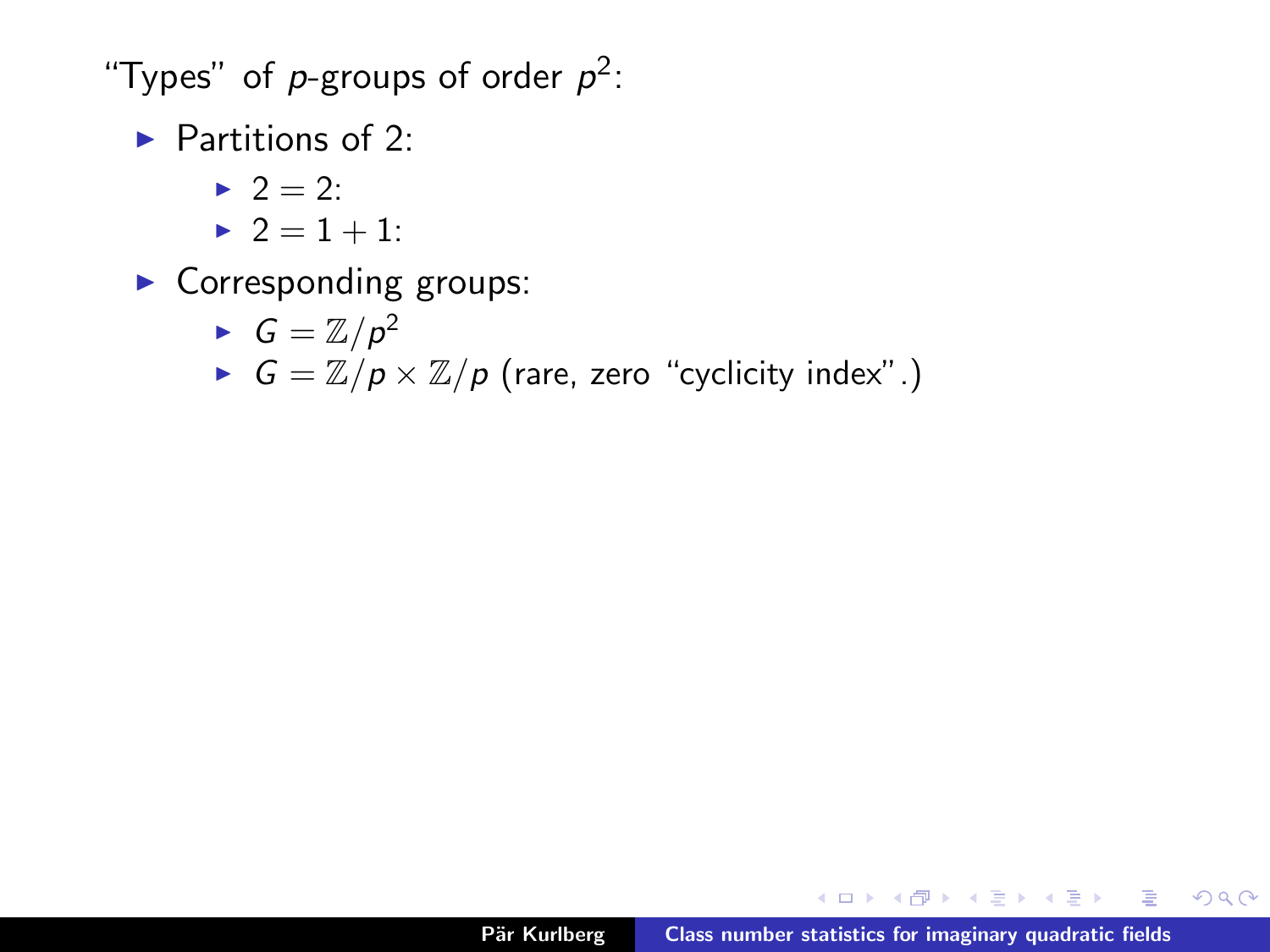"Types" of  $p$ -groups of order  $p^2$ :

 $\blacktriangleright$  Partitions of 2:

- $\blacktriangleright$  2 = 2:
- $2 = 1 + 1$ :

 $\blacktriangleright$  Corresponding groups:

\n- $$
G = \mathbb{Z}/p^2
$$
\n- $G = \mathbb{Z}/p \times \mathbb{Z}/p$  (rare, zero "cyclicity index".)
\n

Groups of order  $p^3$ :

 $\blacktriangleright$  Partitions of 3:

$$
\blacktriangleright 3 = 3:
$$

$$
\blacktriangleright 3 = 2 + 1:
$$

 $\geq 3 = 1 + 1 + 1$ :

 $\blacktriangleright$  Corresponding groups:

$$
\blacktriangleright \ \ G = \mathbb{Z}/p^3
$$

$$
\blacktriangleright G = \mathbb{Z}/p^2 \times \mathbb{Z}/p
$$

 $G = \mathbb{Z}/p \times \mathbb{Z}/p \times \mathbb{Z}/p$  (very rare, negative "cyclicity index".)

 $\Omega$ 

重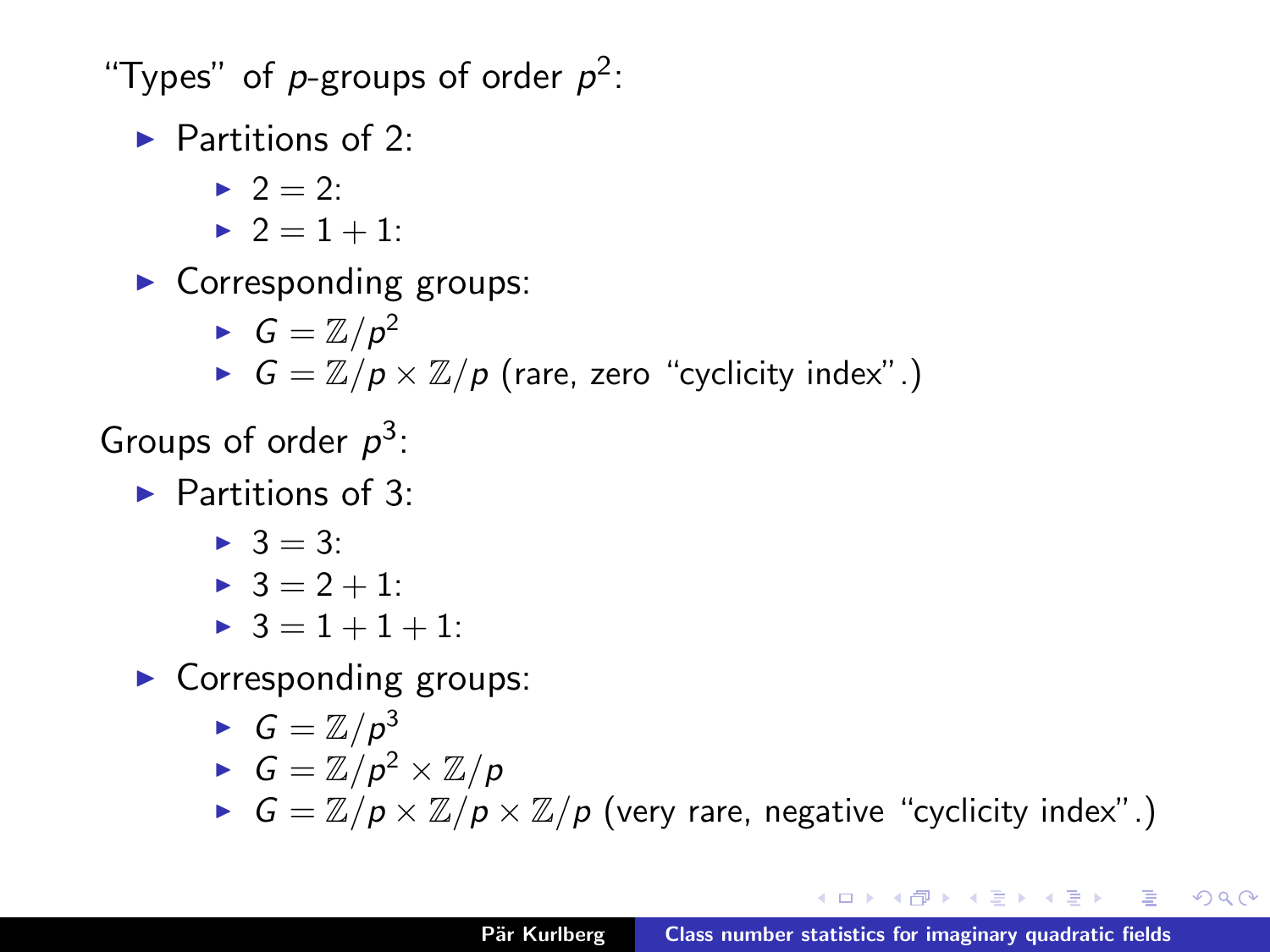

Figure: Partitions of 2 and 3 with cyclicity index  $> 0$ . Corresponding groups:  $\mathbb{Z}/p^2$ ,  $\mathbb{Z}/p^3$ , and  $\mathbb{Z}/p^2 \times \mathbb{Z}/p$ .

K 御 ▶ K 君 ▶ K 君 ▶

 $\equiv$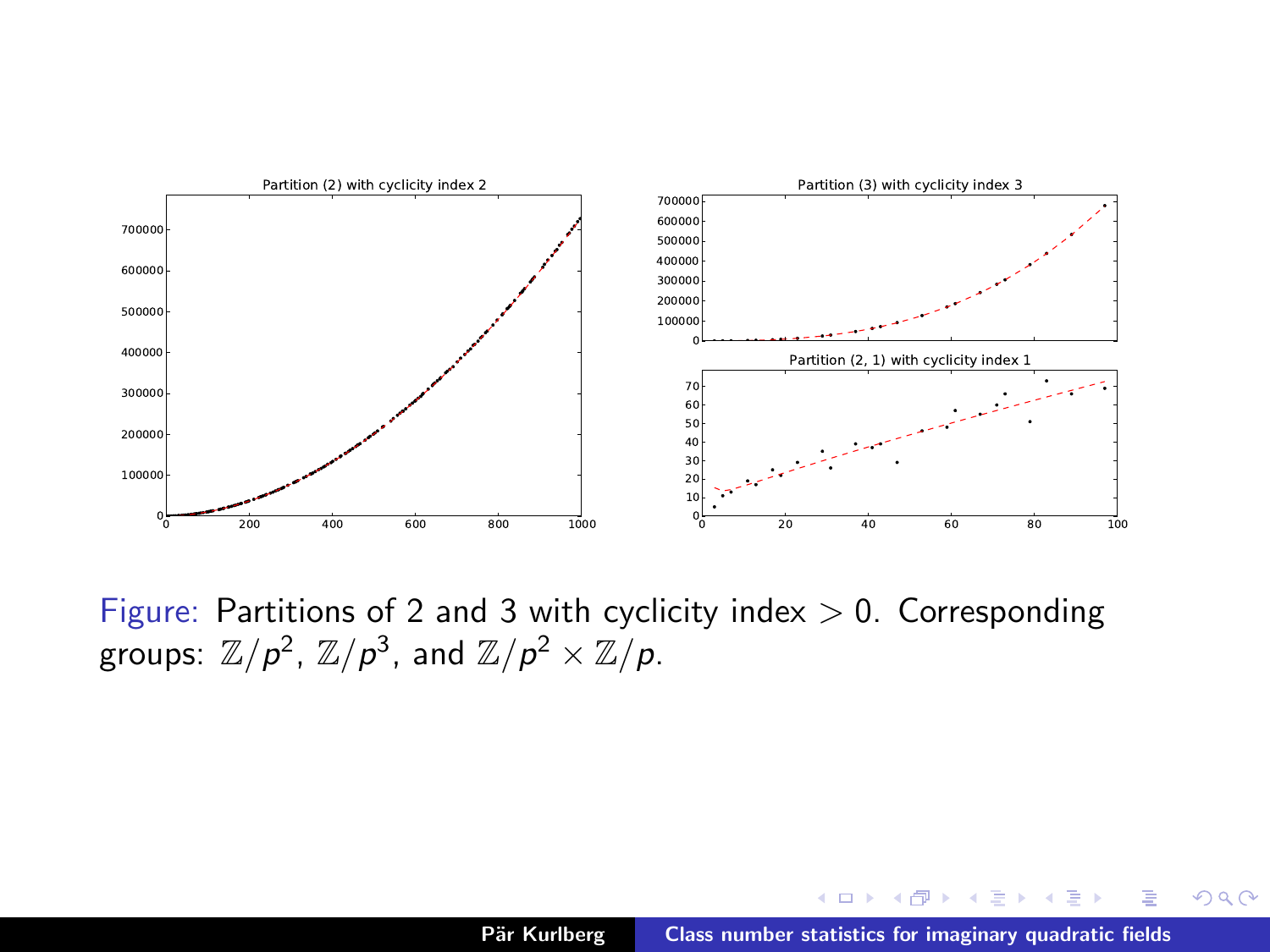

Figure: Partitions of 4 and 5. Corresponding groups:  $\mathbb{Z}/p^4$ ,  $\mathbb{Z}/p^3 \times \mathbb{Z}/p$ ,  $\mathbb{Z}/p^5$ ,  $\mathbb{Z}/p^4 \times \mathbb{Z}/p$   $\mathbb{Z}/p^2 \times \mathbb{Z}/p$ , and  $\mathbb{Z}/p^3 \times \mathbb{Z}/p^2$ .

メタメメ ミメメ ミメー き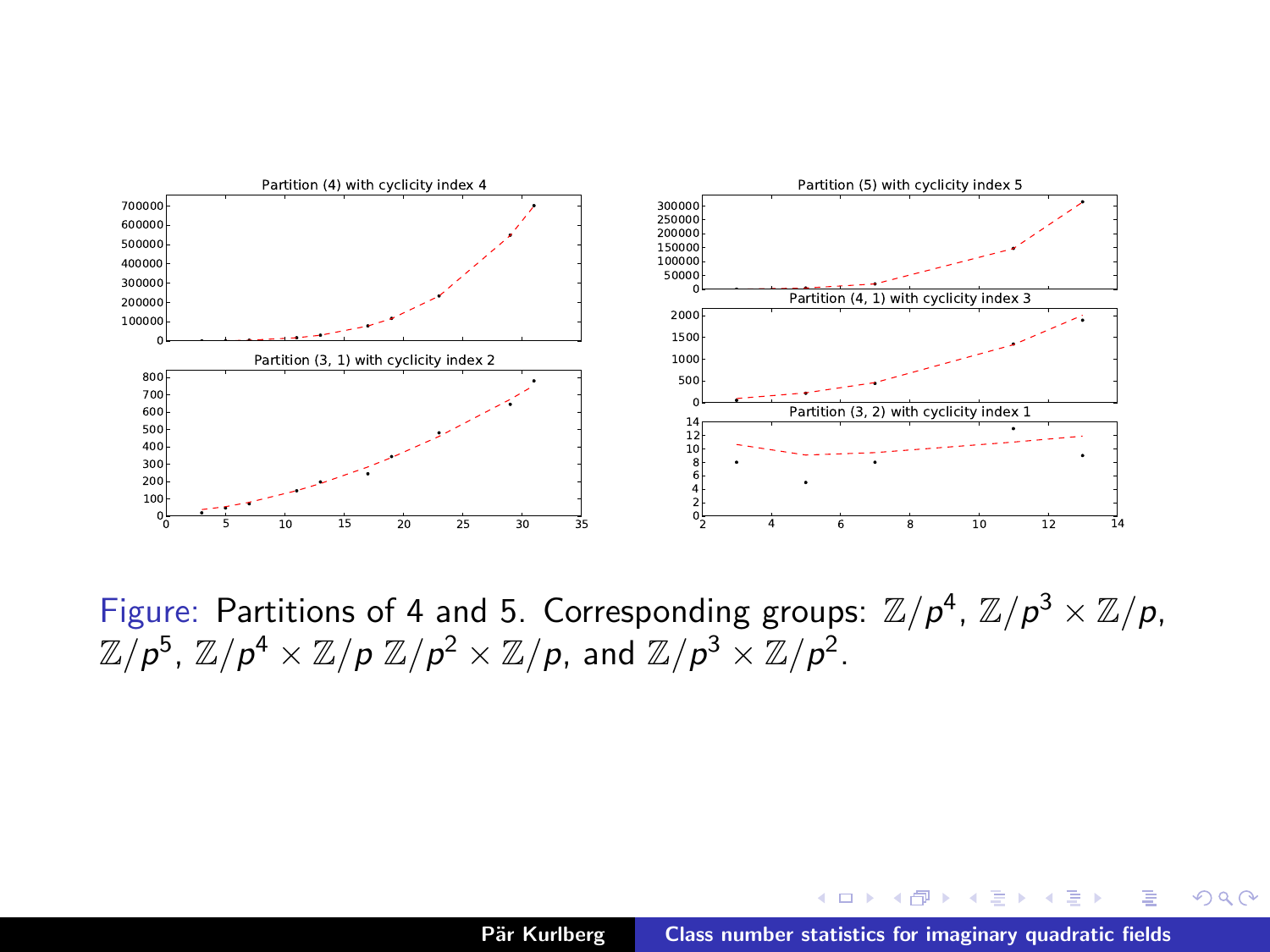#### <span id="page-80-0"></span>Each of the groups



occurs exactly once as an imaginary quadratic class group, though partition has negative cyclicity index.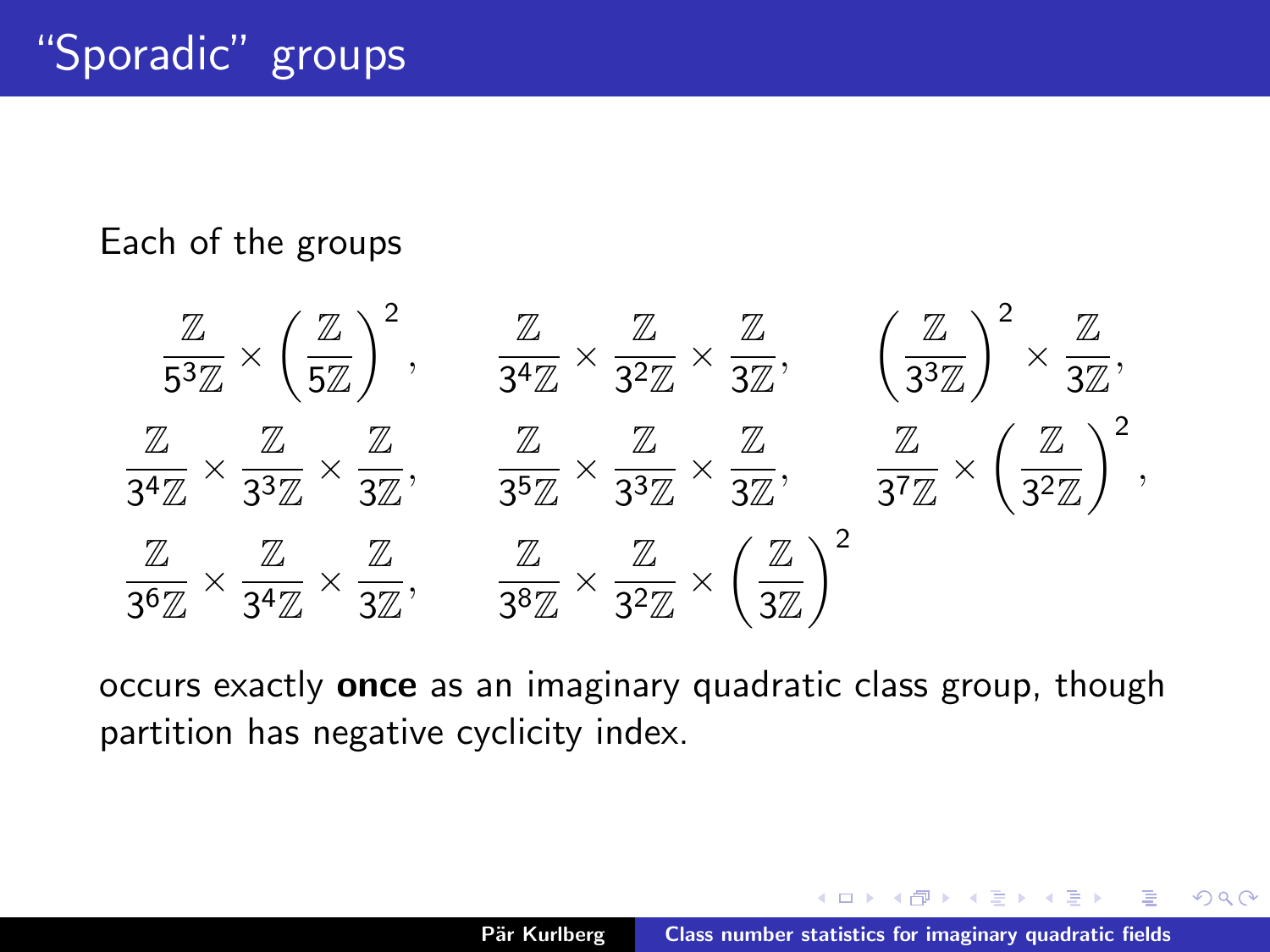<span id="page-81-0"></span>We haven't seen any groups of the form

 $(\mathbb{Z}/p\mathbb{Z})^r$ 

for  $p > 2$  and  $r \geq 3$ . (Cyclicity index < 0.)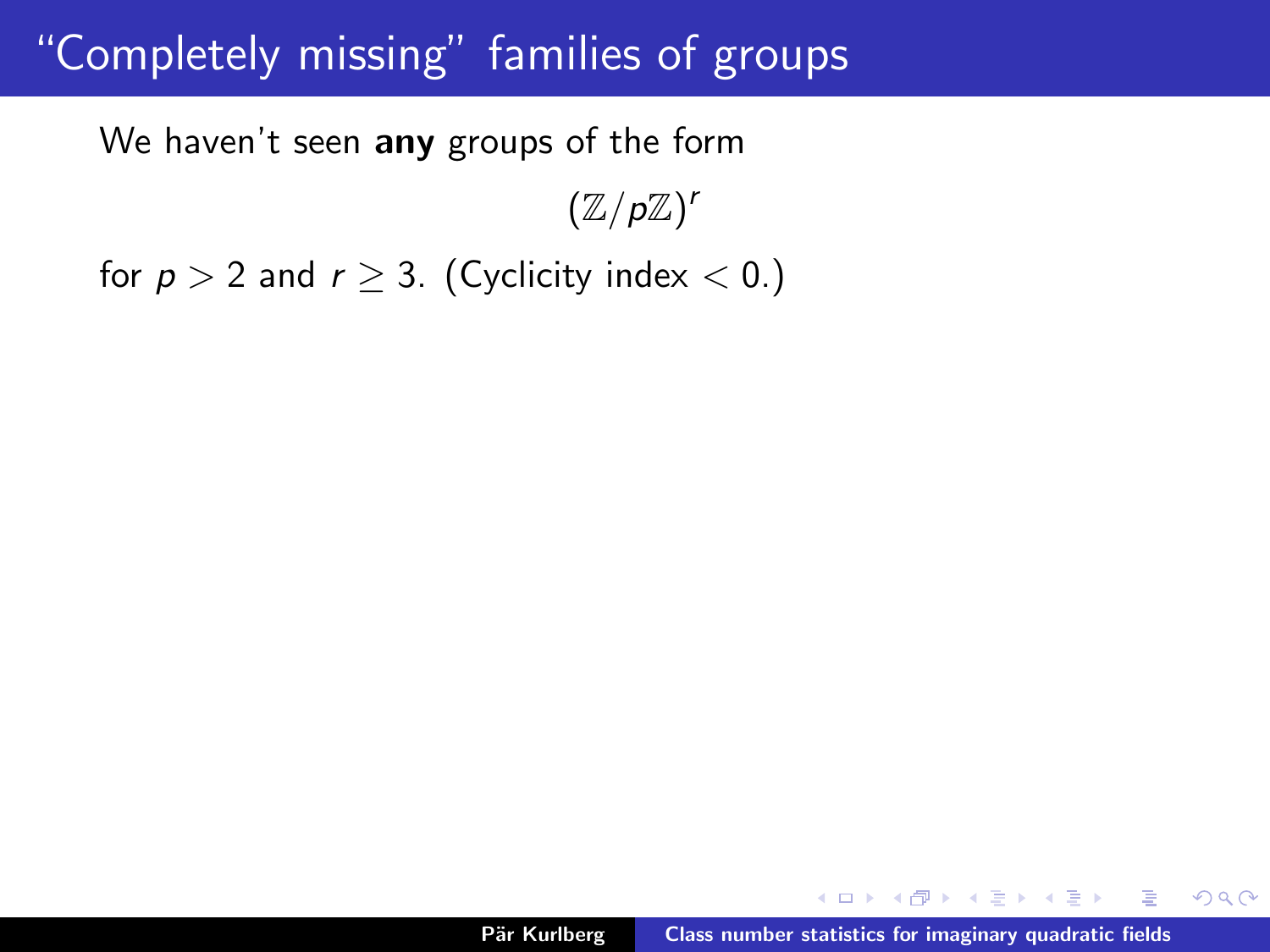We haven't seen any groups of the form

 $(\mathbb{Z}/p\mathbb{Z})^r$ 

for  $p > 2$  and  $r \geq 3$ . (Cyclicity index < 0.) In particular,  $(\mathbb{Z}/p\mathbb{Z})^3$  does not seem to occur.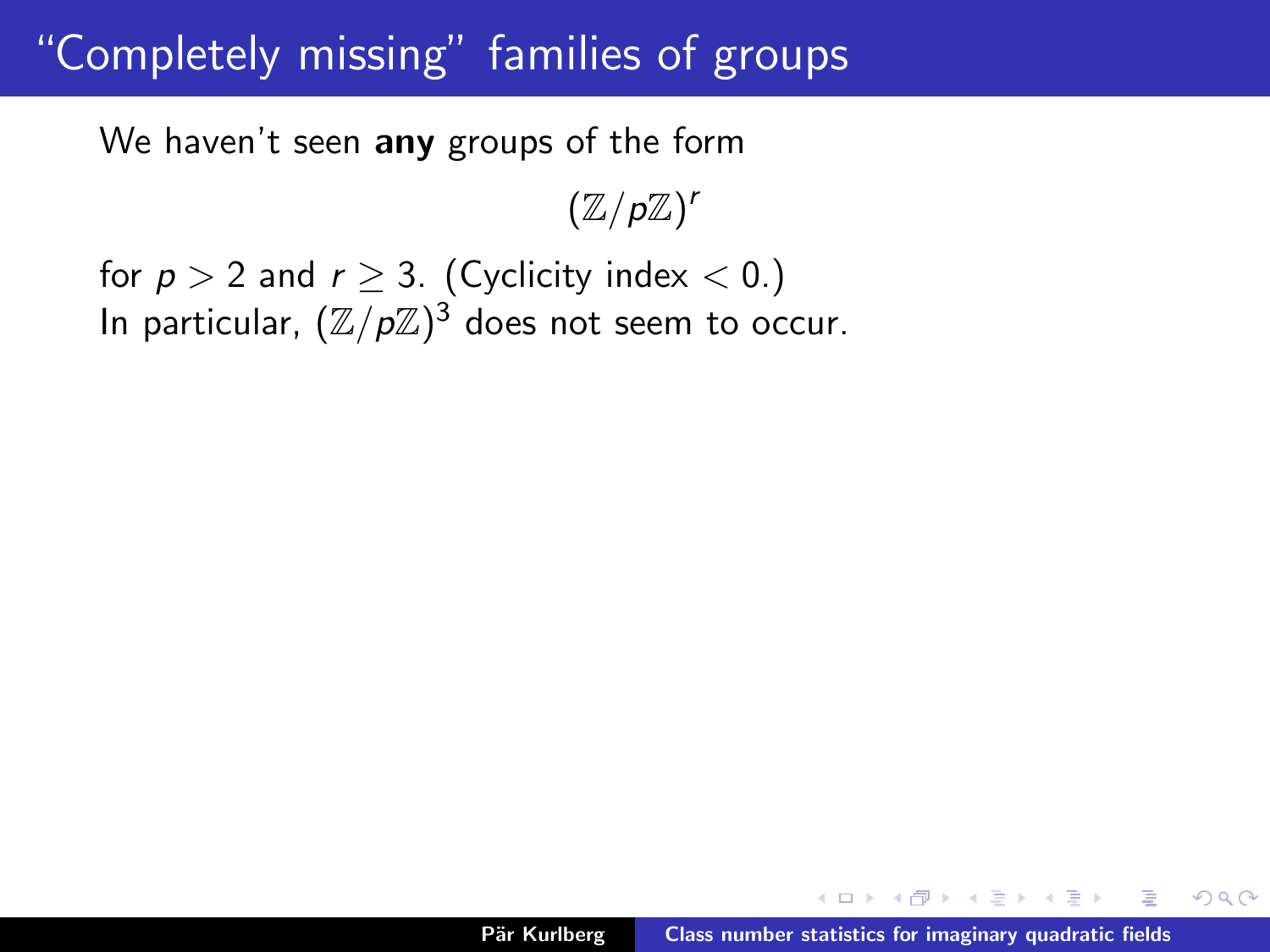We haven't seen any groups of the form

 $(\mathbb{Z}/p\mathbb{Z})^r$ 

for  $p > 2$  and  $r \geq 3$ . (Cyclicity index  $< 0$ .) In particular,  $(\mathbb{Z}/p\mathbb{Z})^3$  does not seem to occur.

**Conjecture** 

No such group occurs as an imaginary quadratic class group.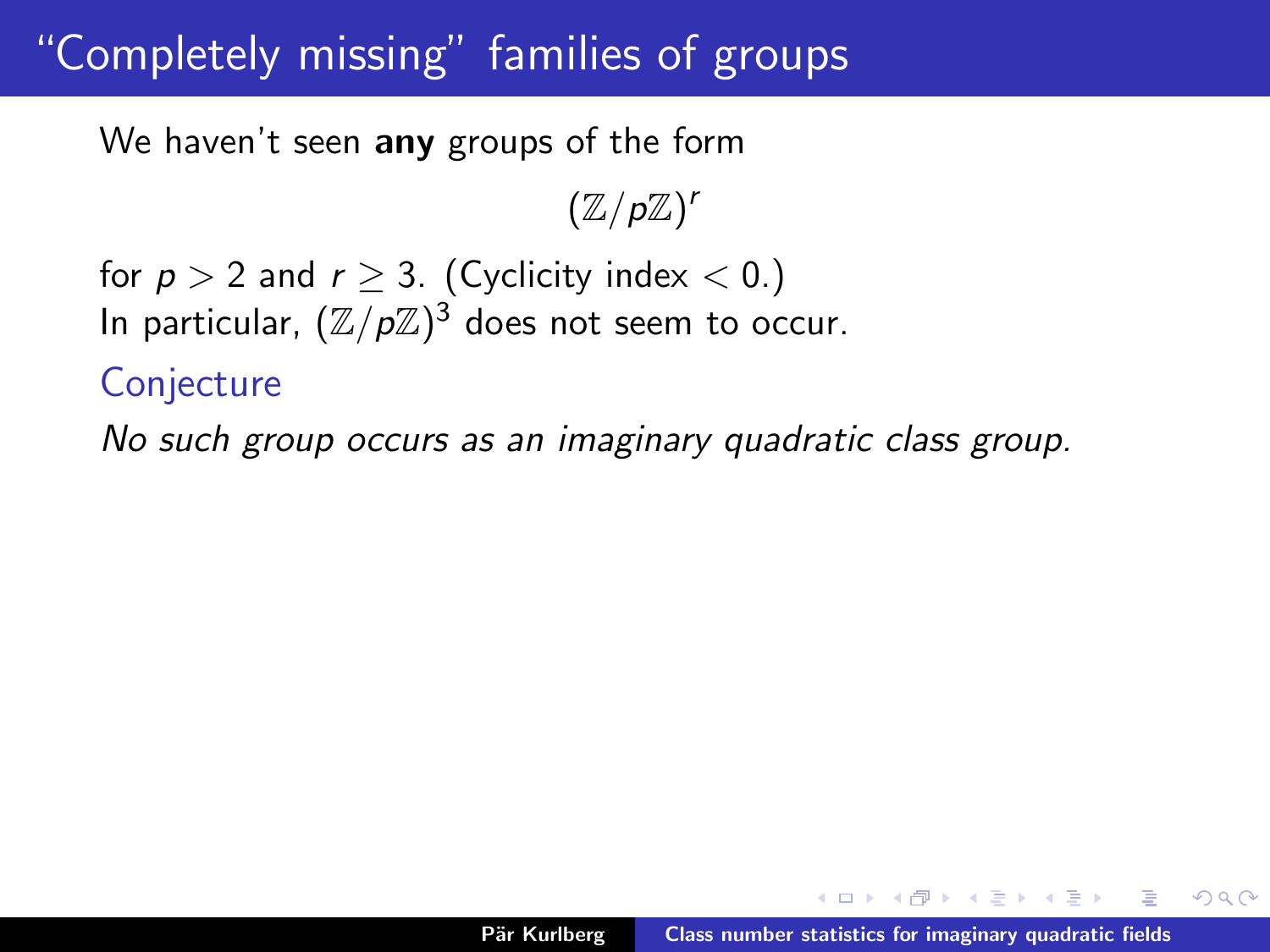<span id="page-84-0"></span>We haven't seen any groups of the form

 $(\mathbb{Z}/p\mathbb{Z})^r$ 

for  $p > 2$  and  $r \geq 3$ . (Cyclicity index  $< 0$ .) In particular,  $(\mathbb{Z}/p\mathbb{Z})^3$  does not seem to occur.

#### **Conjecture**

No such group occurs as an imaginary quadratic class group. Remark: probabilistic model suggests that "expected" number for  $h > 10^6$  is  $< 10^{-4}$ .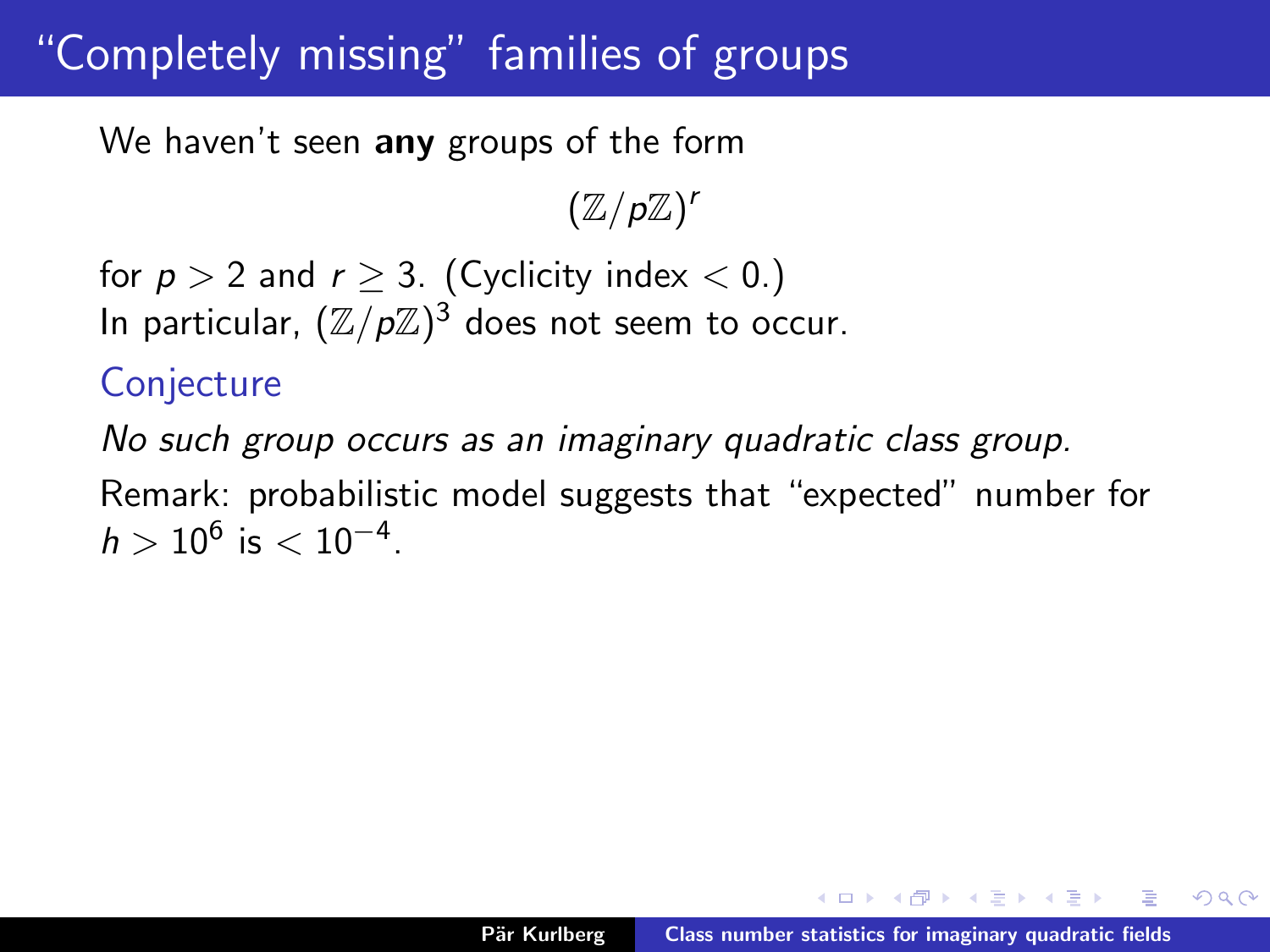<span id="page-85-0"></span>We haven't seen any groups of the form

 $(\mathbb{Z}/p\mathbb{Z})^r$ 

for  $p > 2$  and  $r \geq 3$ . (Cyclicity index  $< 0$ .) In particular,  $(\mathbb{Z}/p\mathbb{Z})^3$  does not seem to occur.

#### **Conjecture**

No such group occurs as an imaginary quadratic class group.

Remark: probabilistic model suggests that "expected" number for  $h > 10^6$  is  $< 10^{-4}$ .

#### Theorem

For a positive integer n, we have

 $\frac{\#{partitions of n with cyclicity index > 0}}{\#{maximize of n}} \ll n^{3/4}e^{(2-\sqrt{\frac{2}{3}}\pi)\sqrt{n}}.$  $#$ {partitions of n}

In particular, rati[o](#page-86-0)  $\rightarrow 0$ : most p-groups likel[y t](#page-84-0)o [b](#page-80-0)[e](#page-81-0) ["](#page-85-0)[mis](#page-0-0)[sin](#page-91-0)[g"](#page-0-0)[!](#page-91-0)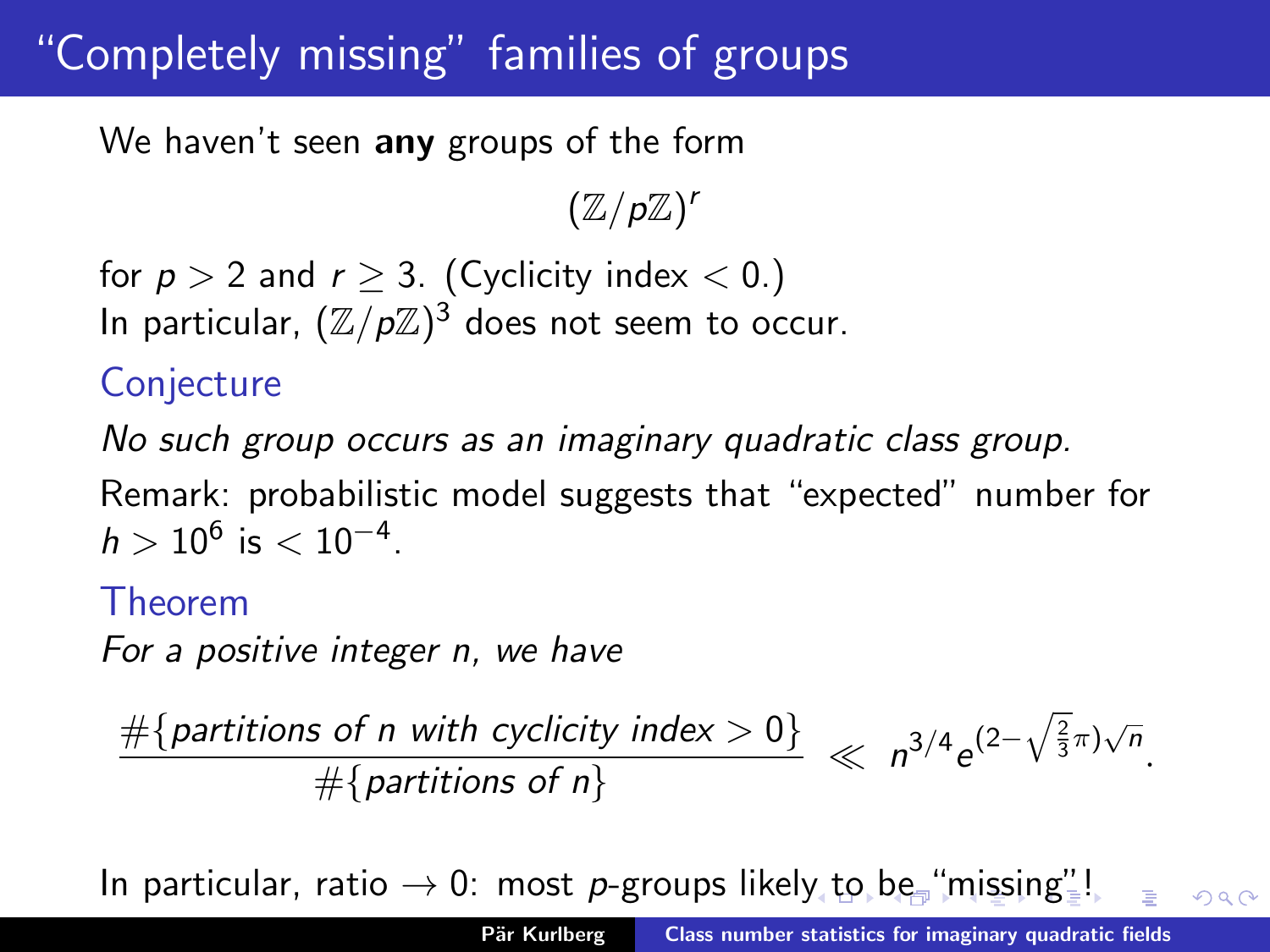<span id="page-86-0"></span>Intermediate case: infinitely many groups in the family should occur, and infinitely many should not.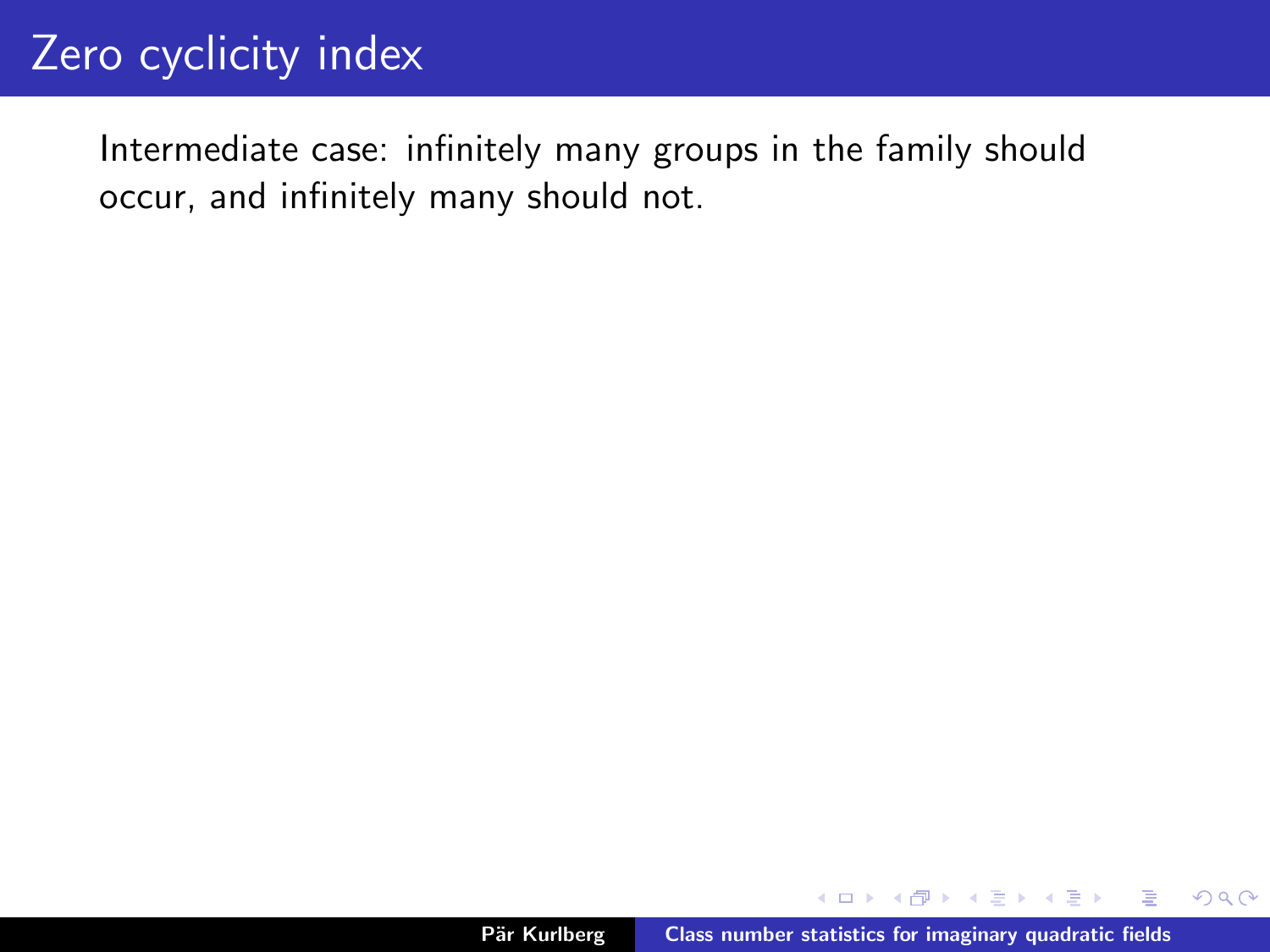Intermediate case: infinitely many groups in the family should occur, and infinitely many should not.

Data quite limited, restrict to the family  $G = (\mathbb{Z}/p\mathbb{Z})^2$ .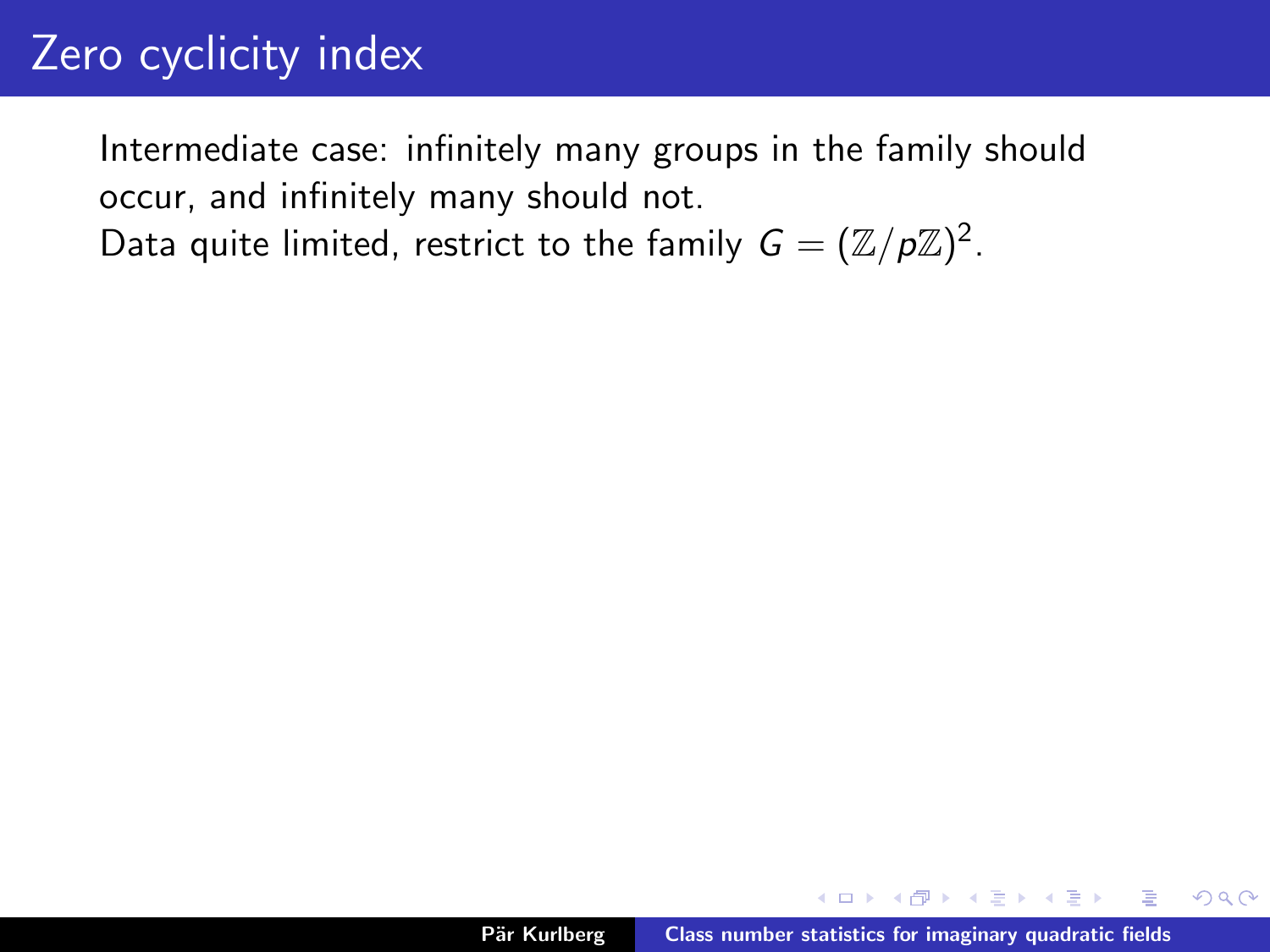Intermediate case: infinitely many groups in the family should occur, and infinitely many should not.

Data quite limited, restrict to the family  $G = (\mathbb{Z}/p\mathbb{Z})^2$ .

| $\mathsf{n}$   | All primes $p < 1000$ such that $\mathcal{F}((\mathbb{Z}/p\mathbb{Z})^2) = n$                                          |
|----------------|------------------------------------------------------------------------------------------------------------------------|
|                | 11, 19, 37, 79, 89, 97, 103, 139, 151, 167, 181, 191, 193, 227, 229, 233, 241, 251, 271, 281, 283, 311, 313, 317, 349  |
|                | 409, 433, 443, 463, 467, 479, 491, 499, 523, 563, 571, 587, 601, 619, 631, 643, 673, 701, 709, 733, 757, 769, 787,     |
|                | 907. 919. 929. 947. 953. 977. 983                                                                                      |
|                | 3, 17, 23, 41, 43, 47, 61, 67, 73, 107, 109, 113, 127, 131, 137, 157, 163, 173, 179, 199, 239, 257, 263, 269, 277, 293 |
|                | 367, 373, 379, 397, 419, 439, 457, 487, 503, 509, 521, 547, 557, 577, 599, 613, 617, 641, 653, 659, 677, 683, 691,     |
|                | 761, 797, 811, 821, 823, 839, 853, 857, 859, 863, 881, 937, 941, 971, 991, 997                                         |
| $\overline{2}$ | 5, 7, 29, 31, 53, 59, 71, 83, 101, 197, 211, 223, 389, 431, 449, 461, 569, 593, 607, 647, 661, 827, 883, 911           |
| 3              | 149, 421, 541, 751, 967                                                                                                |
| 4              | 773                                                                                                                    |
|                | 13                                                                                                                     |
|                |                                                                                                                        |

Seems to support intermediate behaviour.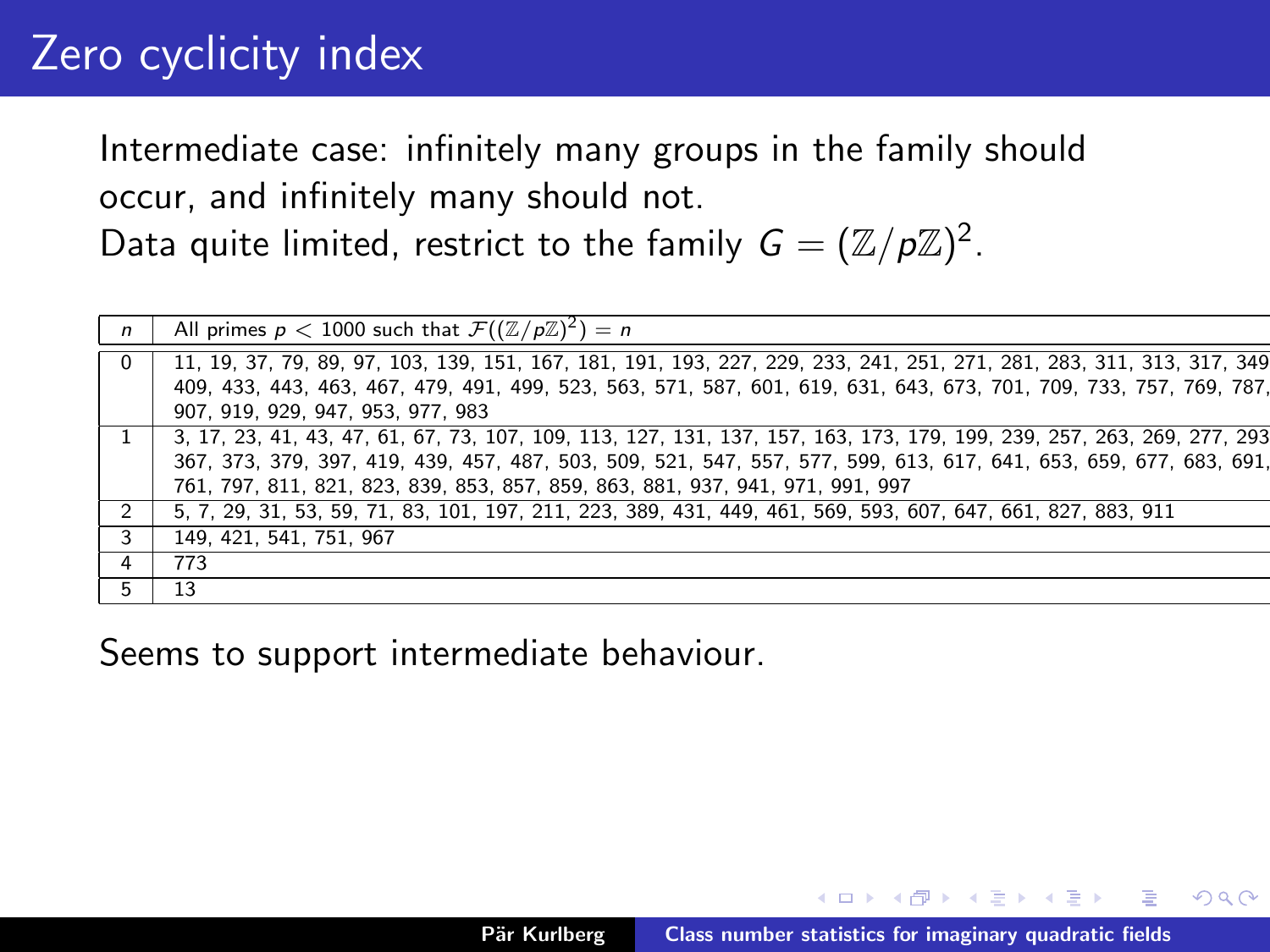Intermediate case: infinitely many groups in the family should occur, and infinitely many should not.

Data quite limited, restrict to the family  $G = (\mathbb{Z}/p\mathbb{Z})^2$ .

| All primes $p < 1000$ such that $\mathcal{F}((\mathbb{Z}/p\mathbb{Z})^2) = n$<br>$\mathsf{n}$<br>$\Omega$<br>907. 919. 929. 947. 953. 977. 983<br>761, 797, 811, 821, 823, 839, 853, 857, 859, 863, 881, 937, 941, 971, 991, 997<br>5, 7, 29, 31, 53, 59, 71, 83, 101, 197, 211, 223, 389, 431, 449, 461, 569, 593, 607, 647, 661, 827, 883, 911<br>2<br>149, 421, 541, 751, 967<br>3<br>773<br>4<br>13 |                                                                                                                        |
|---------------------------------------------------------------------------------------------------------------------------------------------------------------------------------------------------------------------------------------------------------------------------------------------------------------------------------------------------------------------------------------------------------|------------------------------------------------------------------------------------------------------------------------|
|                                                                                                                                                                                                                                                                                                                                                                                                         |                                                                                                                        |
|                                                                                                                                                                                                                                                                                                                                                                                                         | 11, 19, 37, 79, 89, 97, 103, 139, 151, 167, 181, 191, 193, 227, 229, 233, 241, 251, 271, 281, 283, 311, 313, 317, 349  |
|                                                                                                                                                                                                                                                                                                                                                                                                         | 409, 433, 443, 463, 467, 479, 491, 499, 523, 563, 571, 587, 601, 619, 631, 643, 673, 701, 709, 733, 757, 769, 787,     |
|                                                                                                                                                                                                                                                                                                                                                                                                         |                                                                                                                        |
|                                                                                                                                                                                                                                                                                                                                                                                                         | 3, 17, 23, 41, 43, 47, 61, 67, 73, 107, 109, 113, 127, 131, 137, 157, 163, 173, 179, 199, 239, 257, 263, 269, 277, 293 |
|                                                                                                                                                                                                                                                                                                                                                                                                         | 367, 373, 379, 397, 419, 439, 457, 487, 503, 509, 521, 547, 557, 577, 599, 613, 617, 641, 653, 659, 677, 683, 691,     |
|                                                                                                                                                                                                                                                                                                                                                                                                         |                                                                                                                        |
|                                                                                                                                                                                                                                                                                                                                                                                                         |                                                                                                                        |
|                                                                                                                                                                                                                                                                                                                                                                                                         |                                                                                                                        |
|                                                                                                                                                                                                                                                                                                                                                                                                         |                                                                                                                        |
|                                                                                                                                                                                                                                                                                                                                                                                                         |                                                                                                                        |

Seems to support intermediate behaviour.

Remark: predicted "probability" that  $\mathbb{Z}/p \times \mathbb{Z}/p$  occurs is about

 $1/\log p$ ,

so most of these groups are "missing".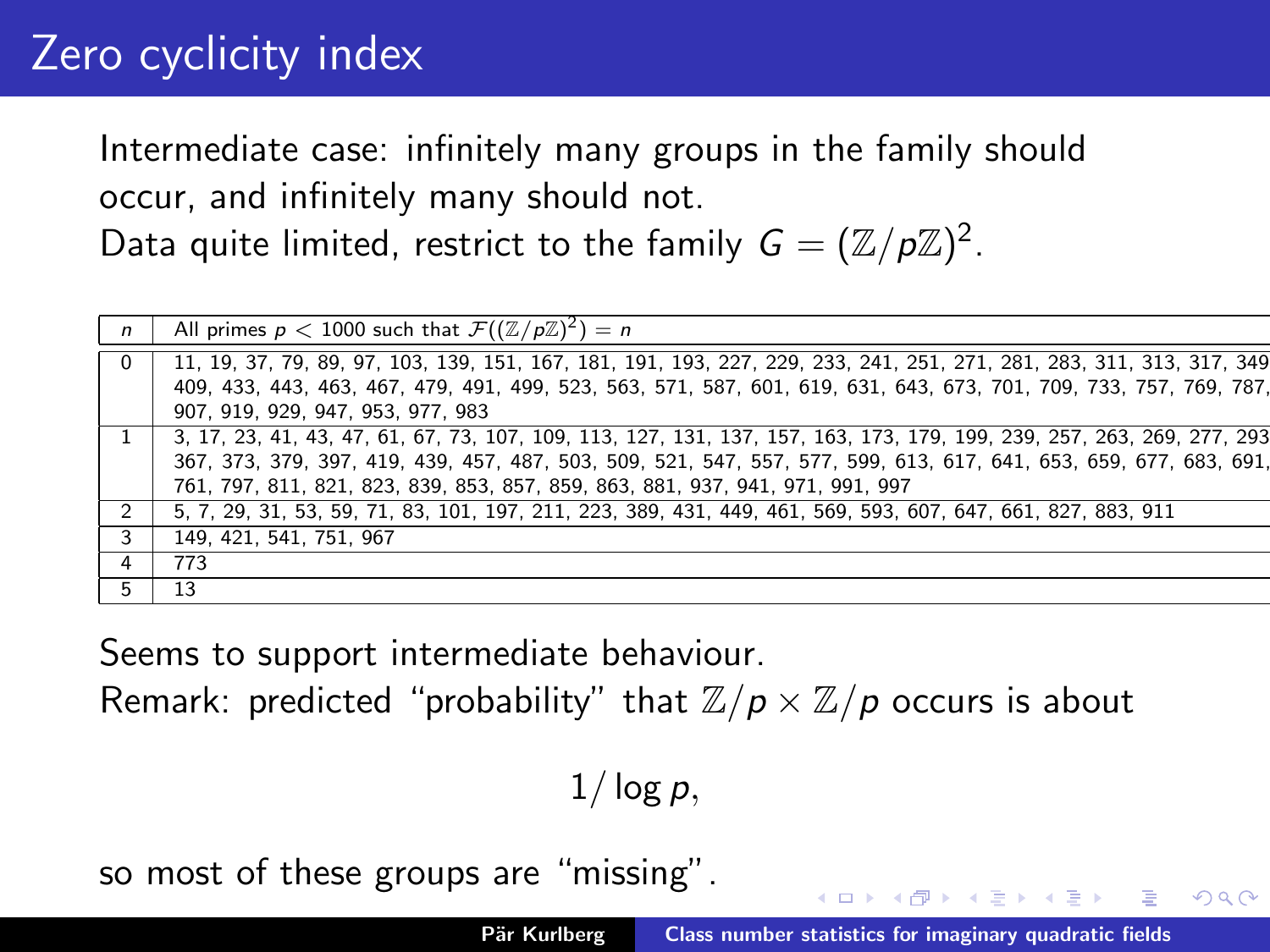# Zero cyclicity, comparing cumulants



Figure: Cumulative observed values  $\sum_{p < x} F(G_{(1,1)}(p))$  (black dots) compared to *cumulative* predicted values  $\sum_{\bm p < \times} P(G_{(1,1)}(\bm p))$  pred $(\bm p^2)$ (red dashed line), for each prime  $x < 1000$ .